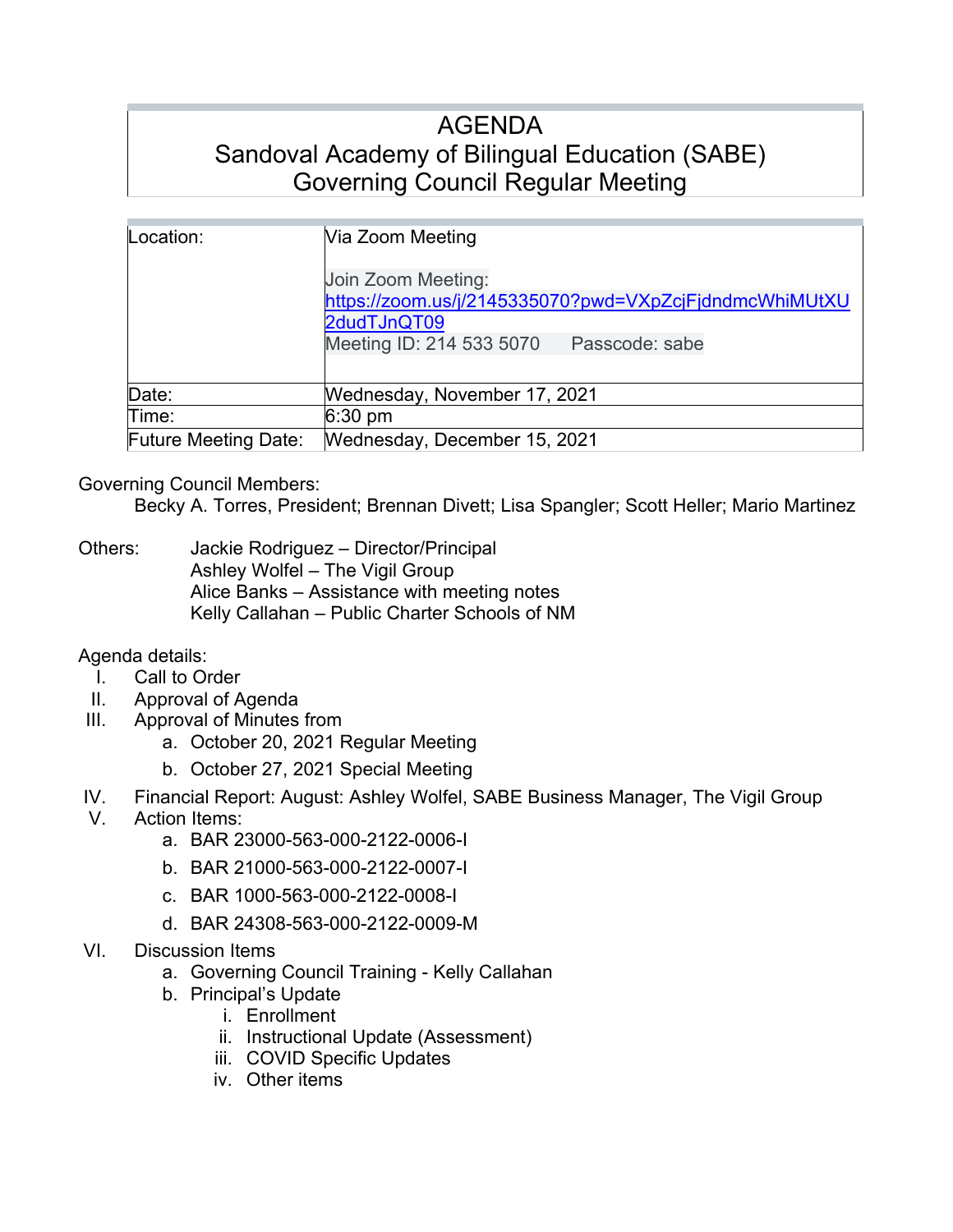- VII. Public Comment<br>VIII. Announcements
- VIII. Announcements<br>IX. Adjourn
- Adjourn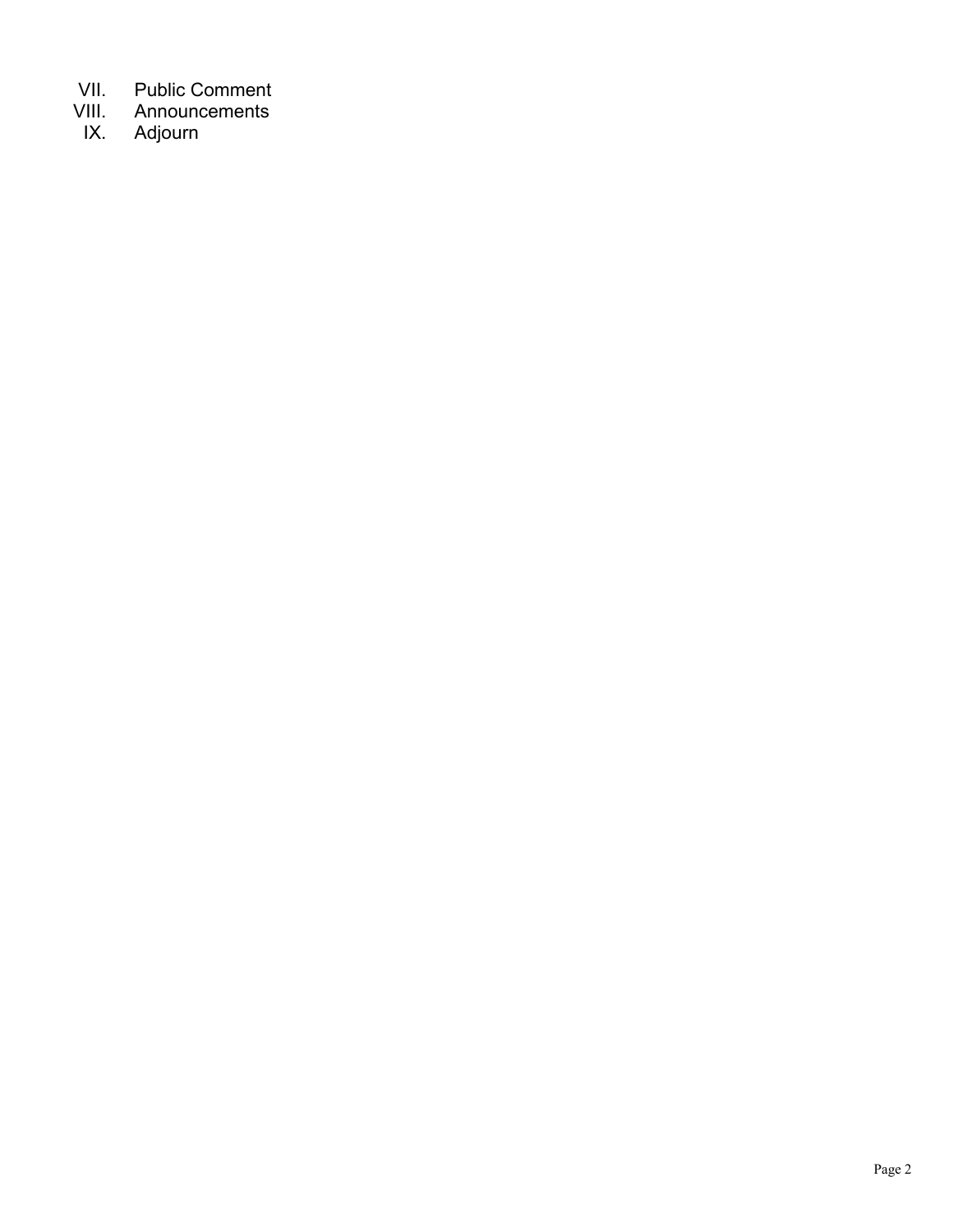# MINUTES Sandoval Academy of Bilingual Education (SABE) Governing Council Regular Meeting

| Location:                   | Via Zoom Meeting                                                                                                                          |
|-----------------------------|-------------------------------------------------------------------------------------------------------------------------------------------|
|                             | Join Zoom Meeting:<br>https://zoom.us/j/2145335070?pwd=VXpZcjFjdndmcWhiMUtXU<br>2dudTJnQT09<br>Meeting ID: 214 533 5070<br>Passcode: sabe |
| Date:                       | Wednesday, October 20, 2021                                                                                                               |
| Time:                       | $6:30 \text{ pm}$                                                                                                                         |
| <b>Future Meeting Date:</b> | Wednesday, November 17, 2021                                                                                                              |

# **Governing Council Members:**

Becky A. Torres, President - present via Zoom at 6:43 PM Brennan Divett - present via Zoom Lisa Spangler - present via Zoom Scott Heller - absent Mario Martinez - present via Zoom

# **Others:**

Jackie Rodriguez – Director/Principal, absent Felicitas Reyes - Assistant Principal/Special Services Director, present via Zoom Ashley Wolfel – The Vigil Group, present via Zoom Alice Banks – Assistance with meeting notes, present via Zoom Kelly Callahan – Public Charter Schools of NM

# **Agenda details:**

- I. Call to Order **Brennan called the meeting to order at 6:37 PM.**
- II. Approval of Agenda

**Brennan moved and Mario seconded the motion to approve the agenda with the deletion of Discussion Item VIa - Principal's Update. The motion was passed unanimously.**

- III. Approval of Minutes from
	- a. September 30, 2021

**Brennan moved and Lisa seconded the motion to approve the minutes of the September 30, 2021 regular meeting. The motion was passed unanimously.**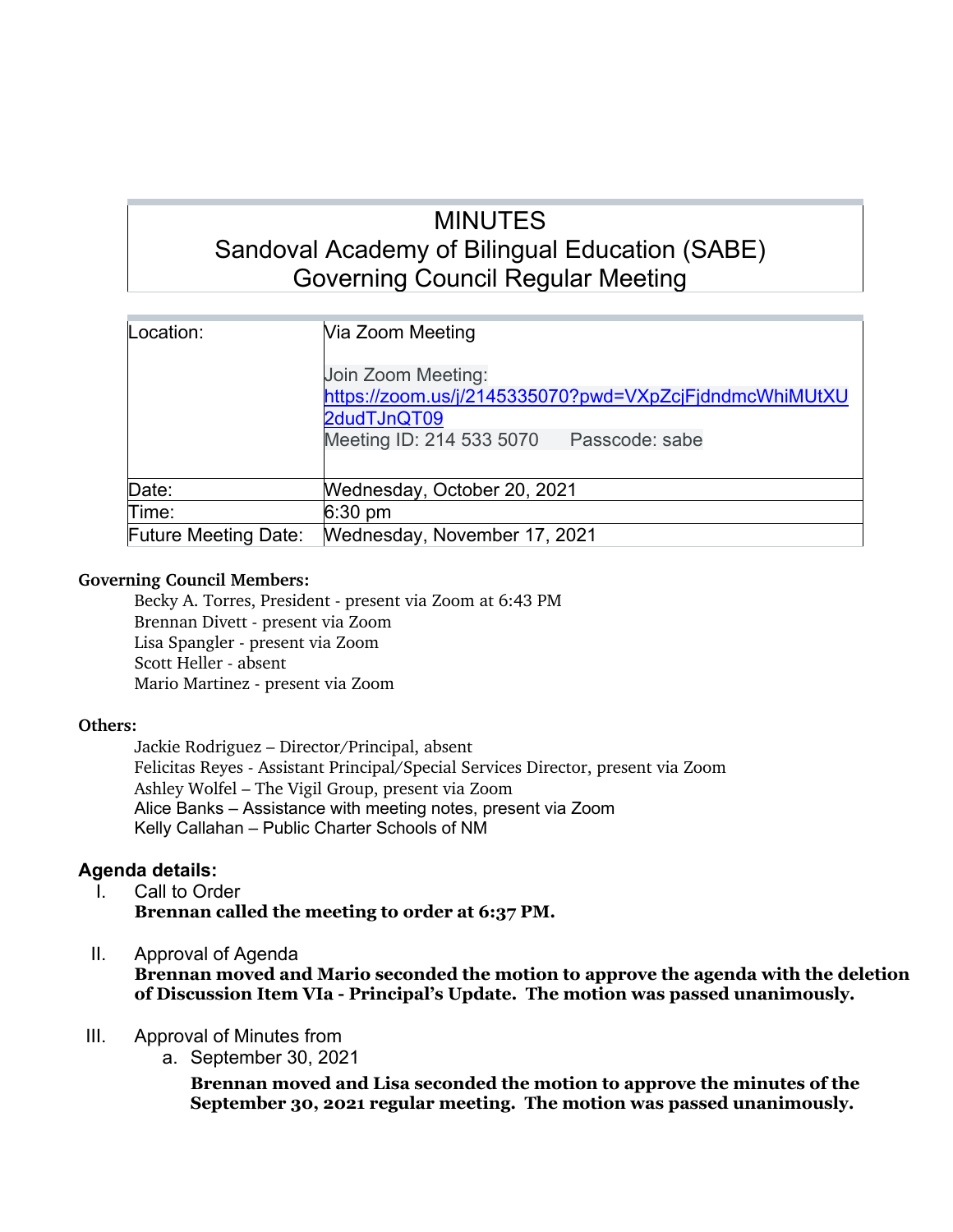IV. Financial Report: August: Ashley Wolfel, SABE Business Manager, The Vigil Group **Ashley reviewed information from the Finance Committee meeting that was held prior to the Governing Council meeting.** 

**Due to a resignation, Lisa Spangler will serve as the new chairperson of the Finance Committee. Scott Heller will serve as the second member on the committee.**

- V. Action Items:
	- a. BAR 31200-563-000-2122-0005-I **Lisa moved that the Lease Reimbursement BAR as presented by Ashley be approved, and Brennan seconded. The motion was passed unanimously.**
	- b. Bus Transportation Contract with Herrera Coaches Inc. **After some discussion, this item was tabled until a Special Meeting can be held for a vote. Ashley will provide documentation of insurance coverage and Becky will review the contract before this Special Meeting is held.**

**The tentative date for this Special Meeting is Wednesday, October 27, 2021 at 5:00 PM via Zoom.**

- VI. Discussion Items
	- a. GC Training Kelly Callahan

**Kelly met with Lisa and Jackie on Tuesday, October 19, 2021 to discuss all of the school's policies. The Policy Committee created an action plan with specific items to be completed during each month. The first items that the committee will be reviewing are the By-Laws, Staff Handbook, and Special Education Policy. Once the items have been reviewed by the committee, they will be presented to the Governing Council for discussion and approval.**

- VII. Public Comment **None**
- VIII. Announcements **None**
- IX. Adjourn

**Brennan moved and Lisa seconded that the meeting be adjourned. The motion passed unanimously, and the meeting was adjourned at 7:34 PM.**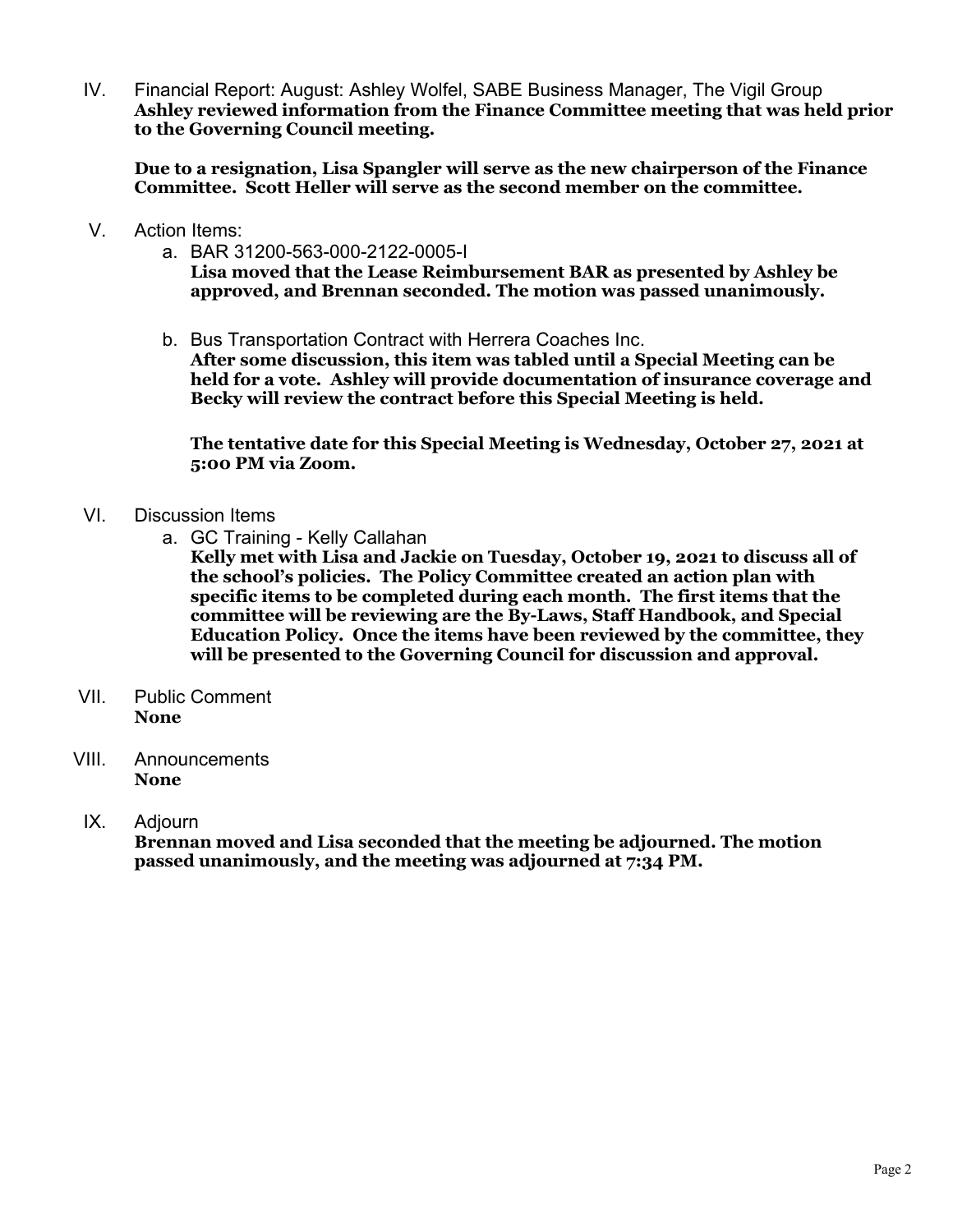# MINUTES Sandoval Academy of Bilingual Education (SABE) Governing Council Special Meeting

| Location:                   | Via Zoom Meeting                                       |
|-----------------------------|--------------------------------------------------------|
|                             |                                                        |
|                             | Join Zoom Meeting:                                     |
|                             | https://zoom.us/j/2145335070?pwd=VXpZcjFjdndmcWhiMUtXU |
|                             | 2dudTJnQT09                                            |
|                             | Meeting ID: 214 533 5070<br>Passcode: sabe             |
|                             |                                                        |
| Date:                       | Wednesday, October 27, 2021                            |
| Time:                       | $5:00 \text{ pm}$                                      |
| <b>Future Meeting Date:</b> | Wednesday, November 17, 2021                           |

# **Governing Council Members:**

Becky A. Torres, President - present via Zoom Brennan Divett - present via Zoom Lisa Spangler - present via Zoom Scott Heller - present via Zoom Mario Martinez - present via Zoom

# **Others:**

Jackie Rodriguez – Director/Principal, present via Zoom

# **Agenda details:**

- I. Call to Order
	- 1. **Becky called the meeting to order at 5:05 PM.**
- II. Approval of Agenda **Brennan moved and Scott seconded the motion to approve the agenda. The motion was passed unanimously.** 2.

# III. Action Items:

a. Approval of Fleet Service Contract with Herrera Coaches Inc. **Ashley provided evidence of insurance via email prior to the meeting.**

**Scott moved and Mario seconded the motion to approve the Fleet Service Contract with Herrera Coaches Inc. The motion was passed unanimously.**

IV. Public Comment **None**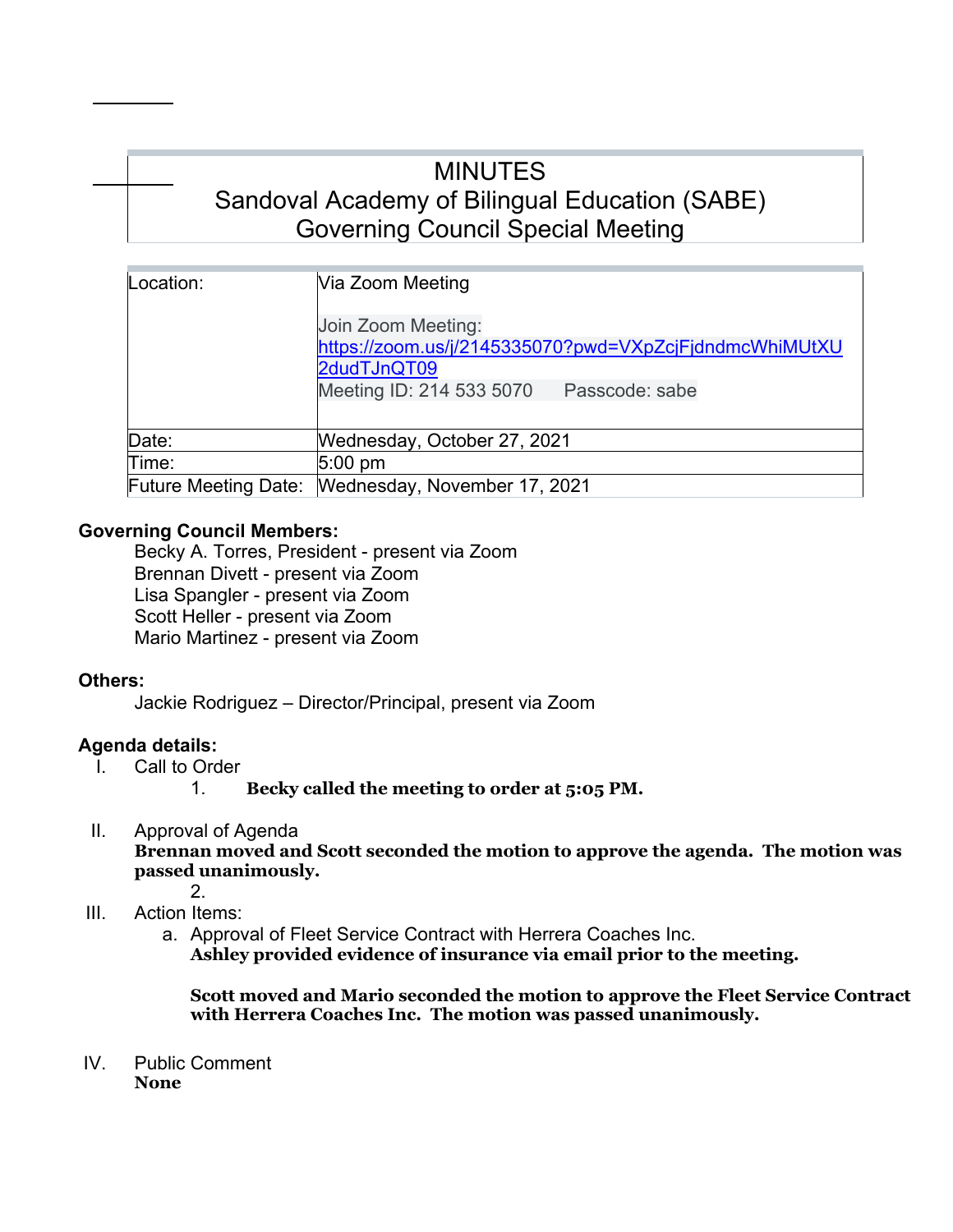# V. Adjourn

**Lisa moved and Scott seconded that the meeting be adjourned. The motion passed unanimously, and the meeting was adjourned at 5:34 PM.**

- 3.
- 4.
- 5.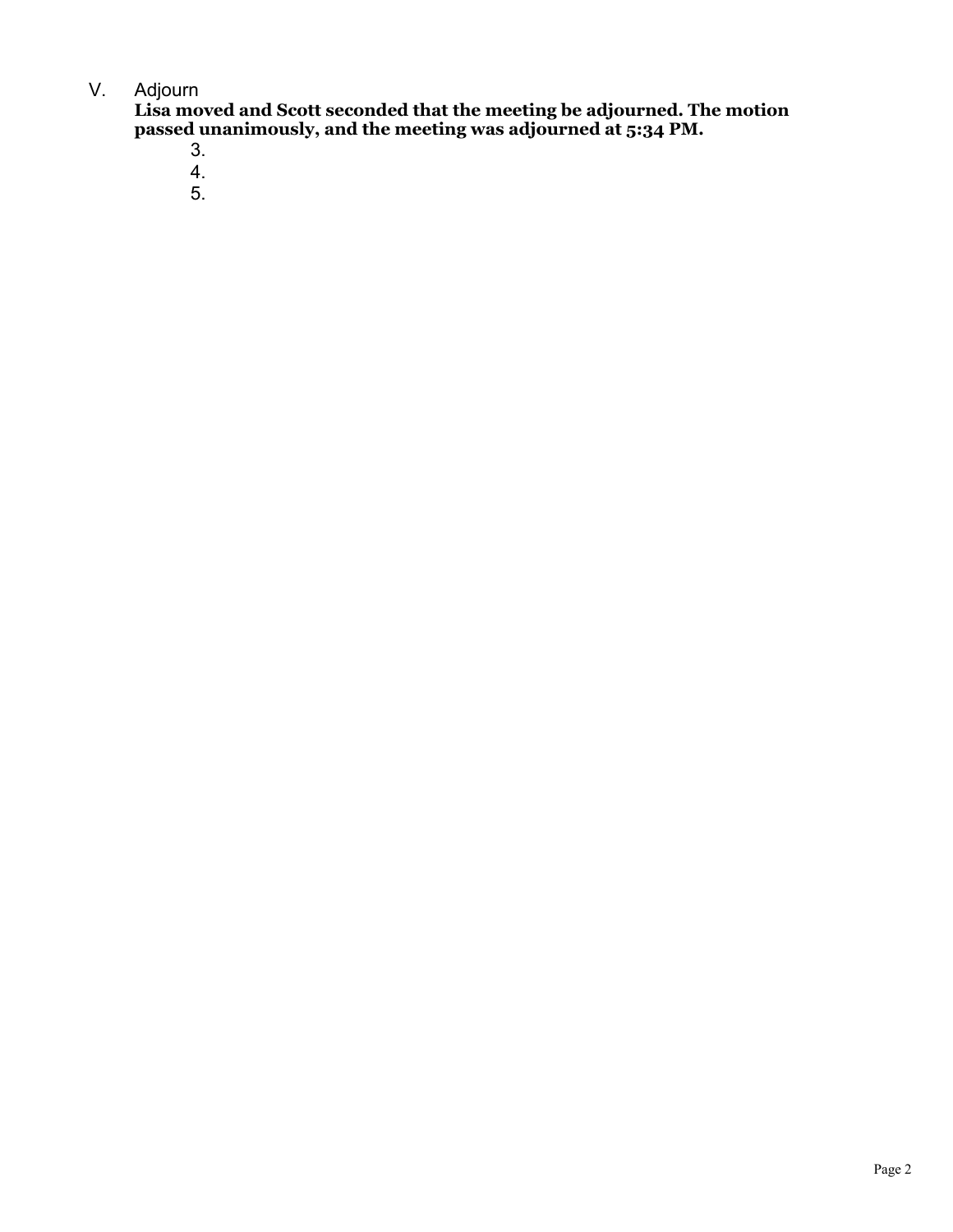#### **Sandoval Academy of Bilingual Education Fiscal Year 2022 Balance Sheet as of October 31, 2021**

| <b>Description</b>                       | 11000        | 14000            | 21000 Food     | 23000             | 24101 Title I | 24146-CSP    | <b>24154 Title II</b> | 24301            | 24308 CRRSA 24312 |                  | 25153           | 26107 REC/                          | 27109            | 31701 SB-9  | 31703 SB-9 | <b>Total</b> |
|------------------------------------------|--------------|------------------|----------------|-------------------|---------------|--------------|-----------------------|------------------|-------------------|------------------|-----------------|-------------------------------------|------------------|-------------|------------|--------------|
|                                          | Operational  | Instructional    | <b>Service</b> | <b>Activities</b> |               |              |                       | <b>CARES Act</b> |                   | Teacher          | <b>Medicaid</b> | <b>District Agent Instructional</b> |                  | Local       | Cash       |              |
|                                          |              | <b>Materials</b> |                |                   |               |              |                       |                  |                   | <b>Retention</b> |                 |                                     | <b>Materials</b> |             |            |              |
|                                          |              |                  |                |                   |               |              |                       |                  |                   | <b>Stipends</b>  |                 |                                     | <b>GAA</b>       |             |            |              |
| 11011 - Bank Accounts                    | \$749,601.98 | \$4,636.36       | \$2,464.27     | \$16,869.55       | (\$539.40)    | \$0.00       | \$0.00                | \$0.00           | (\$46,580.75)     | (\$4.06)         | \$5,485.73      | \$547.89                            | \$1,401.95       | \$61,942.07 | \$6,775,00 | \$802,600.59 |
| <b>Subtotal of Account Type: Asset</b>   | \$749.601.98 | \$4,636,36       | \$2.464.27     | \$16,869.55       | (\$539.40)    | \$0.00       | \$0.00                | \$0.00           | (\$46,580.75)     | (S4.06)          | \$5,485.73      | \$547.89                            | \$1.401.95       | \$61,942.07 | \$6,775.00 | \$802,600.59 |
| <b>Subtotal of Account Group: Assets</b> | \$749,601.98 | \$4,636.36       | \$2,464.27     | \$16,869.55       | ( \$539.40)   | \$0.00       | \$0.00                | \$0.00           | (\$46,580.75)     | (S4.06)          | \$5,485.73      | \$547.89                            | \$1,401.95       | \$61,942.07 | \$6,775.00 | \$802,600.59 |
|                                          |              |                  |                |                   |               |              |                       |                  |                   |                  |                 |                                     |                  |             |            |              |
| 23124 - State Retirement System          | \$10,386.35  | \$0.00           | \$0.00         | \$0.00            | \$0.00        | \$0.00       | \$0.00                | \$0.00           | \$0.00            | \$0.00           | \$0.00          | \$0.00                              | \$0.00           | \$0.00      | \$0.00     | \$10,386.35  |
| Contributions                            |              |                  |                |                   |               |              |                       |                  |                   |                  |                 |                                     |                  |             |            |              |
| 23125 - Employee Insurance               | \$5,885.66   | \$0.00           | \$0.00         | \$0.00            | \$0.00        | \$0.00       | \$0.00                | \$0.00           | \$0.00            | \$0.00           | \$0.00          | \$0.00                              | \$0.00           | \$0.00      | \$0.00     | \$5,885.66   |
| 23126 - Unemployment Insurance           | (\$409.66)   | \$0.00           | \$0.00         | \$0.00            | \$0.00        | \$0.00       | \$0.00                | \$0.00           | \$0.00            | (\$4.06)         | \$0.00          | \$0.00                              | \$0.00           | \$0.00      | \$0.00     | (\$413.72)   |
| 23127 - Workers' Compensation            | \$8.00       | \$0.00           | \$0.00         | \$0.00            | \$0.00        | \$0.00       | \$0.00                | \$0.00           | \$0.00            | \$0.00           | \$0.00          | \$0.00                              | \$0.00           | \$0.00      | \$0.00     | \$8.00       |
| 23134 - Employer State Retirement        | \$15,641.96  | \$0.00           | \$0.00         | \$0.00            | \$0.00        | \$0.00       | \$0.00                | \$0.00           | \$0.00            | \$0.00           | \$0.00          | \$0.00                              | \$0.00           | \$0.00      | \$0.00     | \$15,641.96  |
| System                                   |              |                  |                |                   |               |              |                       |                  |                   |                  |                 |                                     |                  |             |            |              |
| 23135 - Employer Insurance               | \$9,727.13   | \$0.00           | \$0.00         | \$0.00            | \$0.00        | \$0.00       | \$0.00                | \$0.00           | \$0.00            | \$0.00           | \$0.00          | \$0.00                              | \$0.00           | \$0.00      | \$0.00     | \$9,727.13   |
| 23137 - Employer Workers' Comp           | \$9.20       | \$0.00           | \$0.00         | \$0.00            | \$0.00        | \$0.00       | \$0.00                | \$0.00           | \$0.00            | \$0.00           | \$0.00          | \$0.00                              | \$0.00           | \$0.00      | \$0.00     | \$9.20       |
| 23142 - State Income Tax                 | \$2,000.13   | \$0.00           | \$0.00         | \$0.00            | \$0.00        | \$0.00       | \$0.00                | \$0.00           | \$0.00            | \$0.00           | \$0.00          | \$0.00                              | \$0.00           | \$0.00      | \$0.00     | \$2,000.13   |
| 23147 - Voluntary Deductions             | \$382.90     | \$0.00           | \$0.00         | \$0.00            | \$0.00        | \$0.00       | \$0.00                | \$0.00           | \$0.00            | \$0.00           | \$0.00          | \$0.00                              | \$0.00           | \$0.00      | \$0.00     | \$382.90     |
| Subtotal of Account Type: Liability      | \$43,631.67  | \$0.00           | \$0.00         | \$0.00            | \$0.00        | \$0.00       | \$0.00                | \$0.00           | \$0.00            | (S4.06)          | \$0.00          | \$0.00                              | \$0.00           | \$0.00      | \$0.00     | \$43,627.61  |
|                                          |              |                  |                |                   |               |              |                       |                  |                   |                  |                 |                                     |                  |             |            |              |
| 32300 - Unreserved Fund Balance          | \$513,256.06 | \$4,636.36       | \$2,464.27     | \$22,174.97       | (\$17,562.00) | (\$4,039.98) | (\$373.00)            | (\$4,621.86)     | \$0.00            | (\$1,400.00)     | \$3,504.26      | (\$4,989.50)                        | \$1,401.95       | \$60,805.18 | \$6,775.00 | \$582.031.7  |
| Net Increase/Decrease                    | \$192.714.25 | \$0.00           | \$0.00         | (\$5,305.42)      | \$17,022.60   | \$4,039.98   | \$373.00              | \$4,621.86       | (S46.580.75)      | \$1,400.00       | \$1.981.47      | \$5,537.39                          | \$0.00           | \$1.136.89  | \$0.00     | \$176,941.27 |
| Subtotal of Account Type: Fund           | \$705.970.31 | \$4,636.36       | \$2,464.27     | \$16,869.55       | (\$539.40)    | \$0.00       | \$0.00                | \$0.00           | (\$46,580.75)     | \$0.00           | \$5,485.73      | \$547.89                            | \$1,401.95       | \$61,942.07 | \$6,775.00 | \$758,972.98 |
| <b>Balance/Retained Earnings</b>         |              |                  |                |                   |               |              |                       |                  |                   |                  |                 |                                     |                  |             |            |              |
| <b>Subtotal of Account Group:</b>        | \$749,601.98 | \$4,636.36       | \$2,464.27     | \$16,869.55       | ( \$539.40)   | \$0.00       | \$0.00                | \$0.00           | (\$46,580.75)     | (S4.06)          | \$5,485.73      | \$547.89                            | \$1.401.95       | \$61,942.07 | \$6,775.00 | \$802,600.59 |
| <b>Liabilities/Fund Balance</b>          |              |                  |                |                   |               |              |                       |                  |                   |                  |                 |                                     |                  |             |            |              |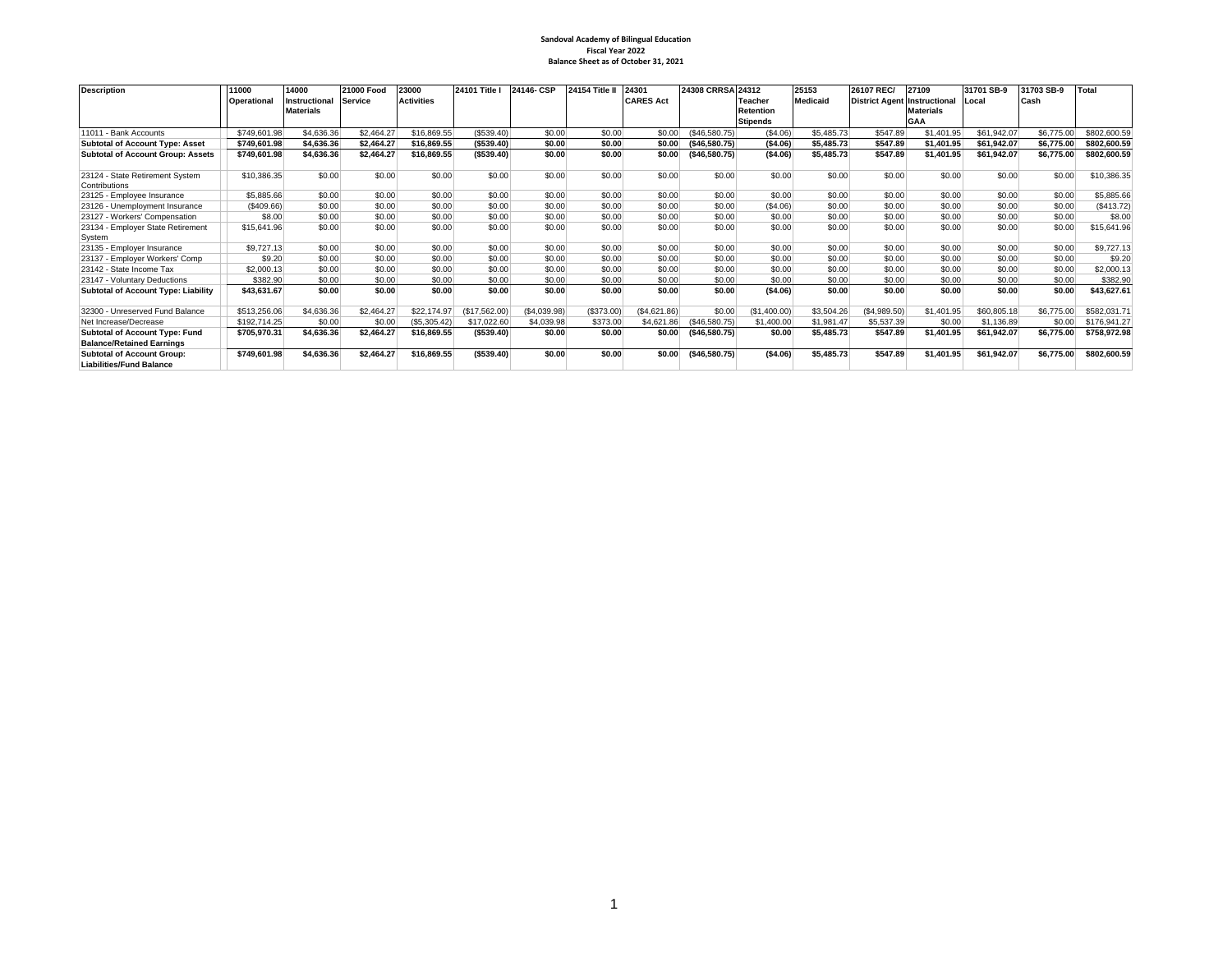# **Sandoval Academy of Bilingual Education Fiscal Year 2022 Budget Summary October 31, 2021**

|                                                                 |   | <b>Revenues</b>      |                 |     |               |        |                  |    |             |     |            |
|-----------------------------------------------------------------|---|----------------------|-----------------|-----|---------------|--------|------------------|----|-------------|-----|------------|
|                                                                 |   |                      |                 |     | Annualized    |        | Annualize vs     |    |             |     |            |
| <b>Fund Description</b>                                         |   | <b>Annual Budget</b> | Actual (YTD)    |     | <b>Budget</b> | Actual |                  |    | <b>FY21</b> |     | FY22-FY21  |
| Fund 11000 - Operational                                        |   | \$2,509,183.00       | \$839,379.64 \$ |     | 836,394.33    | \$     | 2,985.31         | S. | 660,236.00  | £.  | 179,143.64 |
| Fund 14000 - Instructional Materials                            |   |                      | \$              |     |               | \$     |                  |    |             |     |            |
| Fund 21000 - USDA Food Reimbursement                            |   | \$60,000.00          | $$0.00$ \$      |     | 20,000.00     | \$     | $(20,000.00)$ \$ |    |             |     |            |
| <b>Student Meals</b>                                            |   |                      | \$              |     |               |        |                  |    |             |     |            |
| Fund 23000 - Non-Instructional Support                          |   | \$0.00               | \$4,423.75 \$   |     |               |        | 4.423.75 \$      |    | 73.20       |     | 4.350.55   |
| Fund 24101 - Title I                                            |   | \$49,795.00          | \$17,562.00 \$  |     | 16.598.33     |        | 963.67           |    |             |     | 17,562.00  |
| Fund 24106 - IDEA-B                                             |   | \$42,500.00          | $$0.00$ \$      |     | 14,166.67     | \$     | (14, 166.67)     |    |             |     |            |
| Fund 24146 - Federal Charter School Grant                       |   | \$0.00               | \$4,039.98 \$   |     |               | \$     | 4.039.98         |    |             |     | 4,039.98   |
| Fund 24154 - Title II                                           |   | \$7,432.00           | \$373.00 \$     |     | 2.477.33      | \$.    | $(2,104.33)$ \$  |    | 3.110.00    |     | (2,737.00) |
| Fund 24189 - Student Supp Academic Achievement                  |   | \$10,000.00          | $$0.00$ \$      |     | 3,333.33      | \$     | (3,333.33)       |    |             |     |            |
| Fund 24301-CARES Act                                            |   | \$0.00               | \$4,621.86 \$   |     |               |        | 4.621.86         |    |             |     | 4.621.86   |
| Fund 24305 - Governor's Emergency Education Relief Fund (GEERF) | S |                      |                 |     |               |        |                  |    |             |     |            |
| Fund 24308 - CRRSA, ESSR II                                     |   | \$125,323,00         | \$0.00S         |     | 41.774.33     | \$.    | (41, 774.33)     |    |             |     |            |
| Fund 24312 - CRRSA Retention Stipend                            |   | \$0.00               | \$1,400.00 \$   |     |               |        |                  |    |             |     | 1.400.00   |
| Fund 25153 - Title XIX MEDICAID 3/21 Years                      |   | \$0.00               | \$1,981.47 \$   |     |               | \$     | 1,981.47         |    |             |     | 1,981.47   |
| Fund 26107 - REC/District Fiscal Agent                          |   | \$0.00               | \$5,537,39 \$   |     |               |        |                  |    |             |     | 5.537.39   |
| Fund 27107 - 2012 GOB Student Library SB-66                     |   | \$5,864.00           | $$0.00$ \$      |     | 1.954.67      | \$     | (1,954.67)       |    |             |     |            |
| Fund 27109 - Instructional Materials - GAA of 2019              |   |                      |                 |     |               |        |                  |    |             |     |            |
| Fund 27130- Hygiene Products                                    |   |                      |                 |     |               |        |                  |    |             |     |            |
| Fund 27201 - School Lunch Co-Pay                                |   |                      |                 |     |               |        |                  |    |             |     |            |
| Fund 27202 - Open SciEd Expansion Initiative                    |   | \$1,700.00           | \$0.00S         |     | 566.67        |        |                  |    |             |     |            |
| Fund 31200 - PSCOC Lease Reimbursement                          |   |                      |                 |     |               |        |                  |    |             |     |            |
| Fund 31700 - Capital Improvements SB-9                          |   |                      |                 |     |               |        |                  |    |             |     |            |
| Fund 31701 - SB-9 Local                                         |   | \$58,790.00          | \$4,659.17 \$   |     | 19.596.67     | \$.    | $(14,937.50)$ \$ |    | 578.73      | \$. | 4.080.44   |
| Fund 31703 - SB-9 Cash                                          |   | \$10,057.00          | \$0.00S         |     | 3,352.33      | - \$   | $(3,352.33)$ \$  |    |             |     |            |
| <b>Total Revenues</b>                                           |   | 2.880.644.00         | 883.978.26      | - S | 960.214.67    | \$     | $(82,607.13)$ \$ |    | 663.997.93  | S   | 219.980.33 |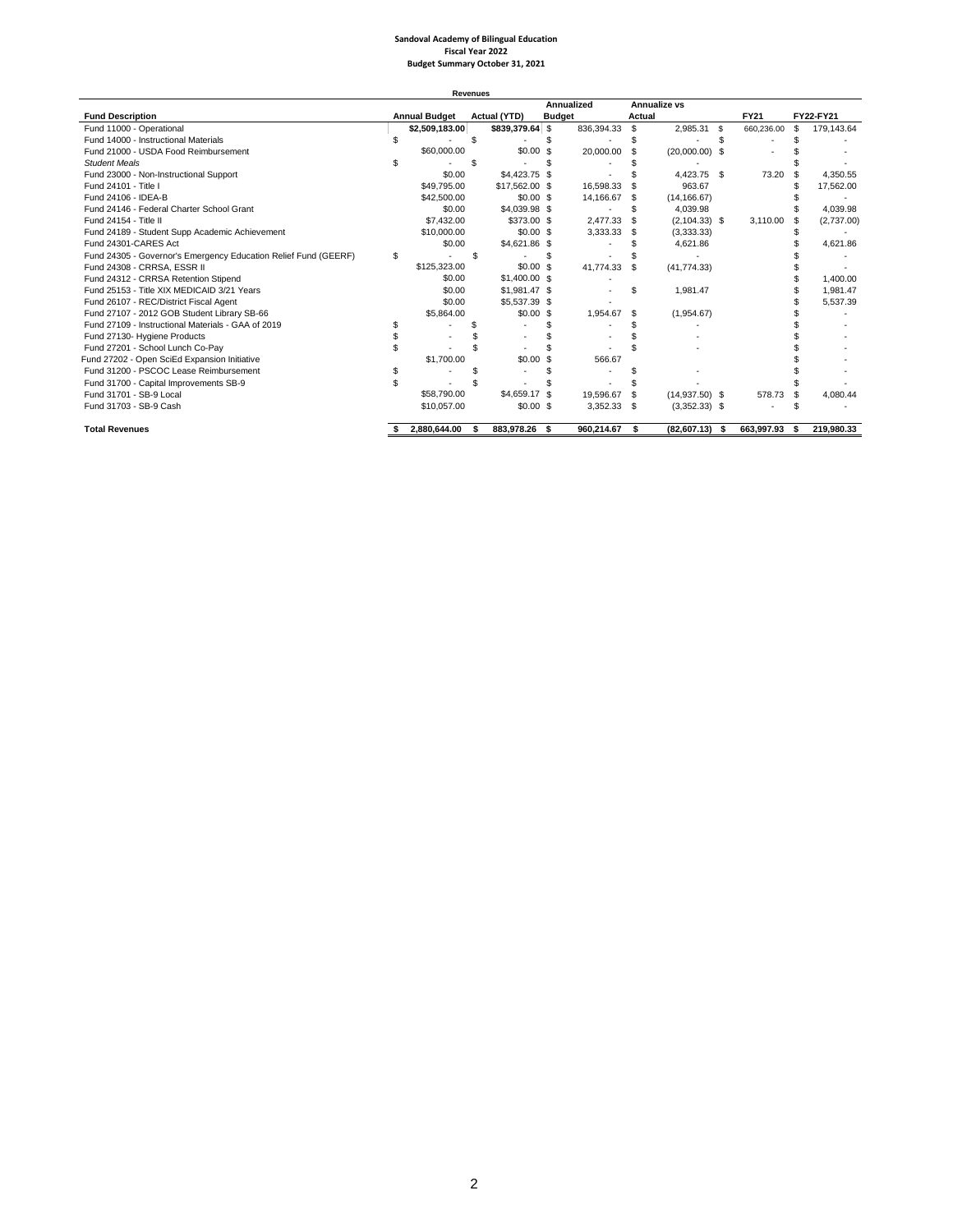#### **Sandoval Academy of Bilingual Education Fiscal Year 2022 Budget Summary October 31, 2021**

|                                                                 |    | <b>Expenditures</b>  |     |                     |      |               |        |                     |      |                 |      |              |
|-----------------------------------------------------------------|----|----------------------|-----|---------------------|------|---------------|--------|---------------------|------|-----------------|------|--------------|
|                                                                 |    |                      |     |                     |      | Annualized    |        | <b>Annualize vs</b> |      |                 |      |              |
| <b>Fund Description</b>                                         |    | <b>Annual Budget</b> |     | <b>Actual (YTD)</b> |      | <b>Budget</b> | Actual |                     |      | <b>FY21</b>     |      | FY22-FY21    |
| Function 1000 - Instruction                                     |    | \$1,775,870.00       |     | \$281,527.22 \$     |      | 591,956.67    | \$     | (310, 429.45)       |      | \$233,834.29 \$ |      | 47.692.93    |
| Function 2100 - Students                                        |    | \$319,712.00         |     | \$60,796.44 \$      |      | 106,570.67    | -S     | (45, 774.23)        |      | \$19,092.08 \$  |      | 41,704.36    |
| Function 2200 - Instruction                                     |    | \$5,000.00           |     | $$0.00$$ \$         |      | 1,666.67      | \$     | (1,666.67)          |      | \$4,420.00 \$   |      | (4,420.00)   |
| Function 2300 - General Administration                          |    | \$151,368.00         |     | \$57,821.88 \$      |      | 50.456.00     | \$     | 7.365.88            |      | \$54,856.37 \$  |      | 2.965.51     |
| Function 2400 - School Administration                           |    | \$118,240.00         |     | \$27,874.47 \$      |      | 39.413.33     | \$     | (11,538.86)         |      | \$37,077.17 \$  |      | (9,202.70)   |
| Function 2500 - Central Services                                |    | \$99,935.00          |     | \$36,133.46 \$      |      | 33,311.67 \$  |        | 2,821.79            |      | \$46,515.23 \$  |      | (10, 381.77) |
| Function 2600 - Operation & Maintenance of Plant                |    | \$312,846.00         |     | \$182,758.34 \$     |      | 104,282.00    | \$     | 78,476.34           |      | \$129,486.04 \$ |      | 53,272.30    |
| Function 3100 - Food Services Operations                        |    | \$26,212.00          |     | $$0.00$ \$          |      | 8,737.33 \$   |        | (8,737.33)          |      | \$0.00S         |      |              |
|                                                                 |    |                      |     |                     |      |               |        |                     |      |                 |      |              |
| Fund 11000 - Operational                                        |    | 2,809,183.00 \$      |     | 646,911.81 \$       |      | 936,394.33    | - \$   | (289, 482.52)       |      | \$525,281.18 \$ |      | 121,630.63   |
| Fund 14000 - Instructional Materials                            |    | \$4,636.00           |     | \$0.00S             |      | 1,545.33 \$   |        | $(1,545.33)$ \$     |      | 4,287.76        | - \$ | (4,287.76)   |
| Fund 21000- Food Services Operations                            |    | \$60,000.00          |     | \$0.00S             |      | 20,000.00     | -S     | (20,000.00)         |      |                 | S    |              |
| Fund 23000- Activities                                          |    | \$21,579.00          |     | \$9,729.17 \$       |      | 7,193.00      | -S     | 2.536.17            |      |                 |      | 9,729.17     |
| Fund 24101 - Title I                                            |    | \$49,795.00          |     | \$539.40 \$         |      | 16,598.33     | \$     | $(16,058.93)$ \$    |      | 376.00          | \$.  | 163.40       |
| Fund 24106 - Entitlement IDEA-B                                 |    | \$42,500.00          |     | $$0.00$$ \$         |      | 14,166.67     | \$     | (14, 166.67)        |      |                 |      |              |
| Fund 24146-Charter School Program                               | \$ |                      |     |                     | S    |               |        |                     |      |                 |      |              |
| Fund 24154 - Teacher/Principal Training & Recruiting            |    | \$7,432.00           |     | \$0.00S             |      | 2,477.33      | \$     | $(2,477.33)$ \$     |      | 94.00           | \$   | (94.00)      |
| Fund 24189 - Student Supp Academic Achievement                  |    | \$10,000.00          |     | \$0.00S             |      | 3,333.33      | \$     | (3,333,33)          | - \$ | 8,000.00        | - \$ | (8,000.00)   |
| Fund 24301-CARES Act                                            | \$ |                      | \$  |                     |      |               |        |                     | \$   | 20,137.23       | \$   | (20, 137.23) |
| Fund 24305 - Governor's Emergency Education Relief Fund (GEERF) | \$ |                      | \$  |                     |      |               |        |                     |      |                 |      |              |
| Fund 24308- CRRSA                                               |    | \$125,323.00         |     | \$46,580.75 \$      |      | 41,774.33     |        |                     |      |                 |      | 46,580.75    |
| Fund 24312 - CRRSA Retention Stipend                            | S  |                      | £.  |                     |      |               |        |                     |      |                 |      |              |
| Fund 25153-Medicaid                                             | \$ |                      |     |                     |      |               |        |                     |      |                 |      |              |
| Fund 26107-REC/District Fiscal Agent                            | \$ |                      | \$  |                     |      |               |        |                     |      |                 |      |              |
| Fund 27107 - 2012 GOB Student Library SB-66                     |    | \$5,864.00           |     | $$0.00$ \$          |      | 1.954.67      | - \$   | (1,954.67)          |      |                 |      |              |
| Fund 27109 - GAA of 2019                                        |    | \$1,402.00           |     | \$0.00\$            |      | 467.33        | \$     | (467.33)            |      |                 |      |              |
| Fund 27130-Feminine Hygiene Products                            | S  |                      | S   |                     | \$   |               |        |                     |      |                 |      |              |
| Fund 27201 - School Lunch Co-Pay                                | \$ |                      | \$  |                     |      |               |        |                     |      |                 |      |              |
| Fund 27202 - Open SciEd Expansion Initiative                    |    | \$1,700.00           |     | \$0.00              | -S   | 566.67        |        |                     |      |                 |      |              |
| Fund 31200-PSCOC                                                | \$ |                      | \$  |                     | S    |               |        |                     | \$   | 30,306.66       | \$   | (30, 306.66) |
| Fund 31701-Capital Improvements SB-9 Ad Valorem                 |    | \$121,009.00         |     | \$3,522.28 \$       |      | 40,336.33     | S      | (36, 814.05)        | \$   | 11,355.30       | \$   | (7,833.02)   |
| Fund 31703-Capital Improvements SB-9 Cash Match                 |    | \$16,832.00          |     | $$0.00$ \$          |      | 5,610.67      | \$     | (5,610.67)          | - \$ |                 | \$   |              |
| <b>Total Expenses For all Funds</b>                             | S  | 3.277.255.00         | - 5 | 707,283.41          | - \$ | 1.086.807.67  | Ŝ.     | (383.764.01)        | - \$ | 599.838.13      | s    | 107.445.28   |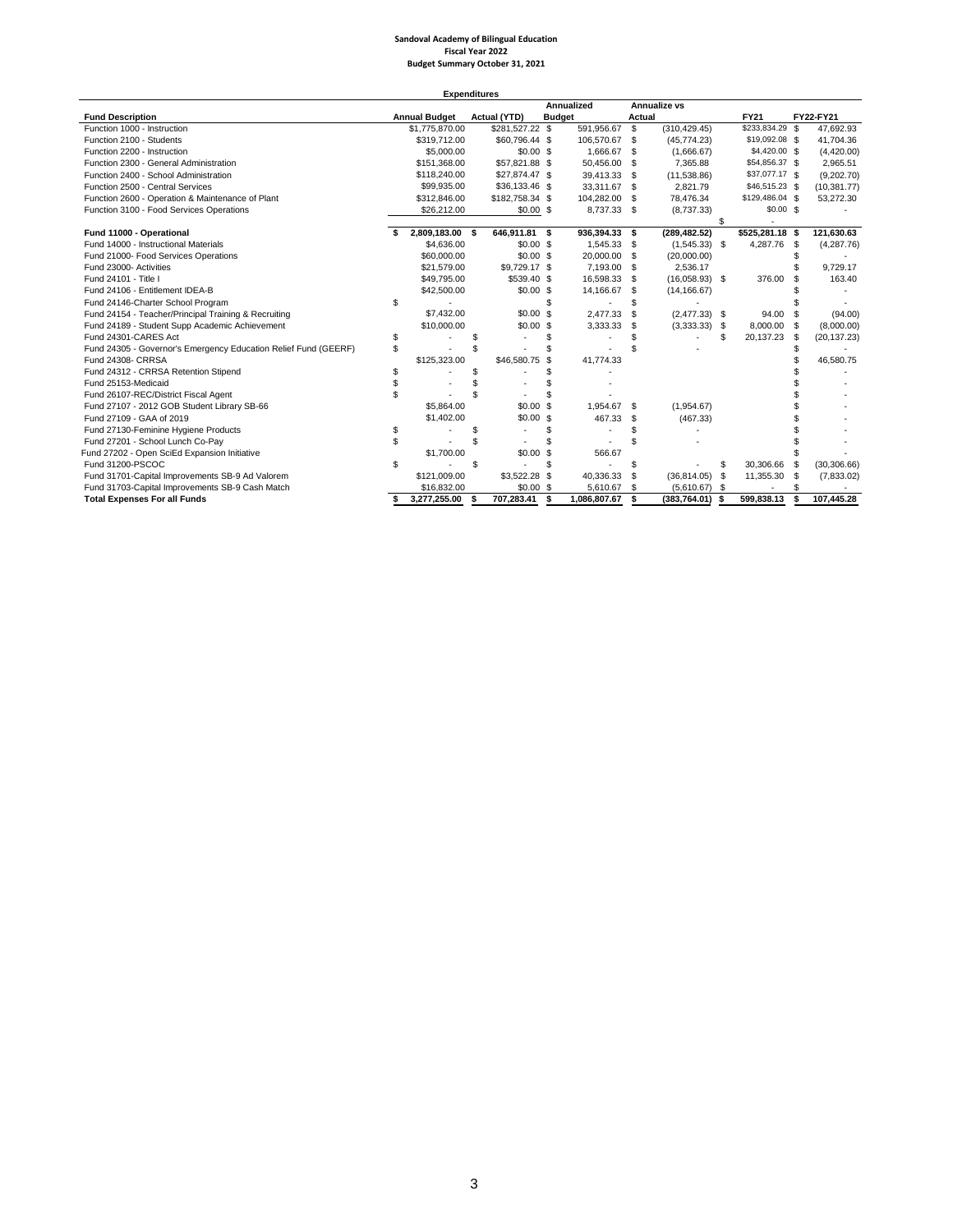# **Sandoval Academy of Bilingual Education Fiscal Year 2022 Revenue Report October 31, 2021**

| <b>Description</b>                             | Budget (YTD) Actual (YTD) |              | <b>Available</b> |
|------------------------------------------------|---------------------------|--------------|------------------|
| Fees - Activities                              | \$0.00                    | \$2,985.00   | (\$2,985.00)     |
| <b>State Equalization Guarantee</b>            | \$2,509,183.00            | \$836,394.64 | \$1,672,788.36   |
| Fund 11000 - Operational                       | \$2,509,183.00            | \$839,379.64 | \$1,669,803.36   |
| Fund 21000 - USDA Food Reimbursement           | \$60,000.00               | \$0.00       | \$60,000.00      |
| Fund 23000 - Non-Instructional Support         | \$0.00                    | \$4,423.75   | (\$4,423.75)     |
| Fund 24101 - Title I                           | \$49,795.00               | \$17,562.00  | \$32,233.00      |
| Fund 24106 - IDEA-B                            | \$42,500.00               | \$0.00       | \$42,500.00      |
| Fund 24154 - Title II                          | \$7,432.00                | \$373.00     | \$7,059.00       |
| Fund 24189 - Student Supp Academic Achievement | \$10,000.00               | \$0.00       | \$10,000.00      |
| Fund 24308 - CRRSA, ESSR II                    | \$125,323.00              | \$0.00       | \$125,323.00     |
| Fund 24312 - CRRSA Retention Stipend           | \$0.00                    | \$1,400.00   | (\$1,400.00)     |
| Fund 25153 - Title XIX MEDICAID 3/21 Years     | \$0.00                    | \$1,981.47   | (\$1,981.47)     |
| Fund 26107 - REC/District Fiscal Agent         | \$0.00                    | \$5,537.39   | (\$5,537.39)     |
| Fund 27107 - 2012 GOB Student Library SB-66    | \$5,864.00                | \$0.00       | \$5,864.00       |
| Fund 27202 - Open SciEd Expansion Initiative   | \$1,700.00                | \$0.00       | \$1,700.00       |
| Fund 31701 - SB-9 Local                        | \$58,790.00               | \$4,659.17   | \$54,130.83      |
| Fund 31703 - SB-9 State Match Cash             | \$10,057.00               | \$0.00       | \$10,057.00      |
| <b>Grand Total</b>                             | \$2,880,644.00            | \$875,316.42 | \$2,005,327.58   |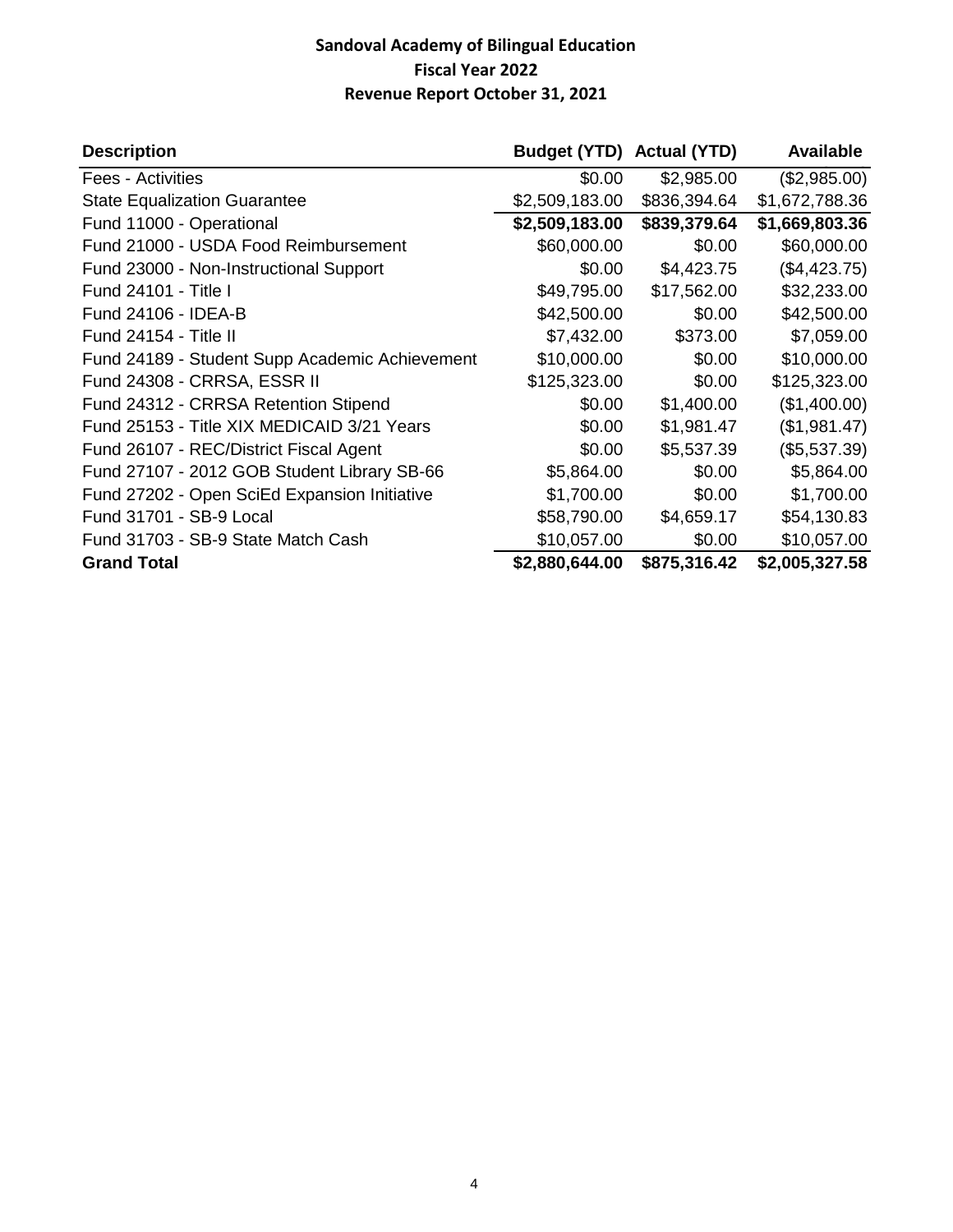## **Sandoval Academy of Bilingual Education Fiscal Year 2022 Expenditure Report October 31, 2021**

| <b>Description</b>                                             | Budget (YTD)                   | Actual (YTD)              | Encumbrance (YTD)          | Available (YTD)              |
|----------------------------------------------------------------|--------------------------------|---------------------------|----------------------------|------------------------------|
| <b>Operational</b>                                             |                                |                           |                            |                              |
| Salaries Expense-Long-term Sub                                 | \$21,000.00                    | \$6.567.30                | \$33.789.94                | (\$19,357.24)                |
| Salaries Expense-Teacher                                       | \$544,883.00                   | \$140,974.18              | \$490,966.02               | (\$87,057.20)                |
| Salaries Expense-Kinder Teachers                               | \$103,473.00                   | \$11,438.46               | \$40,034.54                | \$52,000.00                  |
| Salaries Expense-After School Coordinator                      | \$0.00                         | \$1.272.00                | \$6,559.13                 | (\$7,831.13)                 |
| Salaries Expense-EA<br>Salaries Expense-Kinder EA              | \$41,774.00                    | \$6,438.19                | \$13,808.39                | \$21,527.42                  |
| Salaries Expense-Fine Arts                                     | \$37,734.00                    | \$5,334.66                | \$29,949.86                | \$2,449.48                   |
| Salaries Expense-Sped Teacher                                  | \$62,500.00<br>\$91,040.00     | \$1,518.52<br>\$11,639.96 | \$31,888.88<br>\$60,807.44 | \$29,092.60<br>\$18,592.60   |
| Salaries Expense-TESOL Teacher                                 | \$5,252.00                     | \$0.00                    | \$0.00                     | \$5,252.00                   |
| Stipend-1621                                                   | \$60,000.00                    | \$624.57                  | \$13,115.86                | \$46,259.57                  |
| Stipend - 1411                                                 | \$57,156.00                    | \$1,526.70                | \$2,178.30                 | \$53,451.00                  |
| Stipend - 1413                                                 | \$2,000.00                     | \$0.00                    | \$0.00                     | \$2,000.00                   |
| Stipend - 1416                                                 | \$38,500.00                    | \$0.00                    | \$7.772.00                 | \$30.728.00                  |
| Stipend - 1411                                                 | \$50,000.00                    | \$0.00                    | \$28,556.00                | \$21,444.00                  |
| Stipend - ELT 1416                                             | \$0.00                         | \$0.00                    | \$2,761.00                 | (\$2,761.00)                 |
| Stipend - ELT 1713                                             | \$0.00                         | \$199.35                  | \$753.65                   | (\$953.00)                   |
| <b>Employee Benefits</b><br><b>Professional Development</b>    | \$355,571.00<br>\$3,021.00     | \$65,417.21<br>\$299.00   | \$228,559.21<br>\$1,500.00 | \$61,594.58                  |
| Professional Development-SPED                                  | \$200.00                       | \$0.00                    | \$450.00                   | \$1,222.00<br>(\$250.00)     |
| Professional Development-ELT                                   | \$1,680.00                     | \$0.00                    | \$0.00                     | \$1,680.00                   |
| <b>Other Professional/Technical Services</b>                   | \$20,000.00                    | \$729.75                  | \$10,216.50                | \$9,053.75                   |
| <b>Other Charges</b>                                           | \$9,265.00                     | \$182.50                  | \$0.00                     | \$9,082.50                   |
| <b>Other Charges</b>                                           | \$0.00                         | \$0.00                    | \$185.00                   | (\$185.00)                   |
| <b>Other Instructional Materials</b>                           | \$23,995.00                    | \$0.00                    | \$46,443.58                | $(\$22,448.58)$              |
| Software                                                       | \$0.00                         | \$11,230.17               | \$0.00                     | (\$11,230.17)                |
| <b>General Supplies and Materials</b>                          | \$90,855.00                    | \$13,200.73               | \$1,782.32                 | \$75,871.95                  |
| <b>General Supplies and Materials</b>                          | \$0.00                         | \$1,361.59                | \$0.00                     | (\$1,361.59)                 |
| <b>General Supplies and Materials</b>                          | \$0.00                         | \$1,572.38                | \$0.00                     | (\$1,572.38)                 |
| ""Supply Assets (\$5,000 or less)""                            | \$155,971.00<br>\$1,775,870.00 | \$0.00<br>\$281,527.22    | \$0.00<br>\$1,052,077.62   | \$155,971.00<br>\$442,265.16 |
| <b>Function 1000 - Instruction</b>                             |                                |                           |                            |                              |
| Salaries Expense-Coordinator                                   |                                | \$8,292.42                |                            |                              |
| Salaries Expense-Nursing Assistant                             | \$37,316.00<br>\$16,844.00     | \$4,990.56                | \$29,023.58<br>\$11,852.44 | \$0.00<br>\$1.00             |
| Salaries Expense-Registrar                                     | \$16,844.00                    | \$4,990.80                | \$11,853.20                | \$0.00                       |
| Salaries Expense-Student Support                               | \$57,123.00                    | \$12,226.68               | \$42,793.32                | \$2,103.00                   |
| Salaries Expense AT-Risk Coordinator                           | \$15,992.00                    | \$3,553.80                | \$12,438.20                | \$0.00                       |
| Salaries Expense-At-Risk Clerk                                 | \$15,159.00                    | \$2,118.20                | \$16,706.66                | (\$3,665.86)                 |
| Salaries Expense- At-Risk Student Support                      | \$7,720.00                     | \$0.00                    | \$0.00                     | \$7,720.00                   |
| Stipend-Student Support                                        | \$0.00                         | \$185.19                  | \$0.00                     | (\$185.19)                   |
| <b>Employee Benefits</b>                                       | \$49,954.00                    | \$13,475.31               | \$42,666.47                | (\$6,187.78)                 |
| Diagnosticians - Contracted                                    | \$20,000.00                    | \$622.25                  | \$10,120.64                | \$9,257.11                   |
| Occupational Therapists - Contracted                           | \$0.00                         | \$1,603.44                | \$8,017.20<br>\$698.64     | (\$9,620.64)                 |
| Psychologists - Contracted<br>Specialists - Contracted         | \$18,000.00<br>\$53,000.00     | \$671.76<br>\$0.00        | \$0.00                     | \$16,629.60<br>\$53,000.00   |
| <b>Other Professional/Technical Services</b>                   | \$11,760.00                    | \$8,016.38                | \$21,505.84                | (\$17,762.22)                |
| <b>General Supplies and Materials</b>                          | \$0.00                         | \$49.65                   | \$0.00                     | (\$49.65)                    |
| <b>Function 2100 - Support Services-Students</b>               | \$319,712.00                   | \$60,796.44               | \$207,676.19               | \$51,239.37                  |
|                                                                |                                |                           |                            |                              |
| <b>General Supplies and Materials</b>                          | \$5,000.00                     | \$0.00                    | \$1,000.00                 | \$4,000.00                   |
| <b>Function 2200 - Support Services-Instruction</b>            | \$5,000.00                     | \$0.00                    | \$1,000.00                 | \$4,000.00                   |
|                                                                |                                |                           |                            |                              |
| Salaries Expense-Executive Director                            | \$97,500.00                    | \$33.333.30               | \$66,666.70                | (\$2,500.00)                 |
| <b>Employee Benefits</b>                                       | \$24,790.00                    | \$8,394.33                | \$16,963.51                | (\$567.84)                   |
| Auditing                                                       | \$16,500.00                    | \$10,787.51<br>\$706.74   | \$4,212.49<br>\$4,487.70   | \$1,500.00<br>(\$108.44)     |
| Legal<br>Advertising                                           | \$5,086.00<br>\$2,492.00       | \$0.00                    | \$0.00                     | \$2,492.00                   |
| <b>Board Training</b>                                          | \$5,000.00                     | \$4,600.00                | \$0.00                     | \$400.00                     |
|                                                                | \$151,368.00                   | \$57,821.88               | \$92,330.40                | \$1,215.72                   |
| <b>Function 2300 - Support Services-General Administration</b> |                                |                           |                            |                              |
| Salaries Expense-Assistant Principal                           | \$36,960.00                    | \$9,582.23                | \$27,377.77                | \$0.00                       |
| Salaries Expense-Office Manager/Clerks                         | \$36,967.00                    | \$8,008.00                | \$13,836.14                | \$15,122.86                  |
| <b>Employee Benefits</b>                                       | \$32,863.00                    | \$5,053.01                | \$12,409.83                | \$15,400.16                  |
| <b>Professional Development</b>                                | \$15.00                        | \$0.00                    | \$0.00                     | \$15.00                      |
| <b>Other Charges</b>                                           | \$5,500.00                     | \$3,715.50                | \$0.00                     | \$1,784.50                   |
| <b>General Supplies and Materials</b>                          | \$2,415.00                     | \$1,515.73                | \$872.40                   | \$26.87                      |
| ""Supply Assets (\$5,000 or less)""                            | \$3,520.00                     | \$0.00                    | \$0.00                     | \$3,520.00                   |
| Function 2400 - Support Services-School Administration         | \$118,240.00                   | \$27,874.47               | \$54,496.14                | \$35,869.39                  |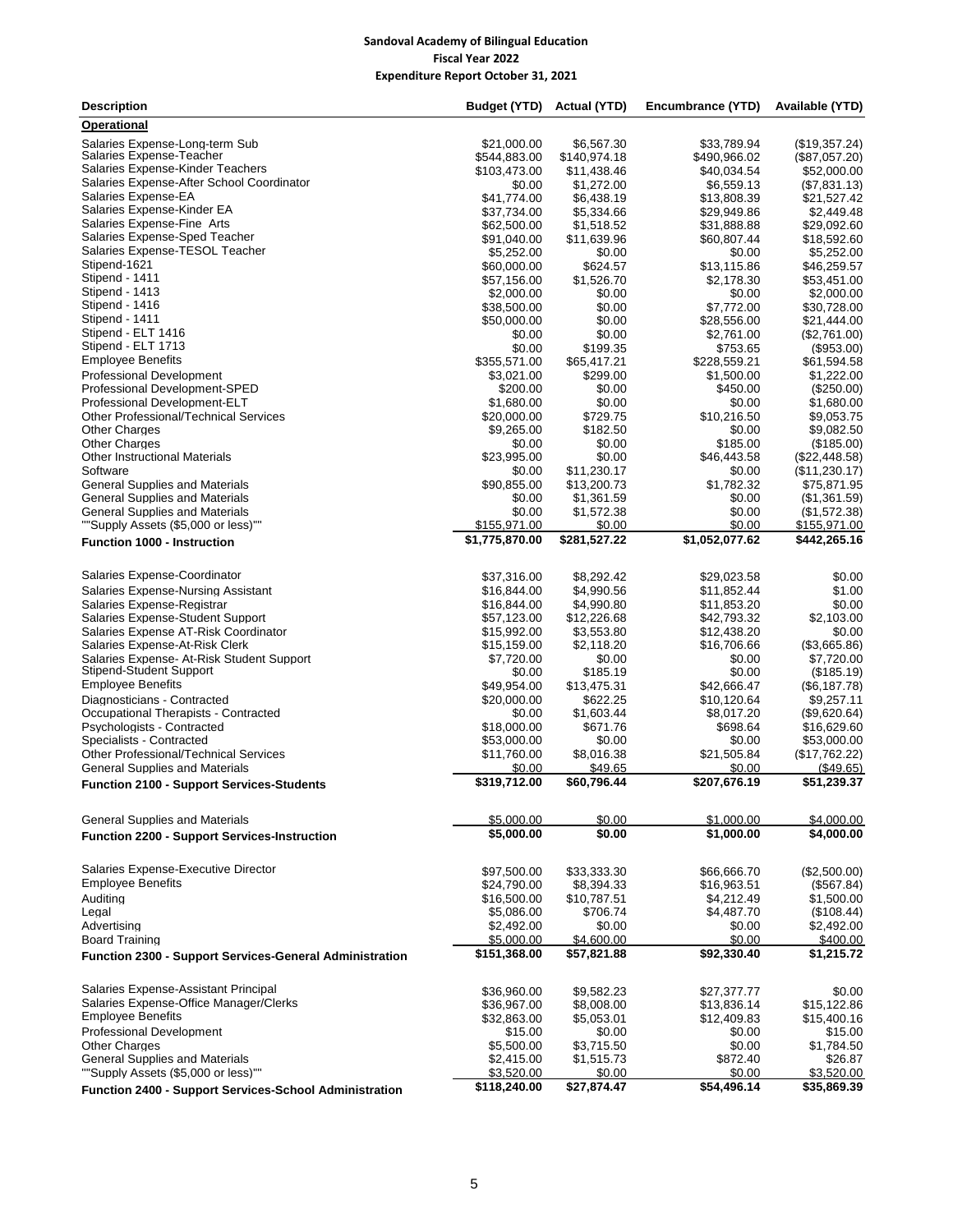## **Sandoval Academy of Bilingual Education Fiscal Year 2022 Expenditure Report October 31, 2021**

| <b>Other Professional/Technical Services</b>                                   | \$87,412.00                | \$24,055.32            | \$58,481.81              | \$4,752.87                 |
|--------------------------------------------------------------------------------|----------------------------|------------------------|--------------------------|----------------------------|
| Advertisina                                                                    | \$400.00                   | \$0.00                 | \$0.00                   | \$400.00                   |
| Software                                                                       | \$12,099.00                | \$12,078.14            | \$0.00                   | \$20.86                    |
| <b>General Supplies and Materials</b>                                          | \$24.00<br>\$99,935.00     | \$0.00<br>\$36,133.46  | \$0.00<br>\$58,481.81    | \$24.00<br>\$5,319.73      |
| <b>Function 2500 - Central Services</b>                                        |                            |                        |                          |                            |
| Salaries Expense-Custodian                                                     | \$37,053.00                | \$10,014.36            | \$27,007.89              | \$30.75                    |
| <b>Employee Benefits</b>                                                       | \$13,593.00                | \$3,596.93             | \$10,171.90              | (\$175.83)                 |
| <b>Other Charges</b>                                                           | \$40,000.00                | \$12,882.79            | \$23,714.17              | \$3,403.04                 |
| Electricity                                                                    | \$20,000.00                | \$13,287.88            | \$6,712.12               | \$0.00<br>\$13.400.00      |
| Natural Gas (Buildings)<br><b>Communication Services</b>                       | \$15,000.00<br>\$14,000.00 | \$243.65<br>\$1,649.98 | \$1,356.35<br>\$5,580.02 | \$6,770.00                 |
| Renting Land and Buildings                                                     | \$105,120.00               | \$106,209.95           | \$148,693.93             | (\$149,783.88)             |
| Rentals of Computers and Related Equipment                                     | \$30,000.00                | \$503.69               | \$23,496.31              | \$6,000.00                 |
| <b>Property Liability Insurance</b>                                            | \$32,689.00                | \$32,712.00            | \$0.00                   | $(\$23.00)$                |
| <b>General Supplies and Materials</b>                                          | \$5,000.00                 | \$1,266.67             | \$120.00                 | \$3,613.33                 |
| ""Supply Assets (\$5,000 or less)""                                            | \$391.00                   | \$390.44               | \$100.00                 | (\$99.44)                  |
| Function 2600 - Operation & Maintenance of Plant                               | \$312,846.00               | \$182,758.34           | \$246,952.69             | (\$116,865.03)             |
| Salaries Expense-Food Service Coordinator                                      | \$21,000.00                | \$0.00                 | \$0.00                   | \$21,000.00                |
| <b>Employee Benefits</b>                                                       | \$5,212.00                 | \$0.00                 | \$0.00                   | \$5,212.00                 |
| <b>Function 3100 - Food Services Operations</b>                                | \$26,212.00                | \$0.00                 | \$0.00                   | \$26,212.00                |
| Fund 11000 - Operational                                                       | \$2,809,183.00             | \$646,911.81           | \$1,713,014.85           | \$449,256.34               |
| <b>Instructional Materials-14000</b>                                           |                            |                        |                          |                            |
| Instructional Materials Cash - 50% Textbooks                                   | \$4,636.00                 | \$0.00                 | \$4,636.00               | \$0.00                     |
| <b>Fund 14000 - Instructional Materials</b>                                    | \$4,636.00                 | \$0.00                 | \$4.636.00               | \$0.00                     |
| USDA Fund-21000                                                                |                            |                        |                          |                            |
| Food                                                                           | \$60,000.00                | \$0.00                 | \$0.00                   | \$60,000.00                |
| <b>Fund 21000 - USDA Food Reimbursement</b>                                    | \$60,000.00                | \$0.00                 | \$0.00                   | \$60,000.00                |
|                                                                                |                            |                        |                          |                            |
| Activities-23000                                                               |                            |                        |                          |                            |
| <b>Other Charges</b><br><b>Student Travel</b>                                  | \$5,000.00<br>\$5,000.00   | \$559.17<br>\$0.00     | \$0.00<br>\$0.00         | \$4,440.83<br>\$5,000.00   |
| <b>General Supplies and Materials</b>                                          | \$11,579.00                | \$9,170.00             | \$0.00                   | \$2,409.00                 |
| <b>Fund 23000 - Non-Instructional Support</b>                                  | \$21,579.00                | \$9,729.17             | \$0.00                   | \$11,849.83                |
|                                                                                |                            |                        |                          |                            |
| <b>Title I-24101</b>                                                           |                            |                        |                          |                            |
| <b>Professional Development</b><br><b>General Supplies and Materials</b>       | \$9,000.00<br>\$500.00     | \$539.40<br>\$0.00     | \$0.00<br>\$0.00         | \$8,460.60<br>\$500.00     |
|                                                                                | \$9,500.00                 | \$539.40               | \$0.00                   | \$8,960.60                 |
| <b>Function 1000 - Instruction</b>                                             | \$39,795.00                | \$0.00                 | \$0.00                   | \$39,795.00                |
| Salaries Expense-Coordinator<br><b>General Supplies and Materials</b>          | \$500.00                   | \$0.00                 | \$0.00                   | \$500.00                   |
| <b>Function 2100 - Support Services-Students</b>                               | \$40,295.00                | \$0.00                 | \$0.00                   | \$40,295.00                |
| Fund 24101 - Title I                                                           | \$49,795.00                | \$539.40               | \$0.00                   | \$49,255.60                |
| <b>IDEA-B-24106</b>                                                            |                            |                        |                          |                            |
| <b>Salaries Expense</b>                                                        | \$30,000.00                | \$0.00                 | \$0.00                   | \$30,000.00                |
| <b>General Supplies and Materials</b>                                          | \$0.00                     | \$0.00                 | \$700.35                 | (\$700.35)                 |
| <b>Function 1000 - Instruction</b>                                             | \$30,000.00                | \$0.00                 | \$700.35                 | \$29,299.65                |
| Speech Therapists - Contracted                                                 | \$12,500.00                | \$0.00                 | \$0.00                   | \$12,500.00                |
| Specialists - Contracted                                                       | \$0.00<br>\$12,500.00      | \$0.00<br>\$0.00       | \$5,000.00<br>\$5,000.00 | (\$5,000.00)<br>\$7,500.00 |
| <b>Function 2100 - Support Services-Students</b><br><b>Fund 24106 - IDEA-B</b> | \$42,500.00                | \$0.00                 | \$5,700.35               | \$36,799.65                |
| <b>Title II-24154</b>                                                          |                            |                        |                          |                            |
| <b>Professional Development</b>                                                | \$7,432.00                 | \$0.00                 | \$1,110.00               | \$6,322.00                 |
| Fund 24154 - Title II                                                          | \$7,432.00                 | \$0.00                 | \$1,110.00               | \$6,322.00                 |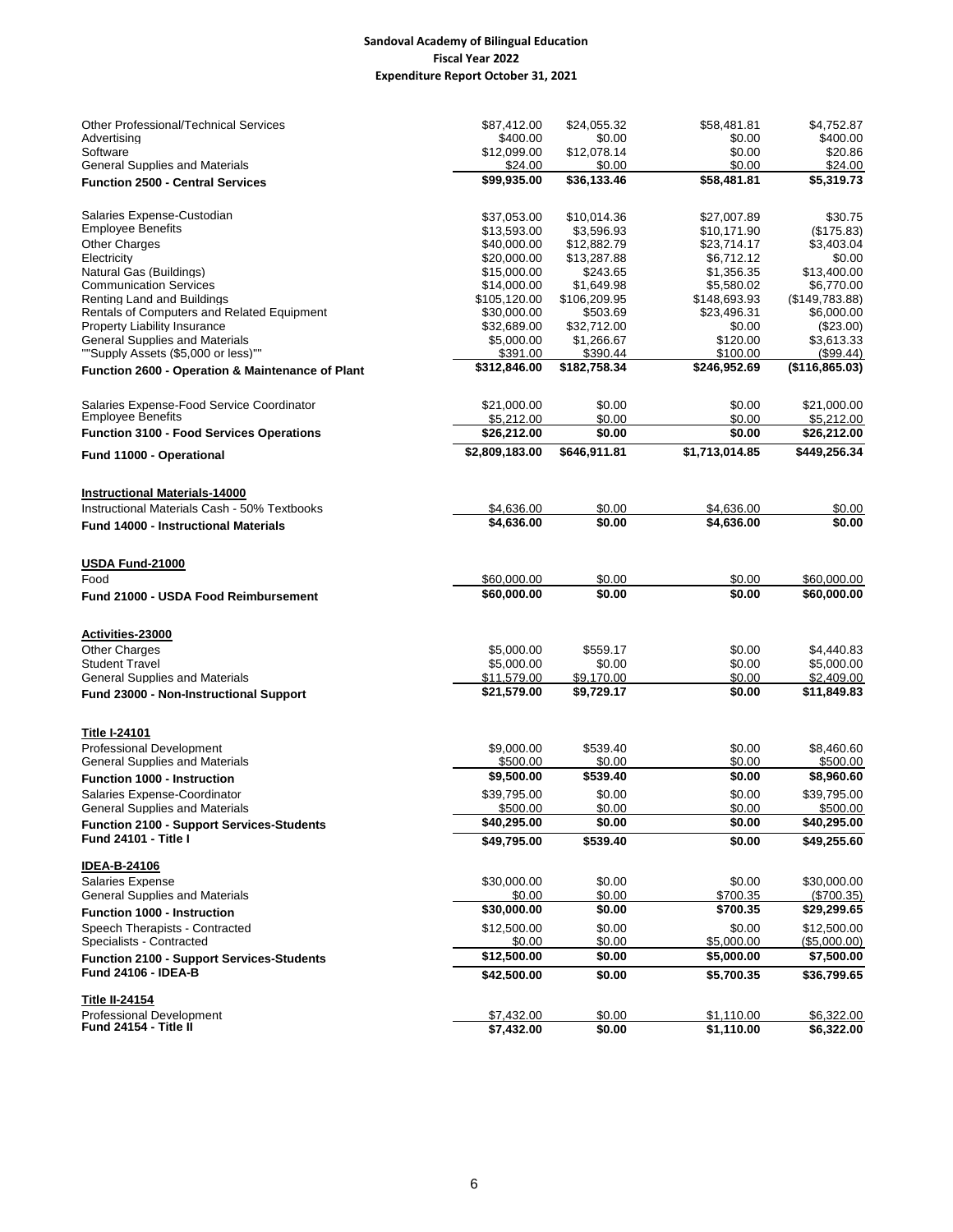## **Sandoval Academy of Bilingual Education Fiscal Year 2022 Expenditure Report October 31, 2021**

| <b>Student Support Academic Achievement-24189</b>                                |                              |                          |                           |                               |
|----------------------------------------------------------------------------------|------------------------------|--------------------------|---------------------------|-------------------------------|
| <b>Professional Development</b>                                                  | \$2,000.00                   | \$0.00                   | \$0.00                    | \$2,000.00                    |
| <b>Other Contract Services</b>                                                   | \$3,000.00                   | \$0.00                   | \$0.00                    | \$3,000.00                    |
| Software                                                                         | \$1,000.00                   | \$0.00                   | \$0.00                    | \$1,000.00                    |
| <b>General Supplies and Materials</b>                                            | \$2,250.00<br>\$8,250.00     | \$0.00<br>\$0.00         | \$0.00<br>\$0.00          | \$2,250.00<br>\$8,250.00      |
| <b>Function 1000 - Instruction</b>                                               |                              |                          |                           |                               |
| <b>Salaries Expense</b>                                                          | \$1,750.00<br>\$1,750.00     | \$0.00<br>\$0.00         | \$0.00<br>\$0.00          | \$1,750.00<br>\$1,750.00      |
| <b>Function 2100 - Support Services-Students</b>                                 |                              |                          |                           |                               |
| Fund 24189 - Student Supp Academic Achievement                                   | \$10,000.00                  | \$0.00                   | \$0.00                    | \$10,000.00                   |
| <b>CRRSA-24308</b>                                                               |                              |                          |                           |                               |
| <b>Professional Development</b>                                                  | \$10,000.00                  | \$743.00                 | \$90.00                   | \$9,167.00                    |
| <b>Other Professional/Technical Services</b>                                     | \$1.000.00                   | \$306.00                 | \$276.00                  | \$418.00                      |
| <b>Other Charges</b>                                                             | \$0.00                       | \$0.00                   | \$4,900.00                | (\$4,900.00)                  |
| <b>Other Instructional Materials</b>                                             | \$3,000.00                   | \$0.00                   | \$0.00                    | \$3,000.00                    |
| Software<br><b>General Supplies and Materials</b>                                | \$0.00                       | \$4,692.50               | \$5,509.64                | (\$10,202.14)                 |
| ""Supply Assets (\$5,000 or less)""                                              | \$8,923.00<br>\$0.00         | \$3,881.71<br>\$8,456.70 | \$9,472.87<br>\$86,087.50 | (\$4,431.58)<br>(\$94,544.20) |
| <b>Function 1000 - Instruction</b>                                               | \$22,923.00                  | \$18,079.91              | \$106,336.01              | (\$101,492.92)                |
|                                                                                  | \$71,720.00                  | \$0.00                   |                           | \$71,720.00                   |
| Salaries Expense-Student Support<br><b>Other Professional/Technical Services</b> | \$15,000.00                  | \$4,075.43               | \$0.00<br>\$38,017.87     | $(\$27,093.30)$               |
| <b>General Supplies and Materials</b>                                            | \$0.00                       | \$1,440.00               | \$2,211.57                | (\$3,651.57)                  |
| <b>Function 2100 - Support Services-Students</b>                                 | \$86,720.00                  | \$5,515.43               | \$40,229.44               | \$40,975.13                   |
| <b>General Supplies and Materials</b>                                            | \$5,000.00                   | \$5,000.00               | \$0.00                    | \$0.00                        |
| <b>Function 2200 - Support Services-Instruction</b>                              | \$5,000.00                   | \$5,000.00               | \$0.00                    | \$0.00                        |
| <b>Other Charges</b>                                                             | \$1,708.00                   | \$1,709.05               | \$0.00                    | (\$1.05)                      |
| <b>Function 2400 - Support Services-School Administration</b>                    | \$1,708.00                   | \$1,709.05               | \$0.00                    | (\$1.05)                      |
| <b>Other Charges</b>                                                             | \$1,572.00                   | \$0.00                   | \$0.00                    | \$1,572.00                    |
| <b>General Supplies and Materials</b>                                            | \$4,000.00                   | \$2.832.10               | \$1,338.33                | (\$170.43)                    |
| ""Supply Assets (\$5,000 or less)""                                              | \$3,400.00                   | \$13,444.26              | \$0.00                    | (\$10,044.26)                 |
| Function 2600 - Operation & Maintenance of Plant                                 | \$8,972.00                   | \$16,276.36              | \$1,338.33                | (\$8,642.69)                  |
| Fund 24308 - CRRSA, ESSR II                                                      | \$125,323.00                 | \$46,580.75              | \$147,903.78              | (\$69,161.53)                 |
|                                                                                  |                              |                          |                           |                               |
| 2012 GOB Student Library SB-66-27107                                             |                              |                          |                           |                               |
| Library and Audio-Visual                                                         | \$5,864.00                   | \$0.00                   | \$0.00                    | \$5,864.00                    |
| Fund 27107 - 2012 GOB Student Library SB-66                                      | \$5,864.00                   | \$0.00                   | \$0.00                    | \$5,864.00                    |
| <b>Instructional Materials-GAA- 27109</b>                                        |                              |                          |                           |                               |
| Instructional Materials Cash - 50% Textbooks                                     | \$1,402.00                   | \$0.00                   | \$1,402.00                | \$0.00                        |
| Fund 27109 - Instructional Materials - GAA of 2019                               | \$1,402.00                   | \$0.00                   | \$1,402.00                | \$0.00                        |
| <b>Open SciEd Expansion Initiative-27202</b>                                     |                              |                          |                           |                               |
| <b>General Supplies and Materials</b>                                            | \$1,700.00                   | \$0.00                   | \$0.00                    | \$1,700.00                    |
| Fund 27202 - Open SciEd Expansion Initiative                                     | \$1,700.00                   | \$0.00                   | \$0.00                    | \$1,700.00                    |
| SB-9 Local- 31701                                                                |                              |                          |                           |                               |
| <b>County Tax Collection Costs</b>                                               | \$700.00                     | \$8.83                   | \$0.00                    | \$691.17                      |
|                                                                                  | \$700.00                     | \$8.83                   | \$0.00                    | \$691.17                      |
| Function 2300 - Support Services-General Administration                          |                              |                          |                           |                               |
| ""Supply Assets (\$5,000 or less)""                                              | \$120,309.00<br>\$120,309.00 | \$3,513.45               | \$2,549.89                | \$114,245.66                  |
| <b>Function 4000 - Capital Outlay</b>                                            |                              | \$3,513.45               | \$2,549.89                | \$114,245.66                  |
| Fund 31701 - SB-9 Local                                                          | \$121,009.00                 | \$3,522.28               | \$2,549.89                | \$114,936.83                  |
| SB-9 State Match Cash-31703                                                      |                              |                          |                           |                               |
| ""Supply Assets (\$5,000 or less)""                                              | \$16,832.00                  | \$0.00                   | \$0.00                    | \$16,832.00                   |
| Fund 31703 - SB-9 State Match Cash                                               | \$16,832.00                  | \$0.00                   | \$0.00                    | \$16,832.00                   |
| <b>Grand Total</b>                                                               | \$3,277,255.00               | \$707,283.41             | \$1,876,316.87            | \$693,654.72                  |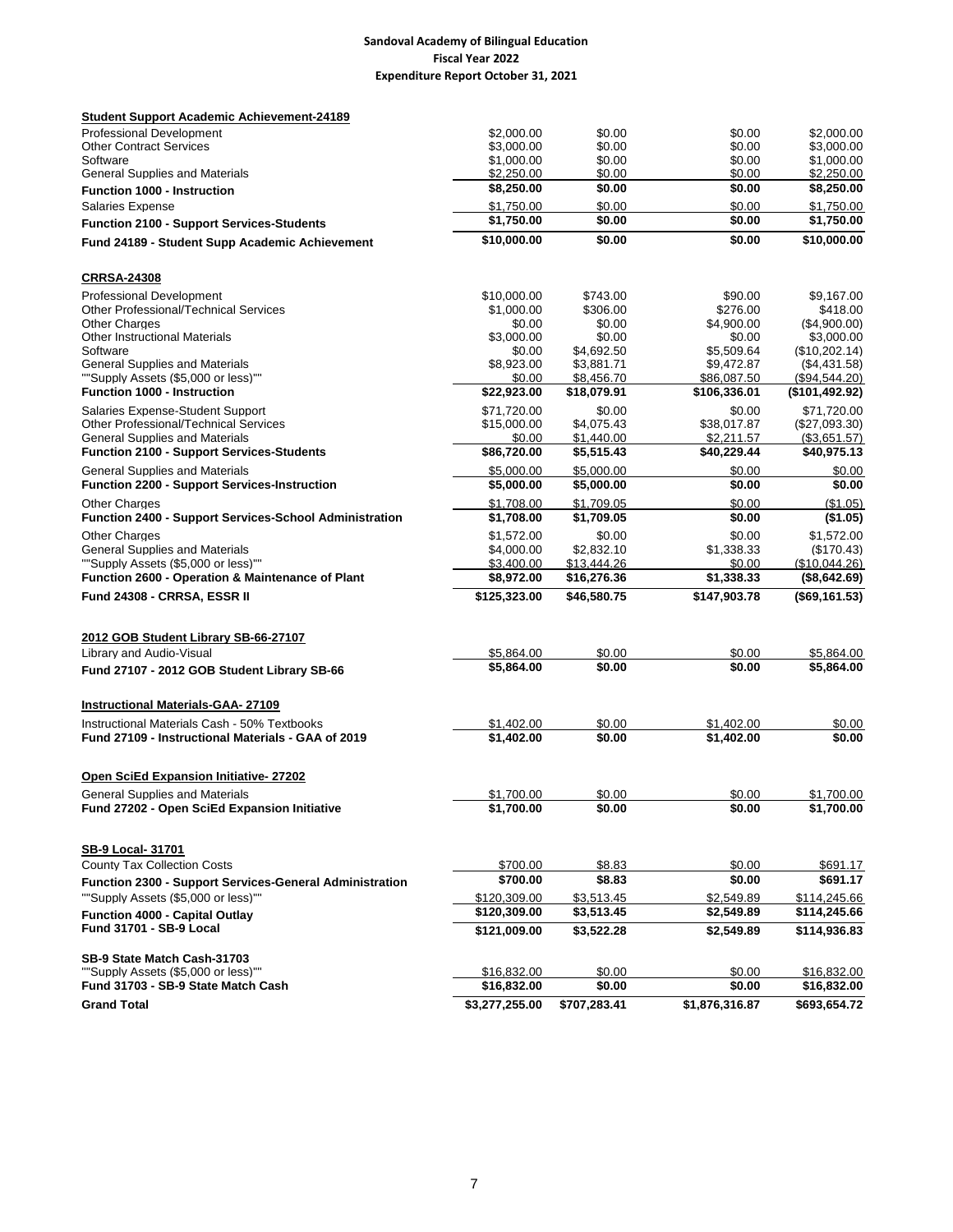#### **Sandoval Academy of Bilingual Education Fiscal Year 2022 Cleared Checks As of October 31, 2021**

| 9/30/2021<br>10/31/2021<br>\$844,086.20<br>\$862,139.56<br><b>Item Number</b><br><b>Description</b><br><b>Deposit</b><br>Withdrawal<br>Date<br><b>Source Document</b><br>9/22/2021<br>APV22-008<br>1901<br>ACES<br>9/22/2021<br>APV22-008<br>1902<br>Albuquerque Office Systems, LLC<br>9/22/2021<br>APV22-008<br>1903<br>Centurylink<br>9/22/2021<br>APV22-008<br>1904<br><b>Charter School Nursing Services</b><br>9/22/2021<br>APV22-008<br>1905<br><b>Discovery Education</b><br>\$13,444.26<br>9/22/2021<br>APV22-008<br>1907<br>Gorman Industries Inc.<br>9/22/2021<br>APV22-008<br>1908<br><b>HDSupply</b><br>9/22/2021<br>APV22-008<br>1909<br>Jackie Rodriguez<br>9/22/2021<br>APV22-008<br>1910<br>Matthews Fox, P.C.<br>9/22/2021<br>APV22-008<br>1911<br>Mealtime/The CLM Group, Inc<br>9/22/2021<br>APV22-008<br>1912<br>Pearson Education Inc.<br>9/22/2021<br>APV22-008<br>1913<br>Power-On Technology Services<br>9/22/2021<br>APV22-008<br>1914<br>Seesaw<br>9/22/2021<br>APV22-008<br>1915<br>Smore<br>9/22/2021<br>APV22-008<br>1916<br>Southwest Copy Systems-Service<br>9/22/2021<br>APV22-008<br>1917<br>Sown to Grow<br>9/22/2021<br>APV22-008<br>1918<br>Veritiv<br>9/22/2021<br>APV22-008<br>1919<br>West Mesa Lock and Safe LLC<br>9/22/2021<br>APV22-008<br>1920<br>West Music Company<br>9/30/2021<br>APV22-009<br>1921<br><b>Cooperative Educational Services</b><br>9/30/2021<br>APV22-009<br>1922<br>Extra Space Management<br>Fiber Platform LLC<br>9/30/2021<br>APV22-009<br>1923<br>9/30/2021<br>APV22-009<br>1924<br>Fulcrum Building, LLC<br>\$26,471.76<br>9/30/2021<br>APV22-009<br>1925<br>Learning Headphones/CK First Enterprises<br>9/30/2021<br>APV22-009<br>1926<br>Public Charter Schools of New Mexico<br>School Outfitters, LLC<br>9/30/2021<br>APV22-009<br>1927<br>9/30/2021<br>APV22-009<br>1928<br>Scripps National Spelling Bee, Inc.<br>9/30/2021<br>APV22-009<br>1929<br><b>Staples</b><br>9/30/2021<br>APV22-009<br>1930<br>Tech to school |            |
|---------------------------------------------------------------------------------------------------------------------------------------------------------------------------------------------------------------------------------------------------------------------------------------------------------------------------------------------------------------------------------------------------------------------------------------------------------------------------------------------------------------------------------------------------------------------------------------------------------------------------------------------------------------------------------------------------------------------------------------------------------------------------------------------------------------------------------------------------------------------------------------------------------------------------------------------------------------------------------------------------------------------------------------------------------------------------------------------------------------------------------------------------------------------------------------------------------------------------------------------------------------------------------------------------------------------------------------------------------------------------------------------------------------------------------------------------------------------------------------------------------------------------------------------------------------------------------------------------------------------------------------------------------------------------------------------------------------------------------------------------------------------------------------------------------------------------------------------------------------------------------------------------------------------------------------------------------------------------------------------------|------------|
|                                                                                                                                                                                                                                                                                                                                                                                                                                                                                                                                                                                                                                                                                                                                                                                                                                                                                                                                                                                                                                                                                                                                                                                                                                                                                                                                                                                                                                                                                                                                                                                                                                                                                                                                                                                                                                                                                                                                                                                                   |            |
|                                                                                                                                                                                                                                                                                                                                                                                                                                                                                                                                                                                                                                                                                                                                                                                                                                                                                                                                                                                                                                                                                                                                                                                                                                                                                                                                                                                                                                                                                                                                                                                                                                                                                                                                                                                                                                                                                                                                                                                                   | \$145.95   |
|                                                                                                                                                                                                                                                                                                                                                                                                                                                                                                                                                                                                                                                                                                                                                                                                                                                                                                                                                                                                                                                                                                                                                                                                                                                                                                                                                                                                                                                                                                                                                                                                                                                                                                                                                                                                                                                                                                                                                                                                   | \$551.28   |
|                                                                                                                                                                                                                                                                                                                                                                                                                                                                                                                                                                                                                                                                                                                                                                                                                                                                                                                                                                                                                                                                                                                                                                                                                                                                                                                                                                                                                                                                                                                                                                                                                                                                                                                                                                                                                                                                                                                                                                                                   | \$220.60   |
|                                                                                                                                                                                                                                                                                                                                                                                                                                                                                                                                                                                                                                                                                                                                                                                                                                                                                                                                                                                                                                                                                                                                                                                                                                                                                                                                                                                                                                                                                                                                                                                                                                                                                                                                                                                                                                                                                                                                                                                                   | \$1,963.33 |
|                                                                                                                                                                                                                                                                                                                                                                                                                                                                                                                                                                                                                                                                                                                                                                                                                                                                                                                                                                                                                                                                                                                                                                                                                                                                                                                                                                                                                                                                                                                                                                                                                                                                                                                                                                                                                                                                                                                                                                                                   | \$2,476.82 |
|                                                                                                                                                                                                                                                                                                                                                                                                                                                                                                                                                                                                                                                                                                                                                                                                                                                                                                                                                                                                                                                                                                                                                                                                                                                                                                                                                                                                                                                                                                                                                                                                                                                                                                                                                                                                                                                                                                                                                                                                   |            |
|                                                                                                                                                                                                                                                                                                                                                                                                                                                                                                                                                                                                                                                                                                                                                                                                                                                                                                                                                                                                                                                                                                                                                                                                                                                                                                                                                                                                                                                                                                                                                                                                                                                                                                                                                                                                                                                                                                                                                                                                   | \$624.77   |
|                                                                                                                                                                                                                                                                                                                                                                                                                                                                                                                                                                                                                                                                                                                                                                                                                                                                                                                                                                                                                                                                                                                                                                                                                                                                                                                                                                                                                                                                                                                                                                                                                                                                                                                                                                                                                                                                                                                                                                                                   | \$160.45   |
|                                                                                                                                                                                                                                                                                                                                                                                                                                                                                                                                                                                                                                                                                                                                                                                                                                                                                                                                                                                                                                                                                                                                                                                                                                                                                                                                                                                                                                                                                                                                                                                                                                                                                                                                                                                                                                                                                                                                                                                                   | \$44.44    |
|                                                                                                                                                                                                                                                                                                                                                                                                                                                                                                                                                                                                                                                                                                                                                                                                                                                                                                                                                                                                                                                                                                                                                                                                                                                                                                                                                                                                                                                                                                                                                                                                                                                                                                                                                                                                                                                                                                                                                                                                   | \$125.00   |
|                                                                                                                                                                                                                                                                                                                                                                                                                                                                                                                                                                                                                                                                                                                                                                                                                                                                                                                                                                                                                                                                                                                                                                                                                                                                                                                                                                                                                                                                                                                                                                                                                                                                                                                                                                                                                                                                                                                                                                                                   | \$1,572.38 |
|                                                                                                                                                                                                                                                                                                                                                                                                                                                                                                                                                                                                                                                                                                                                                                                                                                                                                                                                                                                                                                                                                                                                                                                                                                                                                                                                                                                                                                                                                                                                                                                                                                                                                                                                                                                                                                                                                                                                                                                                   | \$1,348.44 |
|                                                                                                                                                                                                                                                                                                                                                                                                                                                                                                                                                                                                                                                                                                                                                                                                                                                                                                                                                                                                                                                                                                                                                                                                                                                                                                                                                                                                                                                                                                                                                                                                                                                                                                                                                                                                                                                                                                                                                                                                   | \$797.50   |
|                                                                                                                                                                                                                                                                                                                                                                                                                                                                                                                                                                                                                                                                                                                                                                                                                                                                                                                                                                                                                                                                                                                                                                                                                                                                                                                                                                                                                                                                                                                                                                                                                                                                                                                                                                                                                                                                                                                                                                                                   | \$1,709.05 |
|                                                                                                                                                                                                                                                                                                                                                                                                                                                                                                                                                                                                                                                                                                                                                                                                                                                                                                                                                                                                                                                                                                                                                                                                                                                                                                                                                                                                                                                                                                                                                                                                                                                                                                                                                                                                                                                                                                                                                                                                   | \$557.18   |
|                                                                                                                                                                                                                                                                                                                                                                                                                                                                                                                                                                                                                                                                                                                                                                                                                                                                                                                                                                                                                                                                                                                                                                                                                                                                                                                                                                                                                                                                                                                                                                                                                                                                                                                                                                                                                                                                                                                                                                                                   | \$3,000.00 |
|                                                                                                                                                                                                                                                                                                                                                                                                                                                                                                                                                                                                                                                                                                                                                                                                                                                                                                                                                                                                                                                                                                                                                                                                                                                                                                                                                                                                                                                                                                                                                                                                                                                                                                                                                                                                                                                                                                                                                                                                   | \$422.60   |
|                                                                                                                                                                                                                                                                                                                                                                                                                                                                                                                                                                                                                                                                                                                                                                                                                                                                                                                                                                                                                                                                                                                                                                                                                                                                                                                                                                                                                                                                                                                                                                                                                                                                                                                                                                                                                                                                                                                                                                                                   | \$59.23    |
|                                                                                                                                                                                                                                                                                                                                                                                                                                                                                                                                                                                                                                                                                                                                                                                                                                                                                                                                                                                                                                                                                                                                                                                                                                                                                                                                                                                                                                                                                                                                                                                                                                                                                                                                                                                                                                                                                                                                                                                                   | \$1,361.59 |
|                                                                                                                                                                                                                                                                                                                                                                                                                                                                                                                                                                                                                                                                                                                                                                                                                                                                                                                                                                                                                                                                                                                                                                                                                                                                                                                                                                                                                                                                                                                                                                                                                                                                                                                                                                                                                                                                                                                                                                                                   | \$3,474.13 |
|                                                                                                                                                                                                                                                                                                                                                                                                                                                                                                                                                                                                                                                                                                                                                                                                                                                                                                                                                                                                                                                                                                                                                                                                                                                                                                                                                                                                                                                                                                                                                                                                                                                                                                                                                                                                                                                                                                                                                                                                   | \$131.00   |
|                                                                                                                                                                                                                                                                                                                                                                                                                                                                                                                                                                                                                                                                                                                                                                                                                                                                                                                                                                                                                                                                                                                                                                                                                                                                                                                                                                                                                                                                                                                                                                                                                                                                                                                                                                                                                                                                                                                                                                                                   | \$302.94   |
|                                                                                                                                                                                                                                                                                                                                                                                                                                                                                                                                                                                                                                                                                                                                                                                                                                                                                                                                                                                                                                                                                                                                                                                                                                                                                                                                                                                                                                                                                                                                                                                                                                                                                                                                                                                                                                                                                                                                                                                                   |            |
|                                                                                                                                                                                                                                                                                                                                                                                                                                                                                                                                                                                                                                                                                                                                                                                                                                                                                                                                                                                                                                                                                                                                                                                                                                                                                                                                                                                                                                                                                                                                                                                                                                                                                                                                                                                                                                                                                                                                                                                                   | \$330.00   |
|                                                                                                                                                                                                                                                                                                                                                                                                                                                                                                                                                                                                                                                                                                                                                                                                                                                                                                                                                                                                                                                                                                                                                                                                                                                                                                                                                                                                                                                                                                                                                                                                                                                                                                                                                                                                                                                                                                                                                                                                   | \$4,600.00 |
|                                                                                                                                                                                                                                                                                                                                                                                                                                                                                                                                                                                                                                                                                                                                                                                                                                                                                                                                                                                                                                                                                                                                                                                                                                                                                                                                                                                                                                                                                                                                                                                                                                                                                                                                                                                                                                                                                                                                                                                                   | \$2,962.17 |
|                                                                                                                                                                                                                                                                                                                                                                                                                                                                                                                                                                                                                                                                                                                                                                                                                                                                                                                                                                                                                                                                                                                                                                                                                                                                                                                                                                                                                                                                                                                                                                                                                                                                                                                                                                                                                                                                                                                                                                                                   | \$182.50   |
|                                                                                                                                                                                                                                                                                                                                                                                                                                                                                                                                                                                                                                                                                                                                                                                                                                                                                                                                                                                                                                                                                                                                                                                                                                                                                                                                                                                                                                                                                                                                                                                                                                                                                                                                                                                                                                                                                                                                                                                                   | \$572.80   |
|                                                                                                                                                                                                                                                                                                                                                                                                                                                                                                                                                                                                                                                                                                                                                                                                                                                                                                                                                                                                                                                                                                                                                                                                                                                                                                                                                                                                                                                                                                                                                                                                                                                                                                                                                                                                                                                                                                                                                                                                   | \$580.89   |
| 9/30/2021<br>PP22-07SP<br>1932<br>Wilcox, Rita                                                                                                                                                                                                                                                                                                                                                                                                                                                                                                                                                                                                                                                                                                                                                                                                                                                                                                                                                                                                                                                                                                                                                                                                                                                                                                                                                                                                                                                                                                                                                                                                                                                                                                                                                                                                                                                                                                                                                    | \$410.33   |
| <b>NMPSIA</b><br>\$13,809.06<br>10/1/2021<br>PVM22-050                                                                                                                                                                                                                                                                                                                                                                                                                                                                                                                                                                                                                                                                                                                                                                                                                                                                                                                                                                                                                                                                                                                                                                                                                                                                                                                                                                                                                                                                                                                                                                                                                                                                                                                                                                                                                                                                                                                                            |            |
| 10/6/2021<br>PVM22-049<br><b>Internal Revenue Service</b>                                                                                                                                                                                                                                                                                                                                                                                                                                                                                                                                                                                                                                                                                                                                                                                                                                                                                                                                                                                                                                                                                                                                                                                                                                                                                                                                                                                                                                                                                                                                                                                                                                                                                                                                                                                                                                                                                                                                         | \$78.00    |
| <b>AFLAC</b><br>10/6/2021<br>PVM22-052                                                                                                                                                                                                                                                                                                                                                                                                                                                                                                                                                                                                                                                                                                                                                                                                                                                                                                                                                                                                                                                                                                                                                                                                                                                                                                                                                                                                                                                                                                                                                                                                                                                                                                                                                                                                                                                                                                                                                            | \$24.96    |
| 1933<br>10/6/2021<br>PVM22-053<br>First Financial Group of America                                                                                                                                                                                                                                                                                                                                                                                                                                                                                                                                                                                                                                                                                                                                                                                                                                                                                                                                                                                                                                                                                                                                                                                                                                                                                                                                                                                                                                                                                                                                                                                                                                                                                                                                                                                                                                                                                                                                | \$76.16    |
| \$209,098.66<br>10/8/2021<br>10-001<br>10-001<br>SEG October 2021                                                                                                                                                                                                                                                                                                                                                                                                                                                                                                                                                                                                                                                                                                                                                                                                                                                                                                                                                                                                                                                                                                                                                                                                                                                                                                                                                                                                                                                                                                                                                                                                                                                                                                                                                                                                                                                                                                                                 |            |
| 10/8/2021<br>10-006<br>10-006<br>Chocolate sales<br>\$544.00                                                                                                                                                                                                                                                                                                                                                                                                                                                                                                                                                                                                                                                                                                                                                                                                                                                                                                                                                                                                                                                                                                                                                                                                                                                                                                                                                                                                                                                                                                                                                                                                                                                                                                                                                                                                                                                                                                                                      |            |
| <b>ACES</b><br>10/8/2021<br>APV22-011<br>1934                                                                                                                                                                                                                                                                                                                                                                                                                                                                                                                                                                                                                                                                                                                                                                                                                                                                                                                                                                                                                                                                                                                                                                                                                                                                                                                                                                                                                                                                                                                                                                                                                                                                                                                                                                                                                                                                                                                                                     | \$583.80   |
| 10/8/2021<br>APV22-011<br>1938<br><b>Graphic Connection</b>                                                                                                                                                                                                                                                                                                                                                                                                                                                                                                                                                                                                                                                                                                                                                                                                                                                                                                                                                                                                                                                                                                                                                                                                                                                                                                                                                                                                                                                                                                                                                                                                                                                                                                                                                                                                                                                                                                                                       | \$800.00   |
| APV22-011<br>1939<br>10/8/2021<br><b>HDSupply</b>                                                                                                                                                                                                                                                                                                                                                                                                                                                                                                                                                                                                                                                                                                                                                                                                                                                                                                                                                                                                                                                                                                                                                                                                                                                                                                                                                                                                                                                                                                                                                                                                                                                                                                                                                                                                                                                                                                                                                 | \$367.33   |
| 10/8/2021<br>APV22-011<br>Matthews Fox, P.C.<br>1940                                                                                                                                                                                                                                                                                                                                                                                                                                                                                                                                                                                                                                                                                                                                                                                                                                                                                                                                                                                                                                                                                                                                                                                                                                                                                                                                                                                                                                                                                                                                                                                                                                                                                                                                                                                                                                                                                                                                              | \$336.98   |
| APV22-011<br>Power-On Technology Services<br>10/8/2021<br>1941                                                                                                                                                                                                                                                                                                                                                                                                                                                                                                                                                                                                                                                                                                                                                                                                                                                                                                                                                                                                                                                                                                                                                                                                                                                                                                                                                                                                                                                                                                                                                                                                                                                                                                                                                                                                                                                                                                                                    | \$1,348.44 |
| APV22-011<br>10/8/2021<br>1942<br>Raptor Technologies                                                                                                                                                                                                                                                                                                                                                                                                                                                                                                                                                                                                                                                                                                                                                                                                                                                                                                                                                                                                                                                                                                                                                                                                                                                                                                                                                                                                                                                                                                                                                                                                                                                                                                                                                                                                                                                                                                                                             | \$570.00   |
| Southwest Copy Systems- Equipment<br>10/8/2021<br>APV22-011<br>1943                                                                                                                                                                                                                                                                                                                                                                                                                                                                                                                                                                                                                                                                                                                                                                                                                                                                                                                                                                                                                                                                                                                                                                                                                                                                                                                                                                                                                                                                                                                                                                                                                                                                                                                                                                                                                                                                                                                               | \$169.24   |
| APV22-011<br>10/8/2021<br>1944<br><b>Staples</b>                                                                                                                                                                                                                                                                                                                                                                                                                                                                                                                                                                                                                                                                                                                                                                                                                                                                                                                                                                                                                                                                                                                                                                                                                                                                                                                                                                                                                                                                                                                                                                                                                                                                                                                                                                                                                                                                                                                                                  | \$566.88   |
| APV22-011<br>Tech to school<br>10/8/2021<br>1945                                                                                                                                                                                                                                                                                                                                                                                                                                                                                                                                                                                                                                                                                                                                                                                                                                                                                                                                                                                                                                                                                                                                                                                                                                                                                                                                                                                                                                                                                                                                                                                                                                                                                                                                                                                                                                                                                                                                                  | \$7,280.00 |
| 10/8/2021<br>APV22-011<br>1946<br>The Vigil Group, LLC                                                                                                                                                                                                                                                                                                                                                                                                                                                                                                                                                                                                                                                                                                                                                                                                                                                                                                                                                                                                                                                                                                                                                                                                                                                                                                                                                                                                                                                                                                                                                                                                                                                                                                                                                                                                                                                                                                                                            | \$5,339.64 |
| APV22-011<br>1947<br>10/8/2021<br>Verizon Wireless/Straight Talk                                                                                                                                                                                                                                                                                                                                                                                                                                                                                                                                                                                                                                                                                                                                                                                                                                                                                                                                                                                                                                                                                                                                                                                                                                                                                                                                                                                                                                                                                                                                                                                                                                                                                                                                                                                                                                                                                                                                  | \$198.12   |
| 1948<br>10/8/2021<br>APV22-011<br>World's Finest Chocolate, Inc.                                                                                                                                                                                                                                                                                                                                                                                                                                                                                                                                                                                                                                                                                                                                                                                                                                                                                                                                                                                                                                                                                                                                                                                                                                                                                                                                                                                                                                                                                                                                                                                                                                                                                                                                                                                                                                                                                                                                  | \$9,170.00 |
| PVM22-054<br>\$31,393.49<br>10/8/2021<br>Wells Fargo                                                                                                                                                                                                                                                                                                                                                                                                                                                                                                                                                                                                                                                                                                                                                                                                                                                                                                                                                                                                                                                                                                                                                                                                                                                                                                                                                                                                                                                                                                                                                                                                                                                                                                                                                                                                                                                                                                                                              |            |
| <b>NMRHCA</b><br>10/11/2021<br>PVM22-047                                                                                                                                                                                                                                                                                                                                                                                                                                                                                                                                                                                                                                                                                                                                                                                                                                                                                                                                                                                                                                                                                                                                                                                                                                                                                                                                                                                                                                                                                                                                                                                                                                                                                                                                                                                                                                                                                                                                                          | \$2,640.82 |
| 00007683<br>CASC October 2021; Temp Transaction Number T0007727<br>10/12/2021<br>00007683                                                                                                                                                                                                                                                                                                                                                                                                                                                                                                                                                                                                                                                                                                                                                                                                                                                                                                                                                                                                                                                                                                                                                                                                                                                                                                                                                                                                                                                                                                                                                                                                                                                                                                                                                                                                                                                                                                         | \$36.44    |
| <b>NMERB</b><br>\$22,376.32<br>10/13/2021<br>PVM22-051                                                                                                                                                                                                                                                                                                                                                                                                                                                                                                                                                                                                                                                                                                                                                                                                                                                                                                                                                                                                                                                                                                                                                                                                                                                                                                                                                                                                                                                                                                                                                                                                                                                                                                                                                                                                                                                                                                                                            |            |
| <b>Internal Revenue Service</b><br>10/13/2021<br>PVM22-055<br>$SB-9$                                                                                                                                                                                                                                                                                                                                                                                                                                                                                                                                                                                                                                                                                                                                                                                                                                                                                                                                                                                                                                                                                                                                                                                                                                                                                                                                                                                                                                                                                                                                                                                                                                                                                                                                                                                                                                                                                                                              | \$8,554.23 |
| 10-002<br>\$60.84<br>10/15/2021<br>10-002<br>10-004<br>10-004<br>\$1,350.00<br>10/18/2021<br><b>Mealtime Deposit for Activities</b>                                                                                                                                                                                                                                                                                                                                                                                                                                                                                                                                                                                                                                                                                                                                                                                                                                                                                                                                                                                                                                                                                                                                                                                                                                                                                                                                                                                                                                                                                                                                                                                                                                                                                                                                                                                                                                                               |            |
| $SB-9$<br>10-003<br>\$265.16                                                                                                                                                                                                                                                                                                                                                                                                                                                                                                                                                                                                                                                                                                                                                                                                                                                                                                                                                                                                                                                                                                                                                                                                                                                                                                                                                                                                                                                                                                                                                                                                                                                                                                                                                                                                                                                                                                                                                                      |            |
| 10/19/2021<br>10-003<br>APV22-012<br>Centurylink<br>10/19/2021<br>1950                                                                                                                                                                                                                                                                                                                                                                                                                                                                                                                                                                                                                                                                                                                                                                                                                                                                                                                                                                                                                                                                                                                                                                                                                                                                                                                                                                                                                                                                                                                                                                                                                                                                                                                                                                                                                                                                                                                            | \$236.28   |
| APV22-012<br><b>Cooperative Educational Services</b><br>10/19/2021<br>1951                                                                                                                                                                                                                                                                                                                                                                                                                                                                                                                                                                                                                                                                                                                                                                                                                                                                                                                                                                                                                                                                                                                                                                                                                                                                                                                                                                                                                                                                                                                                                                                                                                                                                                                                                                                                                                                                                                                        | \$3,106.67 |
| Discount School Supply<br>10/19/2021<br>APV22-012<br>1952                                                                                                                                                                                                                                                                                                                                                                                                                                                                                                                                                                                                                                                                                                                                                                                                                                                                                                                                                                                                                                                                                                                                                                                                                                                                                                                                                                                                                                                                                                                                                                                                                                                                                                                                                                                                                                                                                                                                         | \$8,645.10 |
| APV22-012<br>Frankies at the Casa Nova<br>10/19/2021<br>1955                                                                                                                                                                                                                                                                                                                                                                                                                                                                                                                                                                                                                                                                                                                                                                                                                                                                                                                                                                                                                                                                                                                                                                                                                                                                                                                                                                                                                                                                                                                                                                                                                                                                                                                                                                                                                                                                                                                                      | \$360.00   |
| Getty Industrial Training<br>10/19/2021<br>APV22-012<br>1956                                                                                                                                                                                                                                                                                                                                                                                                                                                                                                                                                                                                                                                                                                                                                                                                                                                                                                                                                                                                                                                                                                                                                                                                                                                                                                                                                                                                                                                                                                                                                                                                                                                                                                                                                                                                                                                                                                                                      | \$1,440.00 |
| APV22-012<br>Southwest Copy Systems-Service<br>10/19/2021<br>1957                                                                                                                                                                                                                                                                                                                                                                                                                                                                                                                                                                                                                                                                                                                                                                                                                                                                                                                                                                                                                                                                                                                                                                                                                                                                                                                                                                                                                                                                                                                                                                                                                                                                                                                                                                                                                                                                                                                                 | \$716.13   |
| 1958<br>10/19/2021<br>APV22-012<br><b>Staples</b>                                                                                                                                                                                                                                                                                                                                                                                                                                                                                                                                                                                                                                                                                                                                                                                                                                                                                                                                                                                                                                                                                                                                                                                                                                                                                                                                                                                                                                                                                                                                                                                                                                                                                                                                                                                                                                                                                                                                                 | \$23.95    |
| APV22-012<br>1959<br>Veritiv<br>10/19/2021                                                                                                                                                                                                                                                                                                                                                                                                                                                                                                                                                                                                                                                                                                                                                                                                                                                                                                                                                                                                                                                                                                                                                                                                                                                                                                                                                                                                                                                                                                                                                                                                                                                                                                                                                                                                                                                                                                                                                        | \$994.44   |
| New Mexico Taxation & Revenue Department<br>10/22/2021<br>PVM22-056                                                                                                                                                                                                                                                                                                                                                                                                                                                                                                                                                                                                                                                                                                                                                                                                                                                                                                                                                                                                                                                                                                                                                                                                                                                                                                                                                                                                                                                                                                                                                                                                                                                                                                                                                                                                                                                                                                                               | \$1,998.01 |
| \$31,166.05<br>10/22/2021<br>PVM22-058<br>Wells Fargo                                                                                                                                                                                                                                                                                                                                                                                                                                                                                                                                                                                                                                                                                                                                                                                                                                                                                                                                                                                                                                                                                                                                                                                                                                                                                                                                                                                                                                                                                                                                                                                                                                                                                                                                                                                                                                                                                                                                             |            |
| 10/25/2021<br>10-005<br>Chocolate Sales; Supply Fee; Food Service<br>\$4,830.00<br>10-005                                                                                                                                                                                                                                                                                                                                                                                                                                                                                                                                                                                                                                                                                                                                                                                                                                                                                                                                                                                                                                                                                                                                                                                                                                                                                                                                                                                                                                                                                                                                                                                                                                                                                                                                                                                                                                                                                                         |            |
| 10/27/2021<br>10-007<br>10-007<br>Donation<br>\$100.00                                                                                                                                                                                                                                                                                                                                                                                                                                                                                                                                                                                                                                                                                                                                                                                                                                                                                                                                                                                                                                                                                                                                                                                                                                                                                                                                                                                                                                                                                                                                                                                                                                                                                                                                                                                                                                                                                                                                            |            |
| PVM22-059<br><b>Internal Revenue Service</b><br>10/27/2021                                                                                                                                                                                                                                                                                                                                                                                                                                                                                                                                                                                                                                                                                                                                                                                                                                                                                                                                                                                                                                                                                                                                                                                                                                                                                                                                                                                                                                                                                                                                                                                                                                                                                                                                                                                                                                                                                                                                        | \$8,514.92 |
| 10-008<br>10-008<br><b>Chocolate Sales</b><br>\$59.75<br>10/29/2021                                                                                                                                                                                                                                                                                                                                                                                                                                                                                                                                                                                                                                                                                                                                                                                                                                                                                                                                                                                                                                                                                                                                                                                                                                                                                                                                                                                                                                                                                                                                                                                                                                                                                                                                                                                                                                                                                                                               |            |
| PVM22-057<br>New Mexico Taxation & Revenue Department<br>10/29/2021                                                                                                                                                                                                                                                                                                                                                                                                                                                                                                                                                                                                                                                                                                                                                                                                                                                                                                                                                                                                                                                                                                                                                                                                                                                                                                                                                                                                                                                                                                                                                                                                                                                                                                                                                                                                                                                                                                                               | \$116.10   |
| 10/29/2021<br>PVM22-060<br>NM Dept. of Workforce Solutions                                                                                                                                                                                                                                                                                                                                                                                                                                                                                                                                                                                                                                                                                                                                                                                                                                                                                                                                                                                                                                                                                                                                                                                                                                                                                                                                                                                                                                                                                                                                                                                                                                                                                                                                                                                                                                                                                                                                        |            |
| \$216,308.41<br>\$234,361.77<br><b>Sub Total</b>                                                                                                                                                                                                                                                                                                                                                                                                                                                                                                                                                                                                                                                                                                                                                                                                                                                                                                                                                                                                                                                                                                                                                                                                                                                                                                                                                                                                                                                                                                                                                                                                                                                                                                                                                                                                                                                                                                                                                  | \$720.82   |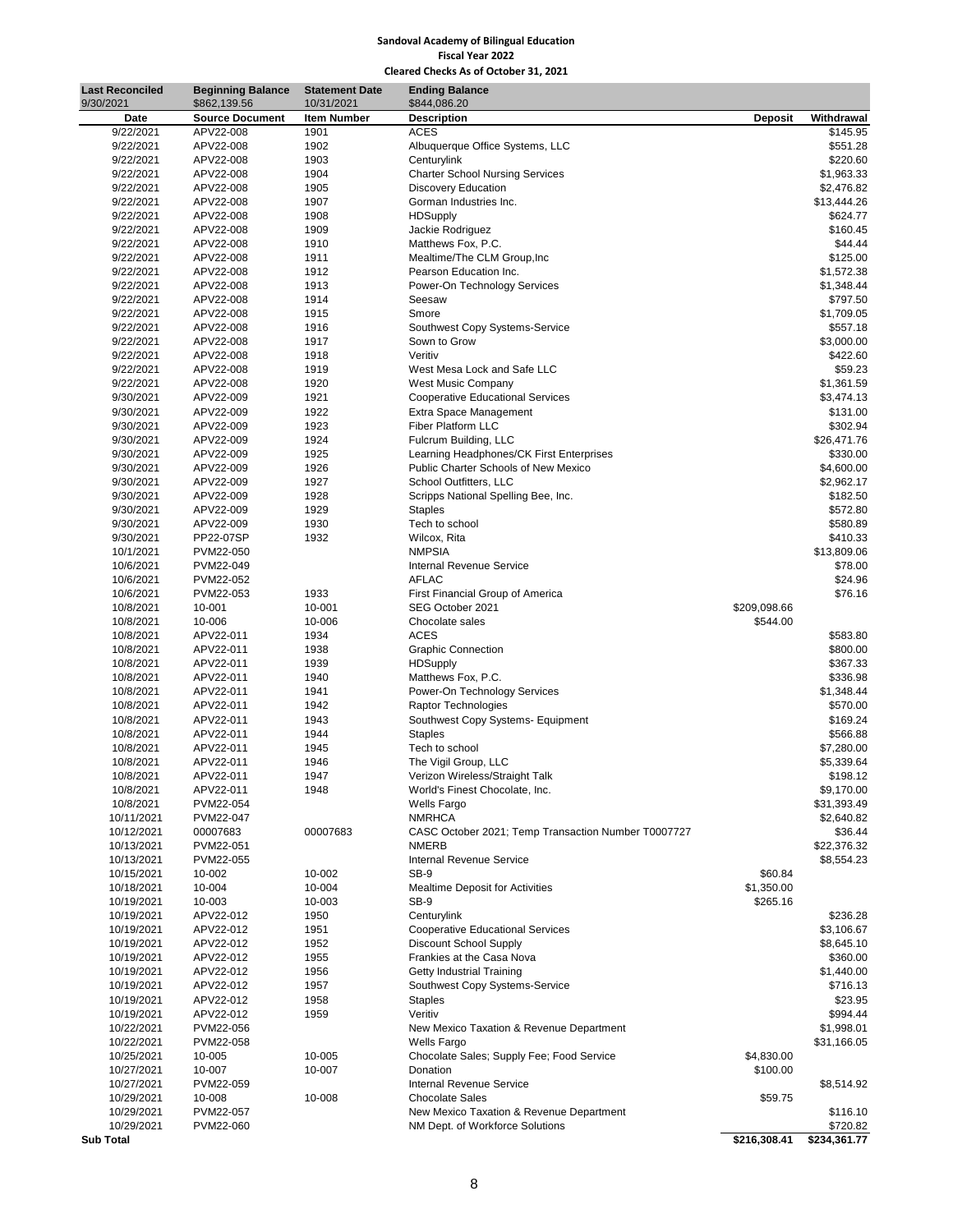## **Sandoval Academy of Bilingual Education Fiscal Year 2022 Accounts Payable Payroll Liability Listing As of October 31, 2021**

| Bank               | <b>Account Number</b> |                                |                                               |               |                |              |
|--------------------|-----------------------|--------------------------------|-----------------------------------------------|---------------|----------------|--------------|
| <b>Wells Fargo</b> |                       |                                |                                               |               |                |              |
| <b>Date</b>        | <b>Number</b>         | <b>Type</b>                    | Payee/From                                    | <b>Status</b> | <b>Deposit</b> | Withdrawal   |
| 10/1/2021          |                       | Payroll Liability Check        | <b>NMPSIA</b>                                 | Non-Void      |                | \$13,809.06  |
| 10/6/2021          |                       | <b>Payroll Liability Check</b> | <b>AFLAC</b>                                  | Non-Void      |                | \$24.96      |
| 10/6/2021          |                       | <b>Payroll Liability Check</b> | <b>Internal Revenue Service</b>               | Non-Void      |                | \$78.00      |
| 10/6/2021          | 1933                  | <b>Payroll Liability Check</b> | <b>First Financial Group of America</b>       | Non-Void      |                | \$76.16      |
| 10/8/2021          |                       | <b>Payroll Liability Check</b> | <b>Wells Fargo</b>                            | Non-Void      |                | \$31,393.49  |
| 10/8/2021          | 10-001                | Cash Receipt                   | SEG October 2021                              | Non-Void      | \$209,098.66   |              |
| 10/8/2021          | 10-006                | Cash Receipt                   | Chocolate sales                               | Non-Void      | \$544.00       |              |
| 10/8/2021          | 1934                  | <b>AP Warrant</b>              | <b>ACES</b>                                   | Non-Void      |                | \$583.80     |
| 10/8/2021          | 1935                  | <b>AP Warrant</b>              | <b>Charter School Nursing Services</b>        | Non-Void      |                | \$3.247.04   |
| 10/8/2021          | 1936                  | <b>AP Warrant</b>              | Clifton Larson Allen, LLP                     | Non-Void      |                | \$10.787.51  |
| 10/8/2021          | 1938                  | <b>AP Warrant</b>              | <b>Graphic Connection</b>                     | Non-Void      |                | \$800.00     |
| 10/8/2021          | 1939                  | <b>AP Warrant</b>              | <b>HDSupply</b>                               | Non-Void      |                | \$367.33     |
| 10/8/2021          | 1940                  | <b>AP Warrant</b>              | Matthews Fox, P.C.                            | Non-Void      |                | \$336.98     |
| 10/8/2021          | 1941                  | <b>AP Warrant</b>              | Power-On Technology Services                  | Non-Void      |                | \$1,348.44   |
| 10/8/2021          | 1942                  | <b>AP Warrant</b>              | <b>Raptor Technologies</b>                    | Non-Void      |                | \$570.00     |
| 10/8/2021          | 1943                  | <b>AP Warrant</b>              | Southwest Copy Systems- Equipment             | Non-Void      |                | \$169.24     |
| 10/8/2021          | 1944                  | <b>AP Warrant</b>              | <b>Staples</b>                                | Non-Void      |                | \$566.88     |
| 10/8/2021          | 1945                  | <b>AP Warrant</b>              | Tech to school                                | Non-Void      |                | \$7,280.00   |
| 10/8/2021          | 1946                  | <b>AP Warrant</b>              | The Vigil Group, LLC                          | Non-Void      |                | \$5,339.64   |
| 10/8/2021          | 1947                  | <b>AP Warrant</b>              | Verizon Wireless/Straight Talk                | Non-Void      |                | \$198.12     |
| 10/8/2021          | 1948                  | <b>AP Warrant</b>              | World's Finest Chocolate, Inc.                | Non-Void      |                | \$9,170.00   |
| 10/11/2021         |                       | <b>Payroll Liability Check</b> | <b>NMRHCA</b>                                 | Non-Void      |                | \$2,640.82   |
| 10/12/2021         | 00007683              | Journal Entry                  | CASC October 2021; Temp Transactio Non-Void   |               |                | \$36.44      |
|                    |                       |                                |                                               |               |                |              |
| 10/13/2021         |                       | <b>Payroll Liability Check</b> | <b>Internal Revenue Service</b>               | Non-Void      |                | \$8,554.23   |
| 10/13/2021         |                       | <b>Payroll Liability Check</b> | <b>NMERB</b>                                  | Non-Void      |                | \$22,376.32  |
| 10/15/2021         | 10-002                | Cash Receipt                   | $SB-9$                                        | Non-Void      | \$60.84        |              |
| 10/18/2021         | 10-004                | <b>Cash Receipt</b>            | <b>Mealtime Deposit for Activities</b>        | Non-Void      | \$1,350.00     |              |
| 10/19/2021         | 10-003                | Cash Receipt                   | SB-9                                          | Non-Void      | \$265.16       |              |
| 10/19/2021         | 1949                  | <b>AP Warrant</b>              | Accountability and Compliance Resour Non-Void |               |                | \$340.60     |
| 10/19/2021         | 1950                  | <b>AP Warrant</b>              | Centurvlink                                   | Non-Void      |                | \$236.28     |
| 10/19/2021         | 1951                  | AP Warrant                     | <b>Cooperative Educational Services</b>       | Non-Void      |                | \$3,106.67   |
| 10/19/2021         | 1952                  | <b>AP Warrant</b>              | Discount School Supply                        | Non-Void      |                | \$8.645.10   |
| 10/19/2021         | 1953                  | <b>AP Warrant</b>              | Extra Space Management                        | Non-Void      |                | \$131.00     |
| 10/19/2021         | 1954                  | <b>AP Warrant</b>              | <b>Fiber Platform LLC</b>                     | Non-Void      |                | \$100.98     |
| 10/19/2021         | 1955                  | <b>AP Warrant</b>              | Frankies at the Casa Nova                     | Non-Void      |                | \$360.00     |
| 10/19/2021         | 1956                  | <b>AP Warrant</b>              | Getty Industrial Training                     | Non-Void      |                | \$1,440.00   |
| 10/19/2021         | 1957                  | <b>AP Warrant</b>              | Southwest Copy Systems-Service                | Non-Void      |                | \$716.13     |
| 10/19/2021         | 1958                  | <b>AP Warrant</b>              | <b>Staples</b>                                | Non-Void      |                | \$23.95      |
| 10/19/2021         | 1959                  | <b>AP Warrant</b>              | Veritiv                                       | Non-Void      |                | \$994.44     |
| 10/22/2021         |                       | <b>Payroll Liability Check</b> | New Mexico Taxation & Revenue Depa Non-Void   |               |                | \$1,998.01   |
| 10/22/2021         |                       | <b>Payroll Liability Check</b> | Wells Fargo                                   | Non-Void      |                | \$31,166.05  |
| 10/25/2021         | 10-005                | Cash Receipt                   | Chocolate Sales; Supply Fee; Food Se Non-Void |               | \$4,830.00     |              |
| 10/27/2021         |                       | <b>Payroll Liability Check</b> | <b>Internal Revenue Service</b>               | Non-Void      |                | \$8,514.92   |
| 10/27/2021         | 10-007                | <b>Cash Receipt</b>            | Donation                                      | Non-Void      | \$100.00       |              |
| 10/28/2021         | 1960                  | <b>AP Warrant</b>              | Fulcrum Building, LLC                         | Non-Void      |                | \$26,197.28  |
| 10/29/2021         |                       | <b>Pavroll Liability Check</b> | New Mexico Taxation & Revenue Depa Non-Void   |               |                | \$116.10     |
| 10/29/2021         |                       | <b>Payroll Liability Check</b> | NM Dept. of Workforce Solutions               | Non-Void      |                | \$720.82     |
| 10/29/2021         | 10-008                | <b>Cash Receipt</b>            | <b>Chocolate Sales</b>                        | Non-Void      | \$59.75        |              |
| <b>Sub Total</b>   |                       |                                |                                               |               | \$216.308.41   | \$204,562.79 |
| <b>Grand Total</b> |                       |                                |                                               |               | \$216,308.41   | \$204,562.79 |
|                    |                       |                                |                                               |               |                |              |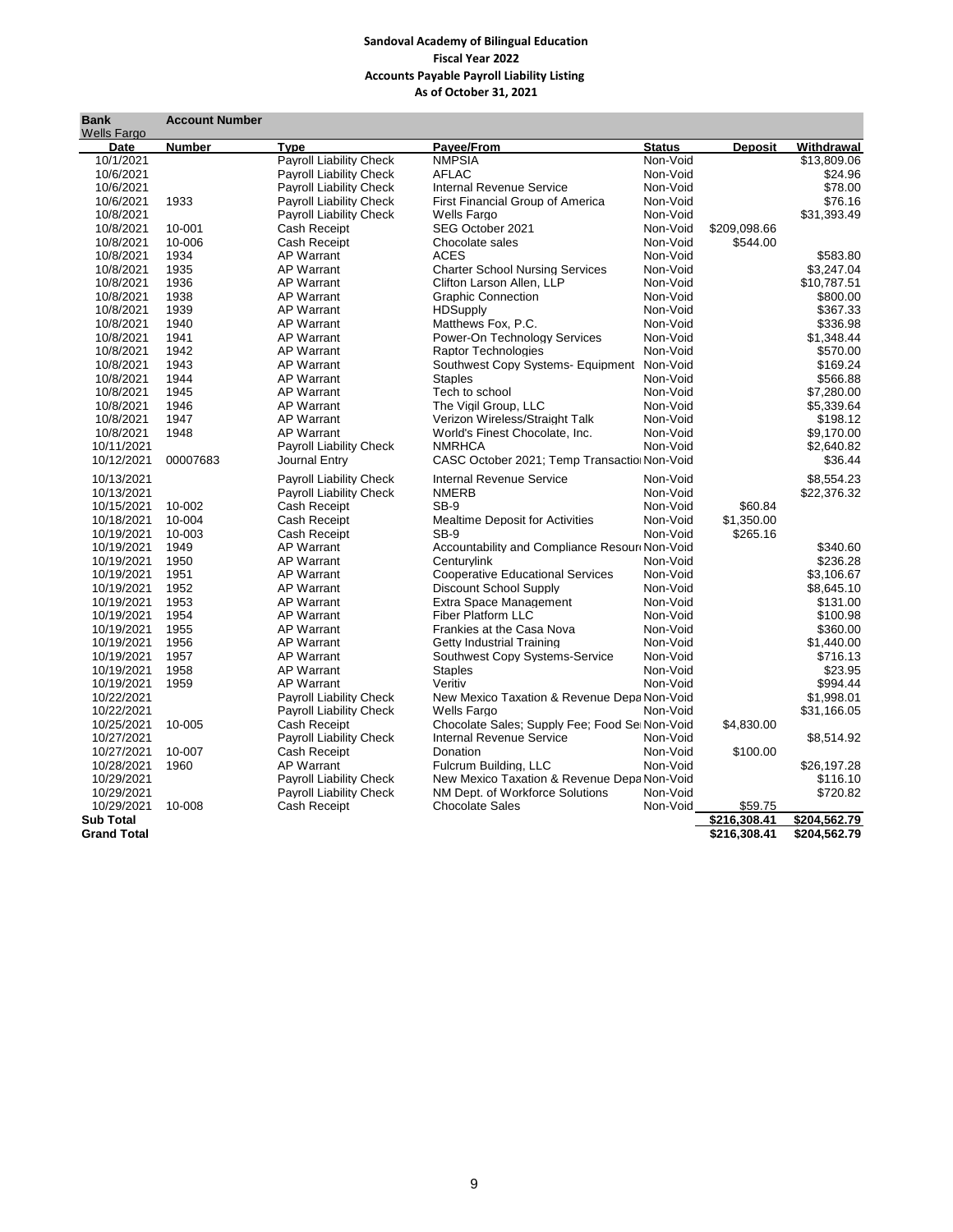# **Sandoval Academy of Bilingual Education Payment Register As of October 31, 2021**

| <b>Wages/Deductions</b>            | <b>Employer</b> | <b>Employee</b> |
|------------------------------------|-----------------|-----------------|
|                                    | Amt.            | Amt.            |
| Net Wages                          | \$0.00          | \$62,559.54     |
| AFLAC - - A/T                      | \$0.00          | \$24.96         |
| <b>Basic Life</b>                  | \$142.02        | \$0.00          |
| <b>Basic Life Supplemental</b>     | \$5.82          | \$0.00          |
| <b>BCBS</b> -Supplemental          | \$32.40         | \$21.60         |
| <b>BCBS High</b>                   | \$3,570.26      | \$2,416.22      |
| <b>BCBS Low</b>                    | \$346.82        | \$231.20        |
| Davis Vision                       | \$73.08         | \$45.02         |
| Davis Vision-Supplemental          | \$1.88          | \$1.25          |
| Delta Dental High                  | \$122.82        | \$77.12         |
| Delta Dental High Supplemental     | \$7.82          | \$3.35          |
| <b>Delta Dental Low</b>            | \$8.58          | \$5.74          |
| Dental High United Concordia       | \$205.30        | \$132.12        |
| <b>Dental Low United Concordia</b> | \$19.32         | \$9.32          |
| <b>ERB</b>                         | \$11,748.84     | \$8,297.84      |
| ERB Less 24 K                      | \$2,068.84      | \$1,078.81      |
| <b>ERB-</b> Supplemental           | \$0.00          | \$88.12         |
| <b>Federal Withholding</b>         | \$0.00          | \$3,946.91      |
| <b>FFGA-Disability</b>             | \$0.00          | \$34.50         |
| <b>FFGA-Health Flex Account</b>    | \$0.00          | \$41.66         |
| <b>FICA</b>                        | \$5,317.47      | \$5,317.47      |
| Long Term Disability               | \$155.00        | \$103.44        |
| <b>Medical Supplemental</b>        | \$163.62        | \$70.13         |
| Medicare                           | \$1,243.65      | \$1,243.65      |
| <b>NMRHCA</b>                      | \$1,824.10      | \$912.12        |
| Pres High                          | \$3,137.48      | \$1,982.32      |
| Pres Low                           | \$958.36        | \$444.14        |
| State Unemployment Ins.            | \$272.55        | \$0.00          |
| State Withholding - NM             | \$0.00          | \$2,000.13      |
| <b>Voluntary Life</b>              | \$0.00          | \$117.00        |
| <b>Sub Total</b>                   | \$31,426.03     | \$91,205.68     |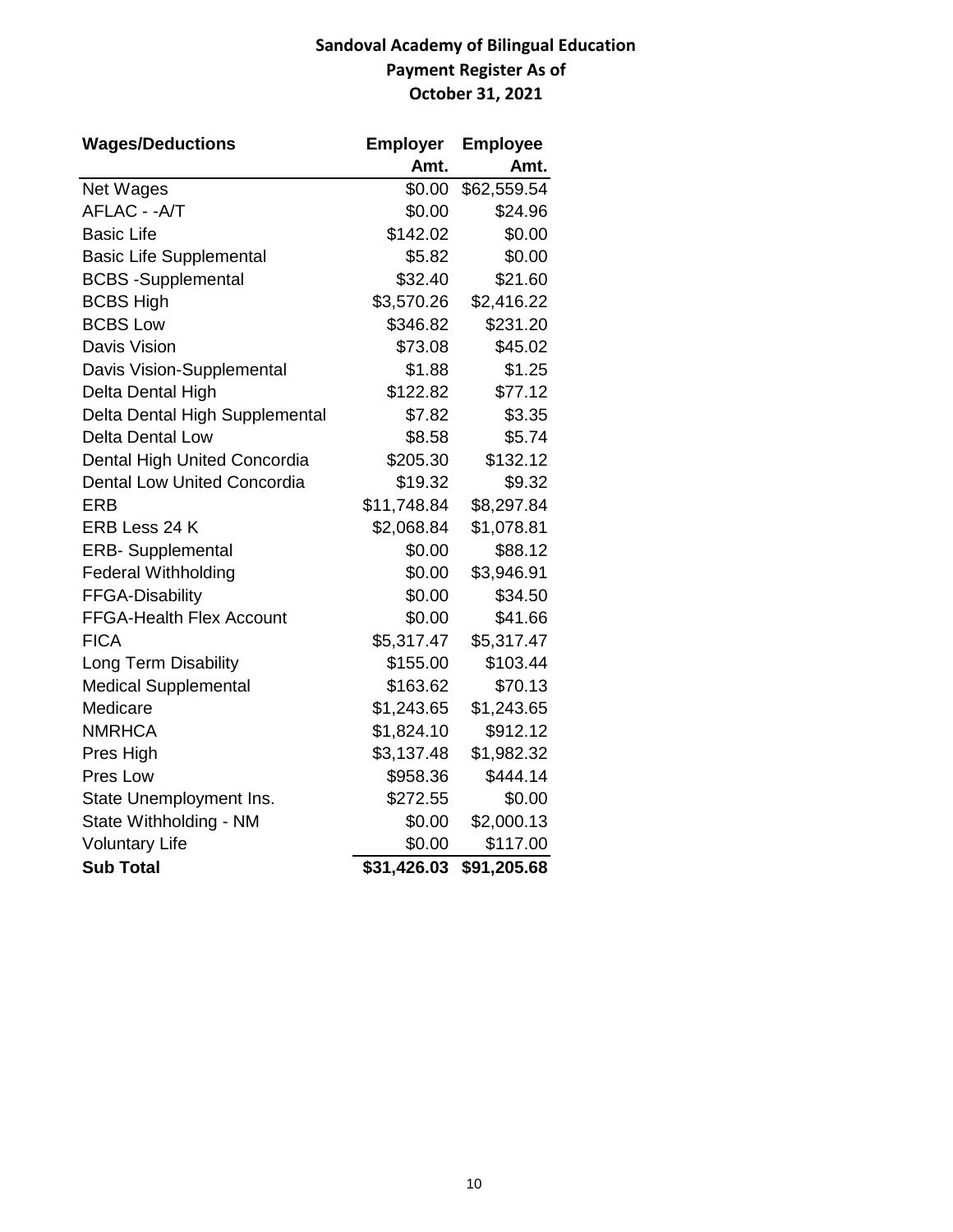#### **Sandoval Academy of Bilingual Education Outstanding Purchase Order As of October 31, 2021**

| PO Number                  | <b>Type</b>            | <b>Vendor Name</b>                                                                                 | Date Issued Status     |                  | <b>PO Amount</b>           | <b>Invoiced Amount</b>  | <b>Remaining Encumbrance</b> |
|----------------------------|------------------------|----------------------------------------------------------------------------------------------------|------------------------|------------------|----------------------------|-------------------------|------------------------------|
| SABE220001                 | Regular                | <b>NWEA</b>                                                                                        | 7/1/2021               | Closed           | \$5,000.00                 | \$5,000.00              | \$0.00                       |
| SABE220002                 |                        | Regular Discovery Education                                                                        | 7/1/2021               | Closed           | \$2,300.00                 | \$0.00                  | \$2,300.00                   |
| SABE220002-1               |                        | Regular Discovery Education                                                                        | 7/1/2021               | Closed           | \$2,476.82                 | \$2,476.82              | \$0.00                       |
| SABE220003<br>SABE220004   | Regular                | Regular Charter Apps<br>Home Depot                                                                 | 7/1/2021<br>7/1/2021   | Closed<br>Closed | \$895.00<br>\$1,000.00     | \$895.00<br>\$0.00      | \$0.00<br>\$1,000.00         |
| SABE220004-1               | Regular                | Home Depot                                                                                         | 7/1/2021               | Closed           | \$1,000.00                 | \$0.00                  | \$1,000.00                   |
| SABE220004-2               | Dollar                 | Home Depot                                                                                         | 7/1/2021               | Issued           | \$1,000.00                 | \$292.20                | \$707.80                     |
| SABE220005                 | Regular                | <b>Cooperative Educational Services</b>                                                            | 7/1/2021               | Closed           | \$42,093.30                | \$0.00                  | \$42,093.30                  |
| SABE220005-1               | Dollar                 | <b>Cooperative Educational Services</b>                                                            | 7/1/2021               | Issued           | \$42,093.30                | \$4,075.43              | \$38,017.87                  |
| SABE220006                 | Regular                | Extra Space Management                                                                             | 7/1/2021               | Closed           | \$1,572.00                 | \$0.00                  | \$1,572.00                   |
| SABE220006-1               | Dollar                 | Extra Space Management                                                                             | 7/1/2021               | Closed           | \$1,572.00                 | \$524.00                | \$1,048.00                   |
| SABE220006-2<br>SABE220007 | Dollar                 | Extra Space Management                                                                             | 10/1/2021<br>7/1/2021  | Issued           | \$1,048.00                 | \$131.00<br>\$618.00    | \$917.00<br>\$0.00           |
| SABE220008                 | Regular                | Regular Vector Solutions-safeschools<br>Sown to Grow                                               | 7/1/2021               | Closed<br>Closed | \$618.00<br>\$3,000.00     | \$3,000.00              | \$0.00                       |
| SABE220009                 |                        | Regular Mealtime/The CLM Group, Inc                                                                | 7/1/2021               | Issued           | \$549.00                   | \$0.00                  | \$549.00                     |
| SABE220010                 | Dollar                 | <b>Charter School Nursing Services</b>                                                             | 7/1/2021               | Closed           | \$12,686.10                | \$1,963.33              | \$10,722.77                  |
| SABE220010-1               | Dollar                 | <b>Charter School Nursing Services</b>                                                             | 10/1/2021              | Issued           | \$10,722.77                | \$3,247.04              | \$7,475.73                   |
| SABE220011                 |                        | Regular JMP Academy of Professional Development                                                    | 7/1/2021               | Issued           | \$1,000.00                 | \$0.00                  | \$1,000.00                   |
| SABE220012                 |                        | Regular World's Finest Chocolate, Inc.                                                             | 7/1/2021               | Closed           | \$9,170.00                 | \$9,170.00              | \$0.00                       |
| SABE220013                 |                        | Regular Kids Focus                                                                                 | 7/1/2021               | Issued           | \$1,839.27                 | \$0.00                  | \$1,839.27                   |
| SABE220014<br>SABE220014-1 | Regular<br>Dollar      | Matthews Fox, P.C.<br>Matthews Fox, P.C.                                                           | 7/1/2021<br>7/1/2021   | Closed<br>Issued | \$5,086.00<br>\$5,086.00   | \$0.00<br>\$598.30      | \$5,086.00<br>\$4,487.70     |
| SABE220015                 |                        | Regular Public Charter Schools of New Mexico                                                       | 7/1/2021               | Closed           | \$2,480.00                 | \$0.00                  | \$2,480.00                   |
| SABE220015-1               | Regular                | Public Charter Schools of New Mexico                                                               | 7/1/2021               | Closed           | \$2,480.50                 | \$2,480.50              | \$0.00                       |
| SABE220016                 | Regular                | <b>Cooperative Educational Services</b>                                                            | 7/1/2021               | Closed           | \$665.00                   | \$0.00                  | \$665.00                     |
| SABE220016-1               | Dollar                 | <b>Cooperative Educational Services</b>                                                            | 7/1/2021               | Issued           | \$665.00                   | \$665.00                | \$0.00                       |
| SABE220017                 | Regular                | Accountability and Compliance Resources LLC                                                        | 7/1/2021               | Closed           | \$3,406.00                 | \$340.60                | \$3,065.40                   |
| SABE220018                 | Regular                | Cooperative Educational Services                                                                   | 7/1/2021               | Closed           | \$7,181.00                 | \$0.00                  | \$7,181.00                   |
| SABE220018-1               | Dollar                 | <b>Cooperative Educational Services</b>                                                            | 7/1/2021               | Closed           | \$7,181.00                 | \$622.25                | \$6,558.75                   |
| SABE220018-2<br>SABE220019 | Dollar                 | Cooperative Educational Services                                                                   | 7/1/2021<br>7/1/2021   | Issued           | \$10,120.64<br>\$601.29    | \$0.00<br>\$0.00        | \$10,120.64<br>\$601.29      |
| SABE220019-1               | Dollar                 | Regular Cooperative Educational Services<br><b>Cooperative Educational Services</b>                | 7/1/2021               | Closed<br>Closed | \$601.29                   | \$0.00                  | \$601.29                     |
| SABE220019-2               | Dollar                 | <b>Cooperative Educational Services</b>                                                            | 7/1/2021               | Issued           | \$9,620.64                 | \$1,603.44              | \$8,017.20                   |
| SABE220020                 |                        | Regular Cooperative Educational Services                                                           | 7/1/2021               | Closed           | \$16,836.12                | \$0.00                  | \$16,836.12                  |
| SABE220020-1               | Dollar                 | <b>Cooperative Educational Services</b>                                                            | 7/1/2021               | Issued           | \$16,836.12                | \$2,806.01              | \$14,030.11                  |
| SABE220021                 |                        | Regular Cooperative Educational Services                                                           | 7/1/2021               | Closed           | \$1,370.40                 | \$0.00                  | \$1,370.40                   |
| SABE220021-1               | Dollar                 | <b>Cooperative Educational Services</b>                                                            | 7/1/2021               | Issued           | \$1,370.40                 | \$671.76                | \$698.64                     |
| SABE220022                 | Regular                | Power School                                                                                       | 7/1/2021               | Issued           | \$1,500.00                 | \$0.00                  | \$1,500.00                   |
| SABE220023                 | Regular                | Power School                                                                                       | 7/1/2021               | Closed           | \$11,230.17                | \$11,230.17             | \$0.00                       |
| SABE220024<br>SABE220025   | Regular<br>Regular     | <b>Harris School Solutions</b><br><b>Raptor Technologies</b>                                       | 7/1/2021<br>7/1/2021   | Closed<br>Closed | \$12,078.14<br>\$570.00    | \$12,078.14<br>\$570.00 | \$0.00<br>\$0.00             |
| SABE220026                 | Regular ACES           |                                                                                                    | 7/1/2021               | Issued           | \$10,946.25                | \$729.75                | \$10,216.50                  |
| SABE220027                 | Dollar                 | Fulcrum Building, LLC                                                                              | 7/1/2021               | Closed           | \$252,840.72               | \$0.00                  | \$252,840.72                 |
| SABE220027-1               | Dollar                 | Fulcrum Building, LLC                                                                              | 7/1/2021               | Closed           | \$254,903.88               | \$0.00                  | \$254,903.88                 |
| SABE220027-2               | Dollar                 | Fulcrum Building, LLC                                                                              | 7/1/2021               | Closed           | \$276,503.88               | \$23,137.69             | \$253,366.19                 |
| SABE220027-3               | Dollar                 | Fulcrum Building, LLC                                                                              | 7/26/2021              | Issued           | \$276,282.82               | \$104,937.11            | \$171,345.71                 |
| SABE220028                 |                        | Regular Fulcrum Building, LLC                                                                      | 7/1/2021               | Closed           | \$24,999.96                | \$2,083.33              | \$22,916.63                  |
| SABE220029<br>SABE220029-1 | Regular                | Southwest Copy Systems-Service<br>Southwest Copy Systems-Service                                   | 7/1/2021<br>7/1/2021   | Closed           | \$10,000.00                | \$0.00<br>\$1,811.14    | \$10,000.00<br>\$8,188.86    |
| SABE220030                 | Dollar<br>Regular      | Southwest Copy Systems- Equipment                                                                  | 7/1/2021               | Issued<br>Closed | \$10,000.00<br>\$24,000.00 | \$0.00                  | \$24,000.00                  |
| SABE220030-1               | Dollar                 | Southwest Copy Systems- Equipment                                                                  | 7/1/2021               | Issued           | \$24,000.00                | \$503.69                | \$23,496.31                  |
| SABE220031                 | Dollar                 | Centurylink                                                                                        | 7/1/2021               | Issued           | \$2,400.00                 | \$693.04                | \$1,706.96                   |
| SABE220032                 |                        | Regular United Postal Service                                                                      | 7/1/2021               | Issued           | \$220.00                   | \$0.00                  | \$220.00                     |
| SABE220033                 |                        | Regular NMPSIA                                                                                     | 7/1/2021               | Closed           | \$32,689.00                | \$0.00                  | \$32,689.00                  |
| SABE220033-1               |                        | Regular NMPSIA-Risk Premium                                                                        | 7/1/2021               | Closed           | \$32,712.00                | \$32,712.00             | \$0.00                       |
| SABE220034                 | Dollar                 | Fiber Platform LLC                                                                                 | 7/1/2021               | Issued           | \$1,440.00                 | \$403.92                | \$1,036.08                   |
| SABE220035<br>SABE220036   | Dollar<br>Regular WIDA | Verizon Wireless/Straight Talk                                                                     | 7/1/2021<br>7/1/2021   | Issued<br>Closed | \$3,390.00<br>\$1,000.00   | \$553.02<br>\$0.00      | \$2,836.98<br>\$1,000.00     |
| SABE220036-1               | Regular WIDA           |                                                                                                    | 7/1/2021               | Issued           | \$1,000.00                 | \$0.00                  | \$1,000.00                   |
| SABE220037                 |                        | Regular The Vigil Group, LLC                                                                       | 7/1/2021               | Closed           | \$59,640.00                | \$0.00                  | \$59,640.00                  |
| SABE220037-1               | Dollar                 | The Vigil Group, LLC                                                                               | 7/1/2021               | Issued           | \$59,640.00                | \$16,018.92             | \$43,621.08                  |
| SABE220038                 |                        | Regular Business Printing Service                                                                  | 7/1/2021               | Issued           | \$963.00                   | \$0.00                  | \$963.00                     |
| SABE220039                 | Dollar                 | <b>Staples</b>                                                                                     | 7/8/2021               | Issued           | \$582.36                   | \$582.36                | \$0.00                       |
| SABE220040                 | Regular Staples        |                                                                                                    | 7/20/2021              | Closed           | \$1,453.31                 | \$1,267.11              | \$186.20                     |
| SABE220041<br>SABE220041-1 |                        | Regular HDSupply<br>Regular HDSupply                                                               | 7/21/2021<br>7/21/2021 | Closed<br>Issued | \$265.71<br>\$918.11       | \$0.00<br>\$265.71      | \$265.71<br>\$652.40         |
| SABE220042                 | Regular Veritiv        |                                                                                                    | 7/20/2021              | Closed           | \$1,109.24                 | \$1,107.44              | \$1.80                       |
| SABE220043                 | Regular Staples        |                                                                                                    | 7/21/2021              | Issued           | \$452.30                   | \$399.40                | \$52.90                      |
| SABE220044                 |                        | Regular Discount School Supply                                                                     | 7/20/2021              | Issued           | \$11,549.38                | \$8,645.10              | \$2,904.28                   |
| SABE220045                 |                        | Regular School Fix                                                                                 | 7/20/2021              | Closed           | \$295.30                   | \$0.00                  | \$295.30                     |
| SABE220045-1               |                        | Regular School Fix                                                                                 | 7/20/2021              | Closed           | \$1,750.44                 | \$0.00                  | \$1,750.44                   |
| SABE220045-2               |                        | Regular School Fix                                                                                 | 7/20/2021              | Closed           | \$390.44                   | \$0.00                  | \$390.44                     |
| SABE220045-3               |                        | Regular School Fix                                                                                 | 7/20/2021              | Closed           | \$390.44                   | \$390.44                | \$0.00                       |
| SABE220046<br>SABE220047   | Dollar                 | Center for Responsive Schools, Inc.<br>Regular Crista Benavidez-Chispas Performance Solutions, LLC | 7/20/2021<br>7/27/2021 | Issued<br>Closed | \$324.00<br>\$539.38       | \$0.00<br>\$539.40      | \$324.00<br>(\$0.02)         |
| SABE220048                 |                        | Regular Frankies at the Casa Nova                                                                  | 7/27/2021              | Closed           | \$360.00                   | \$360.00                | \$0.00                       |
| SABE220049                 |                        | Regular Brush Ranch River Lodge                                                                    | 7/27/2021              | Closed           | \$500.00                   | \$0.00                  | \$500.00                     |
| SABE220049-1               |                        | Regular Brush Ranch River Lodge                                                                    | 7/27/2021              | Closed           | \$525.00                   | \$0.00                  | \$525.00                     |
| SABE220049-2               |                        | Regular Brush Ranch River Lodge                                                                    | 7/27/2021              | Closed           | \$559.17                   | \$559.17                | \$0.00                       |
| SABE220050                 |                        | Regular Graphic Connection                                                                         | 7/29/2021              | Closed           | \$800.00                   | \$800.00                | \$0.00                       |
| SABE220051                 |                        | Regular Cooperative Educational Services                                                           | 7/29/2021              | Closed           | \$1,176.70                 | \$0.00                  | \$1,176.70                   |
| SABE220051-1               |                        | Regular Cooperative Educational Services                                                           | 7/29/2021              | Closed           | \$1,266.70                 | \$1,176.70              | \$90.00                      |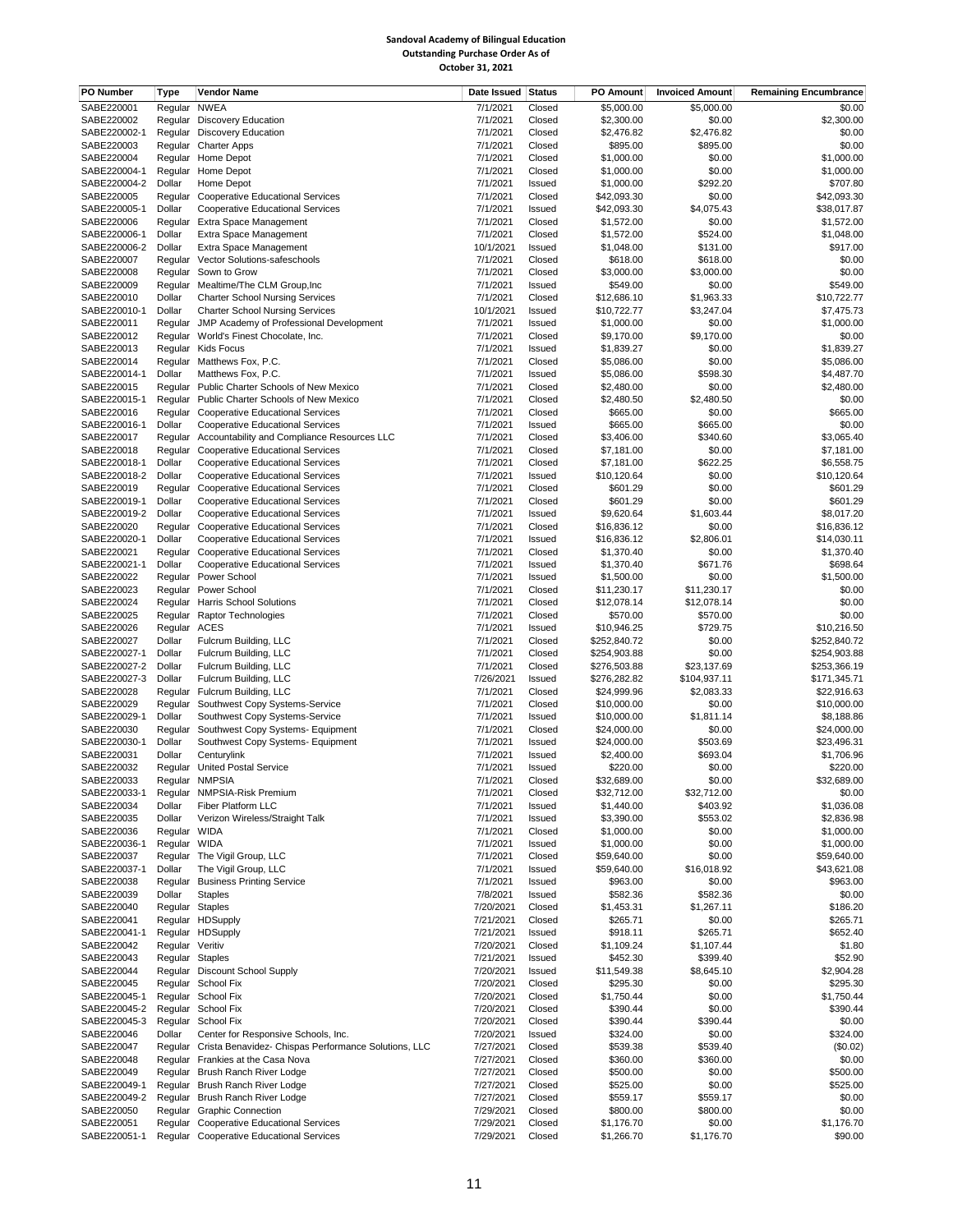#### **Sandoval Academy of Bilingual Education Outstanding Purchase Order As of October 31, 2021**

| SABE220052   |                  | Regular School Outfitters, LLC                   | 7/29/2021  | Closed        | \$2,962.17  | \$2,962.17          | \$0.00           |
|--------------|------------------|--------------------------------------------------|------------|---------------|-------------|---------------------|------------------|
| SABE220054   |                  | Regular Albuquerque Office Systems, LLC          | 7/29/2021  | Closed        | \$675.00    | \$0.00              | \$675.00         |
|              |                  |                                                  |            |               |             |                     |                  |
| SABE220054-1 |                  | Regular Albuquerque Office Systems, LLC          | 7/29/2021  | Closed        | \$551.28    | \$551.28<br>\$76.83 | \$0.00<br>\$0.00 |
| SABE220055   | Regular Staples  |                                                  | 7/31/2021  | Closed        | \$76.83     |                     |                  |
| SABE220056   |                  | Regular American Orff Schulwerk Association      | 7/30/2021  | Closed        | \$329.00    | \$329.00            | \$0.00           |
| SABE220057   |                  | Regular Learning Headphones/CK First Enterprises | 8/10/2021  | Closed        | \$300.00    | \$0.00              | \$300.00         |
| SABE220057-1 |                  | Regular Learning Headphones/CK First Enterprises | 8/10/2021  | Closed        | \$330.00    | \$330.00            | \$0.00           |
| SABE220058   |                  | Regular Public Charter Schools of New Mexico     | 8/9/2021   | Closed        | \$225.00    | \$0.00              | \$225.00         |
| SABE220058-1 |                  | Regular Public Charter Schools of New Mexico     | 8/9/2021   | Closed        | \$225.00    | \$0.00              | \$225.00         |
| SABE220058-2 |                  | Regular Public Charter Schools of New Mexico     | 8/9/2021   | Closed        | \$225.00    | \$0.00              | \$225.00         |
| SABE220058-3 |                  | Regular Public Charter Schools of New Mexico     | 8/9/2021   | Issued        | \$450.00    | \$0.00              | \$450.00         |
| SABE220059   | Regular Staples  |                                                  | 8/10/2021  | Issued        | \$274.52    | \$185.54            | \$88.98          |
| SABE220060   | Regular Staples  |                                                  | 8/10/2021  | Closed        | \$630.14    | \$630.14            | \$0.00           |
| SABE220061   |                  | Regular Jackie Rodriguez                         | 8/12/2021  | Closed        | \$25.00     | \$0.00              | \$25.00          |
| SABE220062   |                  | Regular Jackie Rodriguez                         | 8/17/2021  | Issued        | \$611.64    | \$0.00              | \$611.64         |
| SABE220063   | Regular Staples  |                                                  | 8/18/2021  | Closed        | \$579.37    | \$571.37            | \$8.00           |
| SABE220064   |                  | Regular Public Charter Schools of New Mexico     | 7/1/2021   | Closed        | \$4,600.00  | \$4,600.00          | \$0.00           |
| SABE220066   |                  | Regular Pearson Education Inc.                   | 8/9/2021   | Closed        | \$1,572.38  | \$1,572.38          | \$0.00           |
| SABE220067   |                  | Regular Great Minds                              | 8/20/2021  | Closed        | \$5,654.58  | \$0.00              | \$5,654.58       |
| SABE220067-1 |                  | Regular Great Minds                              | 8/20/2021  | <b>Issued</b> | \$5,654.58  | \$0.00              | \$5,654.58       |
| SABE220068   |                  | Regular Power-On Technology Services             | 8/1/2021   | Issued        | \$2,549.89  | \$0.00              | \$2,549.89       |
|              |                  |                                                  |            |               |             |                     |                  |
| SABE220069   |                  | Regular Mealtime/The CLM Group, Inc              | 8/20/2021  | Closed        | \$125.00    | \$125.00            | \$0.00           |
| SABE220070   |                  | Regular Gorman Industries Inc.                   | 8/20/2021  | Closed        | \$13,444.20 | \$0.00              | \$13,444.20      |
| SABE220070-1 |                  | Regular Gorman Industries Inc.                   | 8/20/2021  | Closed        | \$13,444.26 | \$13,444.26         | \$0.00           |
| SABE220071   |                  | Regular Intrado-School Messanger                 | 8/20/2021  | Issued        | \$550.00    | \$0.00              | \$550.00         |
| SABE220072   |                  | Regular Power-On Technology Services             | 8/1/2021   | Closed        | \$15,000.00 | \$0.00              | \$15,000.00      |
| SABE220072-1 |                  | Regular Power-On Technology Services             | 8/23/2021  | Closed        | \$16,181.25 | \$0.00              | \$16,181.25      |
| SABE220072-2 | Dollar           | Power-On Technology Services                     | 7/1/2021   | Issued        | \$16,181.25 | \$4,045.32          | \$12,135.93      |
| SABE220073   | Regular Peripole |                                                  | 8/11/2021  | Closed        | \$509.58    | \$509.58            | \$0.00           |
| SABE220074   |                  | Regular Jackie Rodriguez                         | 8/20/2021  | Closed        | \$58.64     | \$0.00              | \$58.64          |
| SABE220074-1 |                  | Regular Jackie Rodriguez                         | 8/20/2021  | Closed        | \$107.00    | \$0.00              | \$107.00         |
| SABE220074-2 |                  | Regular Jackie Rodriguez                         | 8/20/2021  | Issued        | \$200.00    | \$160.45            | \$39.55          |
| SABE220075   |                  | Regular ICSS, Inc.                               | 8/12/2021  | Closed        | \$100.00    | \$100.00            | \$0.00           |
| SABE220076   |                  | Regular HDSupply                                 | 8/23/2021  | Closed        | \$1,521.47  | \$0.00              | \$1,521.47       |
| SABE220076-1 |                  | Regular HDSupply                                 | 8/23/2021  | <b>Issued</b> | \$1,544.10  | \$992.10            | \$552.00         |
| SABE220077   |                  | Regular City of Rio Rancho                       | 8/23/2021  | Issued        | \$25.00     | \$0.00              | \$25.00          |
| SABE220078   | Regular Staples  |                                                  | 8/23/2021  | Closed        | \$49.65     | \$49.65             | \$0.00           |
| SABE220079   | Dollar           | Power-On Technology Services                     | 7/1/2021   | Closed        | \$16,181.25 | \$0.00              | \$16,181.25      |
| SABE220080   | Dollar           | Seesaw                                           | 8/31/2021  | Closed        | \$797.50    | \$797.50            | \$0.00           |
| SABE220081   |                  |                                                  | 8/31/2021  | Closed        | \$50.00     | \$0.00              | \$50.00          |
|              |                  | Regular West Mesa Lock and Safe LLC              |            |               |             |                     |                  |
| SABE220081-1 |                  | Regular West Mesa Lock and Safe LLC              | 9/8/2021   | Closed        | \$59.23     | \$59.23             | \$0.00           |
| SABE220082   |                  | Regular Tech to school                           | 8/25/2021  | Closed        | \$7,280.00  | \$7,280.00          | \$0.00           |
| SABE220083   |                  | Regular Tech to school                           | 8/25/2021  | Issued        | \$582.00    | \$306.00            | \$276.00         |
| SABE220084   | Regular Smore    |                                                  | 8/31/2021  | Closed        | \$1,709.05  | \$1,709.05          | \$0.00           |
| SABE220085   | Regular Veritiv  |                                                  | 9/1/2021   | Closed        | \$422.60    | \$422.60            | \$0.00           |
| SABE220086   | Dollar           | Staples                                          | 9/10/2021  | <b>Issued</b> | \$572.80    | \$572.80            | \$0.00           |
| SABE220087   |                  | Regular Dual Language Education of New Mexico    | 9/15/2021  | Issued        | \$90.00     | \$0.00              | \$90.00          |
| SABE220088   |                  | Regular Scripps National Spelling Bee, Inc.      | 9/17/2021  | Closed        | \$182.50    | \$182.50            | \$0.00           |
| SABE220089   |                  | Regular Tech to school                           | 9/21/2021  | Issued        | \$19,900.00 | \$0.00              | \$19,900.00      |
| SABE220090   |                  | Regular Tech to school                           | 9/21/2021  | Closed        | \$274.89    | \$274.89            | \$0.00           |
| SABE220091   |                  | Regular Tech to school                           | 9/21/2021  | Issued        | \$3,799.00  | \$0.00              | \$3,799.00       |
| SABE220092   |                  | Regular Tech to school                           | 9/21/2021  | <b>Issued</b> | \$4,900.00  | \$0.00              | \$4,900.00       |
| SABE220093   | Dollar           | American Reading Company                         | 9/21/2021  | Closed        | \$55,250.00 | \$0.00              | \$55,250.00      |
| SABE220093-1 | Dollar           | American Reading Company                         | 9/21/2021  | Issued        | \$55,250.00 | \$0.00              | \$55,250.00      |
| SABE220094   |                  | Regular School Specialty, Inc.                   | 9/29/2021  | Issued        | \$491.61    | \$0.00              | \$491.61         |
| SABE220095   |                  | Regular Getty Industrial Training                | 9/29/2021  | Issued        | \$1,812.30  | \$1,440.00          | \$372.30         |
| SABE220096   | Regular Staples  |                                                  | 9/29/2021  | Closed        | \$590.83    | \$590.83            | \$0.00           |
| SABE220097   | Dollar           | Accountability and Compliance Resources LLC      | 7/1/2021   | Issued        | \$3,406.00  | \$681.20            | \$2,724.80       |
| SABE220098   | Dollar           | Clifton Larson Allen, LLP                        | 8/1/2021   | Issued        | \$15,000.00 | \$10,787.51         | \$4,212.49       |
|              |                  |                                                  |            | Closed        |             |                     |                  |
| SABE220099   |                  | Regular Cooperative Educational Services         | 10/8/2021  |               | \$65,715.00 | \$0.00              | \$65,715.00      |
| SABE220099-1 |                  | Regular Cooperative Educational Services         | 10/19/2021 | Closed        | \$66,187.50 | \$0.00              | \$66,187.50      |
| SABE220099-2 |                  | Regular Technology Integration Group             | 10/19/2021 | Issued        | \$66,187.50 | \$0.00              | \$66,187.50      |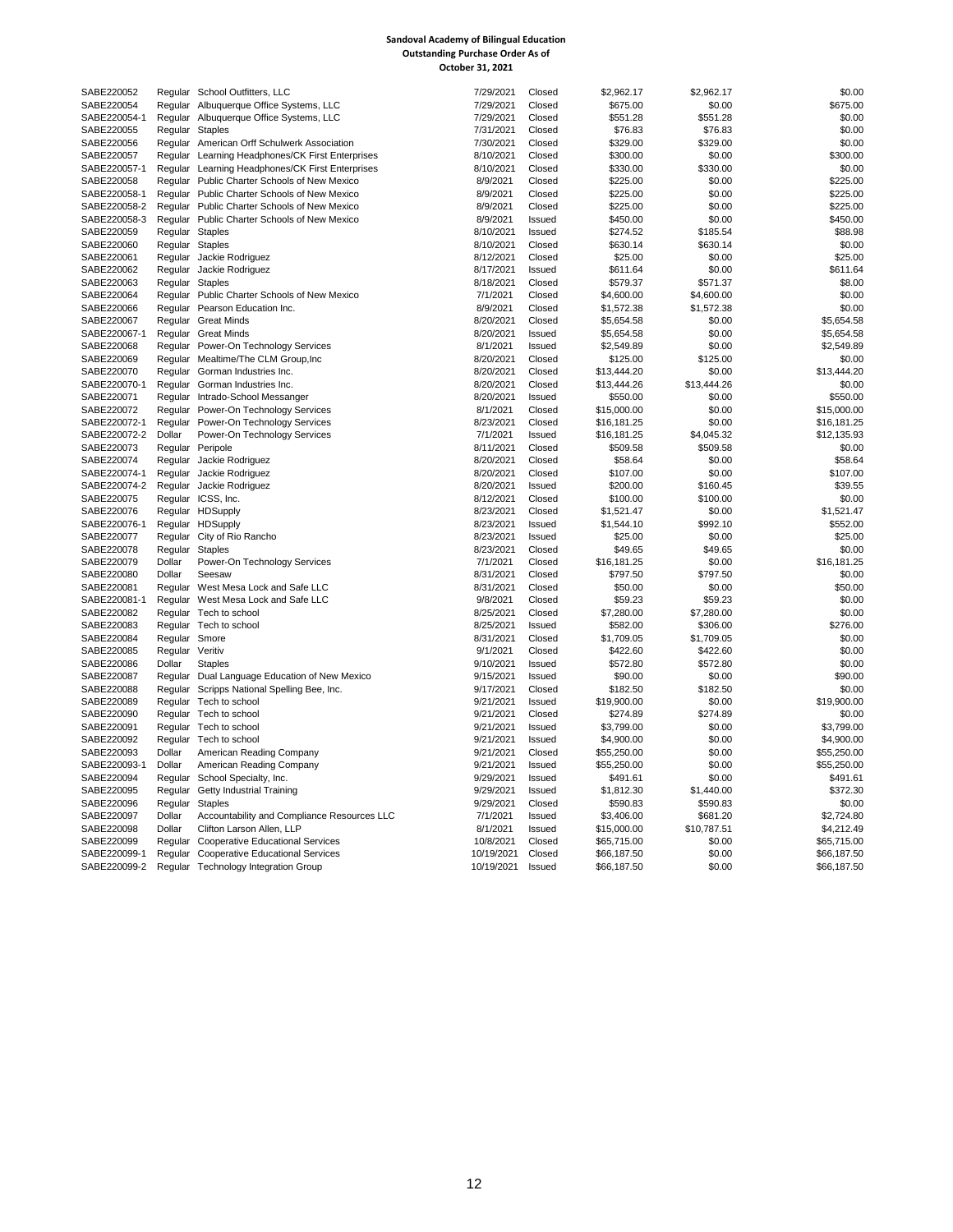#### **Sandoval Academy of Bilingual Education Outstanding Purchase Order As of October 31, 2021**

| SABE220100       |                 | Regular Cooperative Educational Services | 10/5/2021  | Issued | \$5,000,00     | \$0.00       | \$5,000.00     |
|------------------|-----------------|------------------------------------------|------------|--------|----------------|--------------|----------------|
| SABE220101       |                 | Regular West Mesa Lock and Safe LLC      | 10/7/2021  | Issued | \$100.00       | \$0.00       | \$100.00       |
| SABE220102       | Regular Veritiv |                                          | 10/7/2021  | Closed | \$975.44       | \$0.00       | \$975.44       |
| SABE220102-1     | Regular Veritiv |                                          | 10/8/2021  | Closed | \$994.44       | \$994.44     | \$0.00         |
| SABE220103       |                 | Regular HDSupply                         | 10/7/2021  | Issued | \$196.89       | \$0.00       | \$196.89       |
| SABE220104       |                 | Regular Pearson Education Inc.           | 10/5/2021  | Issued | \$700.35       | \$0.00       | \$700.35       |
| SABE220105       |                 | Regular NMAOSA                           | 10/8/2021  | Issued | \$110.00       | \$0.00       | \$110.00       |
| SABE220106       |                 | Regular NMMEA                            | 10/8/2021  | Issued | \$185.00       | \$0.00       | \$185.00       |
| SABE220107       |                 | Regular Home Depot                       | 10/14/2021 | Closed | \$200.00       | \$0.00       | \$200.00       |
| SABE220107-1     |                 | Regular Jackie Rodriguez                 | 10/15/2021 | Closed | \$200.00       | \$0.00       | \$200.00       |
| SABE220107-2     |                 | Regular Jackie Rodriguez                 | 10/15/2021 | Closed | \$215.74       | \$0.00       | \$215.74       |
| SABE220107-3     |                 | Regular Jackie Rodriguez                 | 10/15/2021 | Issued | \$250.00       | \$0.00       | \$250.00       |
| SABE220108       |                 | Regular Home Depot                       | 10/26/2021 | Issued | \$120.00       | \$0.00       | \$120.00       |
| <b>Sub Total</b> |                 |                                          |            |        | \$2.146.862.96 | \$322.069.05 | \$1.824.793.91 |
|                  |                 |                                          |            |        |                |              |                |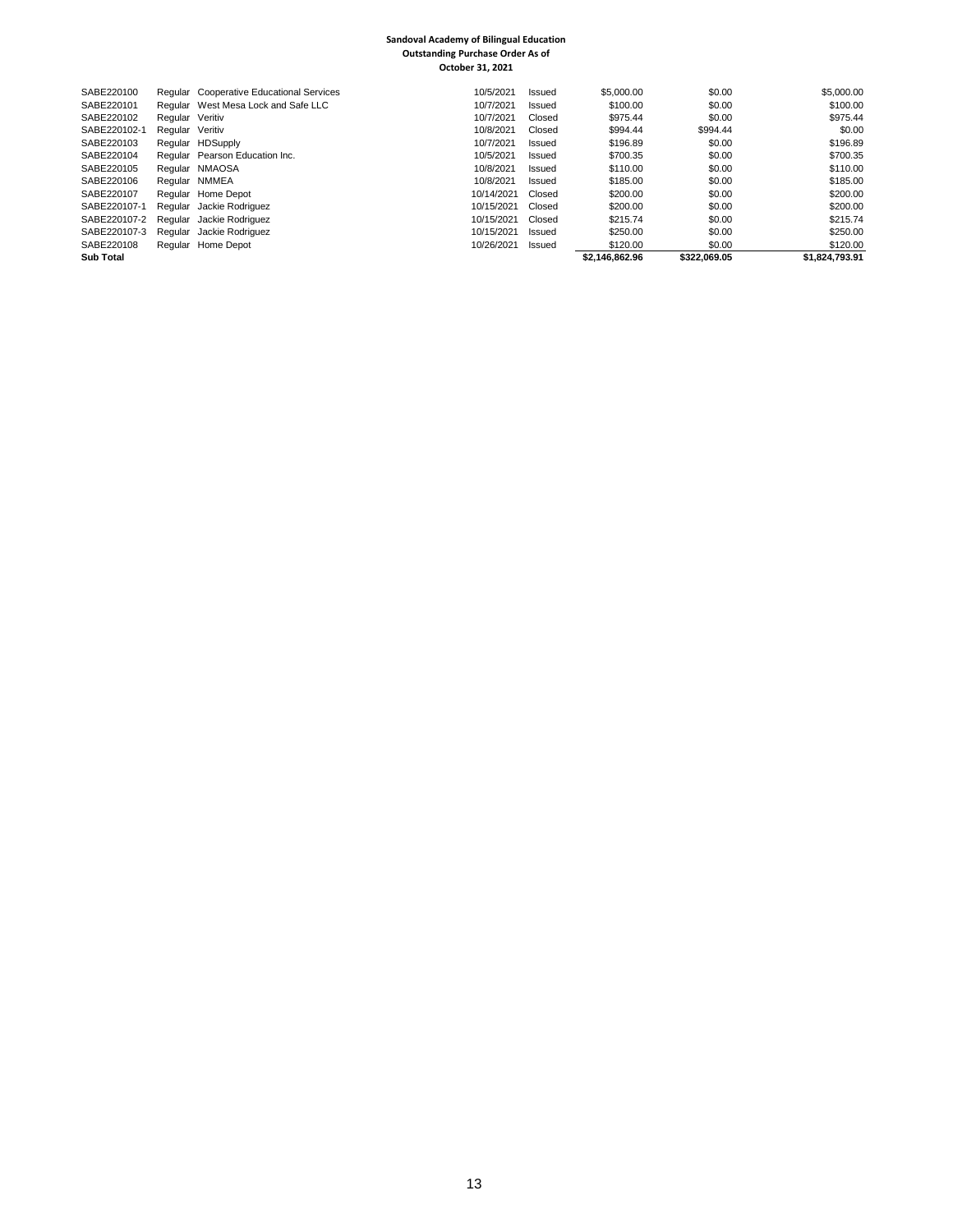#### **Sandoval Academy of Bilingual Education Fiscal Year 2022 Bank Reconciliation**

Bank Reconciliation

Bank: **Wells Fargo** Statement Date: **October 31, 2021**

School: **Sandoval Academy of Bilingual Education** Account Description: **Main Checking Account**

| Beginning Balance per bank:<br>Cleared transactions:<br>Deposits and Credits:<br>Other bank adjustments | 862,139.56<br>(234, 361.77)<br>216,308.41 |
|---------------------------------------------------------------------------------------------------------|-------------------------------------------|
| Ending balance per bank                                                                                 | 844,086.20                                |
| <b>Plus: Outstanding Deposits</b><br>Plus: Cleared items prior to entry<br>Less: Outstanding Checks     | (41, 485.61)                              |
| Balance per GL                                                                                          | 802,600.59                                |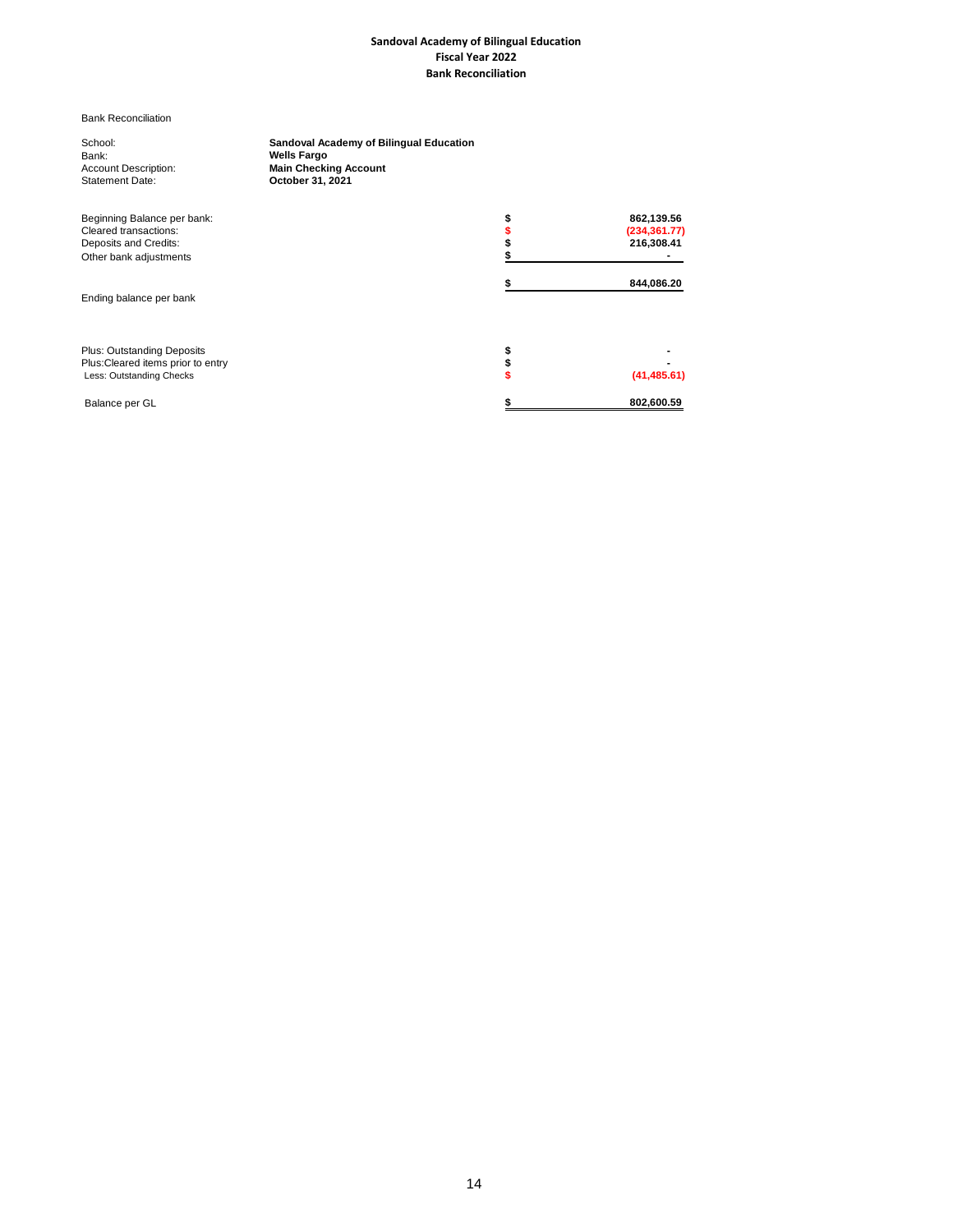## **Sandoval Academy of Bilingual Education Fiscal Year 2022 Outstanding Checks as of October 31, 2021**

| <b>Last Reconciled</b> | <b>Beginning Balance</b> | <b>Statement Date</b> |                                             |             |
|------------------------|--------------------------|-----------------------|---------------------------------------------|-------------|
| 9/30/2021              | (\$71,284.59)            | 10/31/2021            |                                             |             |
| <b>Date</b>            | <b>Source Document</b>   | <b>Item Number</b>    | <b>Description</b>                          | Withdrawal  |
| 9/22/2021              | APV22-008                | 1900                  | Accountability and Compliance Resources LLC | \$340.60    |
| 9/30/2021              | APV22-010                | 1931                  | Accountability and Compliance Resources LLC | \$340.60    |
| 10/8/2021              | APV22-011                | 1935                  | <b>Charter School Nursing Services</b>      | \$3,247.04  |
| 10/8/2021              | APV22-011                | 1936                  | Clifton Larson Allen, LLP                   | \$10.787.51 |
| 10/19/2021             | APV22-012                | 1949                  | Accountability and Compliance Resources LLC | \$340.60    |
| 10/19/2021             | APV22-012                | 1953                  | Extra Space Management                      | \$131.00    |
| 10/19/2021             | APV22-012                | 1954                  | Fiber Platform LLC                          | \$100.98    |
| 10/28/2021             | APV22-013                | 1960                  | Fulcrum Building, LLC                       | \$26,197.28 |
| <b>Sub Total</b>       |                          |                       |                                             | \$41.485.61 |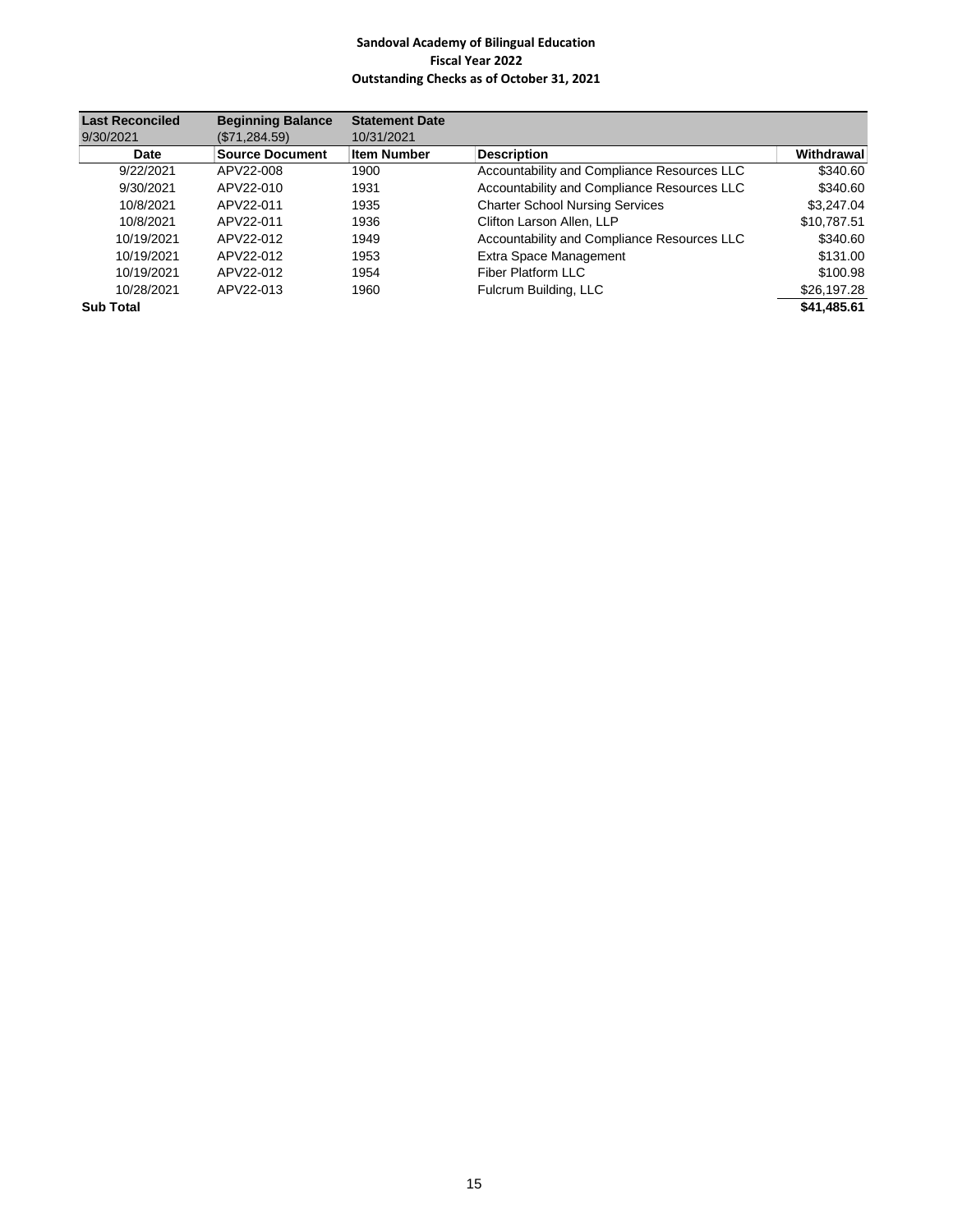## **STATE OF NEW MEXICO**

## **PUBLIC EDUCATION DEPARTMENT**

**300 Don Gaspar Santa Fe, NM 87501-2786**

## **Budget Adjustment Request**

**Doc. ID:** 563-000-2122-0006-I

**Fund Type:** General Fund / Capital Outlay / Debt Service

**Adjustment Type:** Increase

**Entity Name:** Sandoval Academy (SABE) **Contact:** Ashley Wolfel, Business Manager **Phone:** 505-938-7731 **Email:** ashley@vigilgroup.net

**Adjustment Changes Intent/Scope of Program Yes or No?:** No **Total Approved Budget (Flowthrough):**

## **FLOWTHROUGH ONLY**

**Budget Period:** Jul 1 2021 12:00AM **To:** Jun 30 2022 12:00AM **A. Approved Carryover:** 

2021-2022 **Fiscal Year:**

**B. Total Current Year Allocation:**

**D. Total Funding Available:**

| Revenue | 23000.0000.11111 | \$596 |
|---------|------------------|-------|
|         |                  |       |

| l Fund                                            | Function         | Object                                            | <b>Program</b>                                | <b>Job Class</b>               | <b>Present Budget</b> | Adj Amt Exp | Adj Budget | ADD'L FTE |
|---------------------------------------------------|------------------|---------------------------------------------------|-----------------------------------------------|--------------------------------|-----------------------|-------------|------------|-----------|
| 23000<br>I Non-<br>Instructio<br>l nal<br>Support | 1000 Instruction | 56118 General<br>Supplies and<br><b>Materials</b> | 1010 Regular<br>Education (K-<br>12) Programs | 10000 No Job<br><b>I</b> Class | \$11,579              | \$596       | \$12,175   |           |
|                                                   |                  |                                                   |                                               |                                | Sub Total             | \$596       |            |           |
|                                                   |                  |                                                   |                                               |                                | Indirect Cost         |             |            |           |
|                                                   |                  |                                                   |                                               |                                | <b>DOC. TOTAL</b>     | \$596       |            |           |

### **Justification:**

To increase budget due to carryover per the FY21 Draft Financials.

Compliance with Sections 10-15-1 and 22-8-12, NMSA, 1978 Compilation:

A. The requested budget/changes were authorized at a scheduled Board of Education or Governance Council meeting open to the public on:

B. Justification for the transfer: Explanation such as "underbudgeted", "insufficient budget", or "needed to close out Project" ARE NOT ACCEPTABLE. Attach additional sheets if necessary.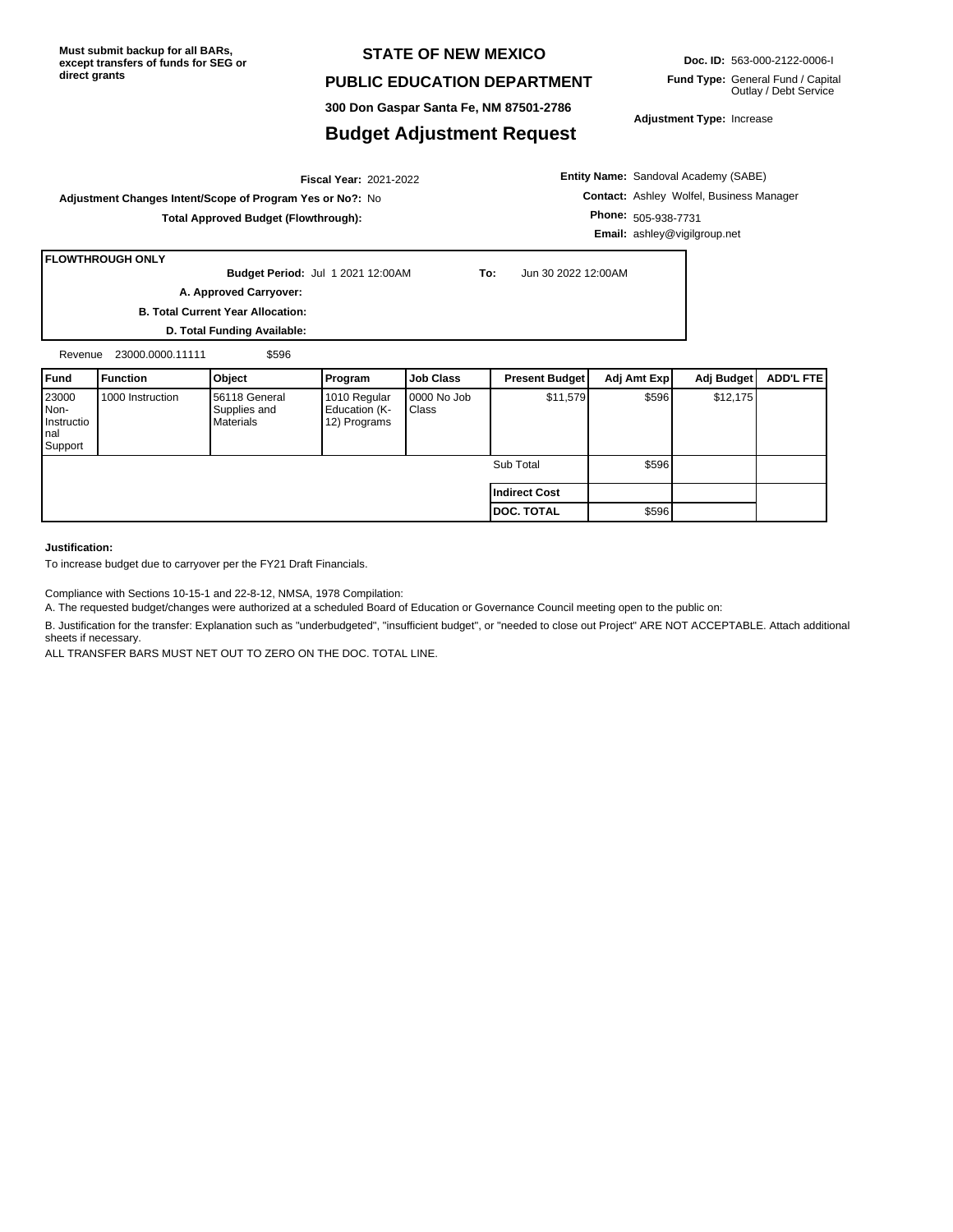## **STATE OF NEW MEXICO**

## **PUBLIC EDUCATION DEPARTMENT**

**300 Don Gaspar Santa Fe, NM 87501-2786**

## **Budget Adjustment Request**

**Doc. ID:** 563-000-2122-0007-I

**Fund Type:** General Fund / Capital Outlay / Debt Service

**Adjustment Type:** Increase

## 2021-2022 **Fiscal Year: Adjustment Changes Intent/Scope of Program Yes or No?:** No **Total Approved Budget (Flowthrough):**

**Entity Name:** Sandoval Academy (SABE) **Contact:** Ashley Wolfel, Business Manager **Phone:** 505-938-7731 **Email:** ashley@vigilgroup.net

### **FLOWTHROUGH ONLY**

**B. Total Current Year Allocation: Budget Period:** Jul 1 2021 12:00AM **To:** Jun 30 2022 12:00AM **A. Approved Carryover:** 

**D. Total Funding Available:**

Revenue 21000.0000.11112 \$2,464

| Fund                      | <b>Function</b>                  | Object             | Program             | <b>Job Class</b>      | <b>Present Budget</b> | Adj Amt Expl | Adj Budget I | <b>ADD'L FTEI</b> |
|---------------------------|----------------------------------|--------------------|---------------------|-----------------------|-----------------------|--------------|--------------|-------------------|
| 21000<br>Food<br>Services | 3100 Food Services<br>Operations | <b>156116 Food</b> | 10000 No<br>Program | 10000 No Job<br>Class | \$60,000              | \$2,464      | \$62,464     |                   |
|                           |                                  |                    |                     |                       | Sub Total             | \$2,464      |              |                   |
|                           |                                  |                    |                     |                       | l Indirect Cost       |              |              |                   |
|                           |                                  |                    |                     |                       | <b>I DOC. TOTAL</b>   | \$2,464      |              |                   |

#### **Justification:**

To increase budget based on FY21 Draft Financials.

Compliance with Sections 10-15-1 and 22-8-12, NMSA, 1978 Compilation:

A. The requested budget/changes were authorized at a scheduled Board of Education or Governance Council meeting open to the public on:

B. Justification for the transfer: Explanation such as "underbudgeted", "insufficient budget", or "needed to close out Project" ARE NOT ACCEPTABLE. Attach additional sheets if necessary.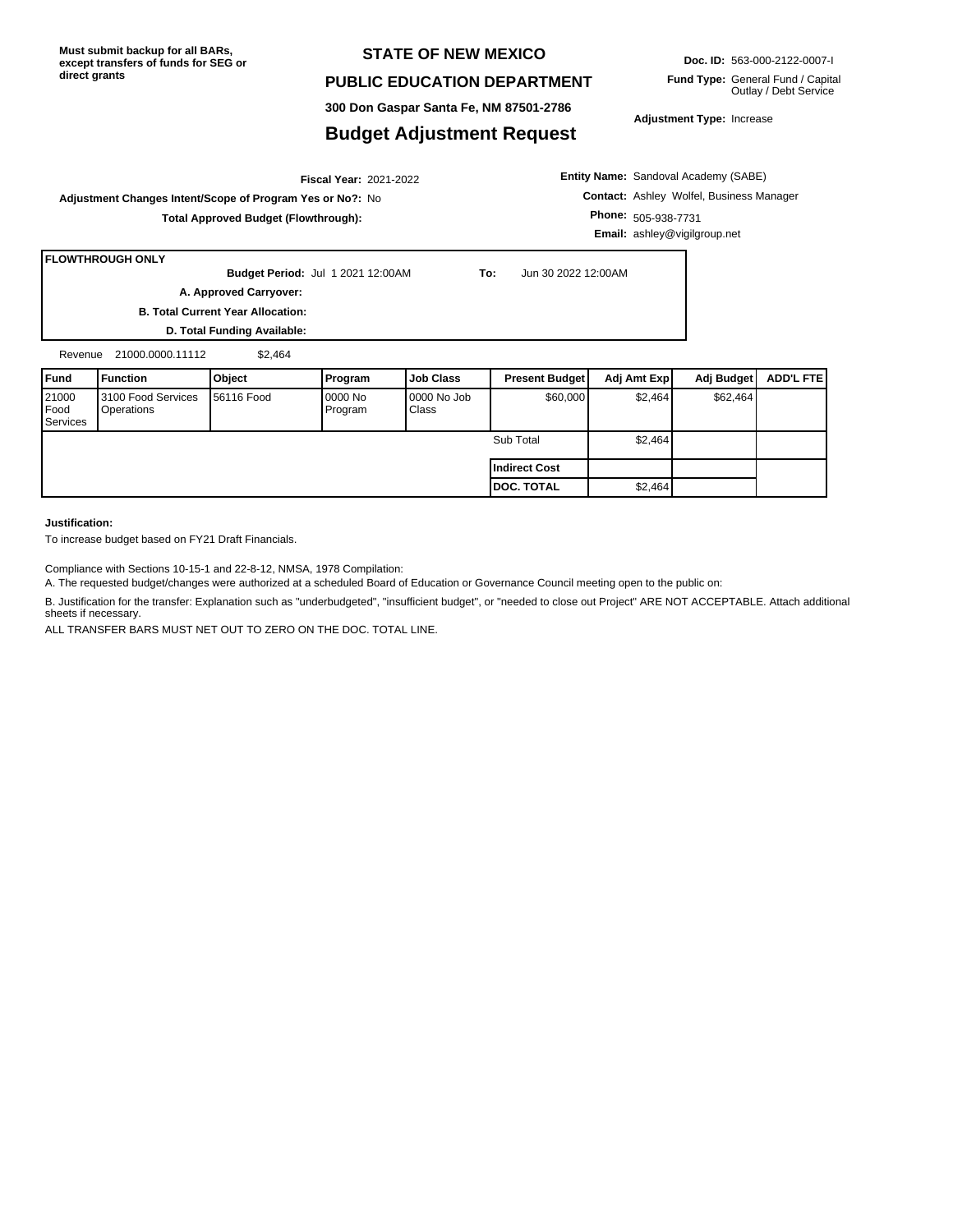## **STATE OF NEW MEXICO**

## **PUBLIC EDUCATION DEPARTMENT**

**300 Don Gaspar Santa Fe, NM 87501-2786**

## **Budget Adjustment Request**

**Doc. ID:** 563-000-2122-0008-I

**Fund Type:** General Fund / Capital Outlay / Debt Service

**Adjustment Type:** Increase

2021-2022 **Fiscal Year:**

**Adjustment Changes Intent/Scope of Program Yes or No?:** No **Total Approved Budget (Flowthrough):**

**Entity Name:** Sandoval Academy (SABE) **Contact:** Ashley Wolfel, Business Manager **Phone:** 505-938-7731 **Email:** ashley@vigilgroup.net

**FLOWTHROUGH ONLY**

**Budget Period:** Jul 1 2021 12:00AM **To:** Jun 30 2022 12:00AM

**A. Approved Carryover:** 

**B. Total Current Year Allocation: D. Total Funding Available:**

Revenue 11000.0000.11111 \$213,254

| <b>Fund</b>              | <b>Function</b>                          | Object                                            | Program                                       | <b>Job Class</b>            | <b>Present Budget</b> | Adj Amt Exp | Adj Budget | <b>ADD'L FTE</b> |
|--------------------------|------------------------------------------|---------------------------------------------------|-----------------------------------------------|-----------------------------|-----------------------|-------------|------------|------------------|
| 11000<br>Operation<br>al | 1000 Instruction                         | 56113 Software                                    | 1010 Regular<br>Education (K-<br>12) Programs | 0000 No Job<br><b>Class</b> |                       | \$22,449    | \$22,449   |                  |
| 11000<br>Operation<br>al | 1000 Instruction                         | 56118 General<br>Supplies and<br>Materials        | 1010 Regular<br>Education (K-<br>12) Programs | 0000 No Job<br>Class        | \$90,855              | \$11,231    | \$102,086  |                  |
| 11000<br>Operation<br>al | 1000 Instruction                         | 56118 General<br>Supplies and<br><b>Materials</b> | 1020<br>Elementary<br>Fine Arts<br>Programs   | 0000 No Job<br><b>Class</b> |                       | \$1,362     | \$1,362    |                  |
| 11000<br>Operation<br>al | 1000 Instruction                         | 56118 General<br>Supplies and<br><b>Materials</b> | 2000 Special<br>Programs                      | 0000 No Job<br><b>Class</b> |                       | \$1,573     | \$1,573    |                  |
| 11000<br>Operation<br>al | 1000 Instruction                         | 57332 Supply Assets<br>(\$5,000 or less)          | 1010 Regular<br>Education (K-<br>12) Programs | 0000 No Job<br>Class        | \$155,971             | \$158,427   | \$314,398  |                  |
| 11000<br>Operation<br>al | 2100 Support<br>Services-Students        | 53330 Professional<br>Development                 | 0000 No<br>Program                            | 0000 No Job<br><b>Class</b> |                       | \$100       | \$100      |                  |
| 11000<br>Operation<br>al | 2100 Support<br>Services-Students        | 53414 Other Services                              | 0000 No<br>Program                            | 0000 No Job<br>Class        | \$11,760              | \$18,000    | \$29,760   |                  |
| 11000<br>Operation<br>al | 2100 Support<br>Services-Students        | 56118 General<br>Supplies and<br><b>Materials</b> | 0000 No<br>Program                            | 0000 No Job<br>Class        |                       | \$50        | \$50       |                  |
| 11000<br>Operation<br>al | 2600 Operation &<br>Maintenance of Plant | 57332 Supply Assets<br>(\$5,000 or less)          | 0000 No<br>Program                            | 0000 No Job<br>Class        | \$391                 | \$62        | \$453      |                  |
|                          |                                          |                                                   |                                               |                             | Sub Total             | \$213,254   |            |                  |
|                          |                                          |                                                   |                                               |                             | <b>Indirect Cost</b>  |             |            |                  |
|                          |                                          |                                                   |                                               |                             | <b>DOC. TOTAL</b>     | \$213,254   |            |                  |

#### **Justification:**

To increase Budget based on FY21 Draft Financials.

Compliance with Sections 10-15-1 and 22-8-12, NMSA, 1978 Compilation:

A. The requested budget/changes were authorized at a scheduled Board of Education or Governance Council meeting open to the public on:

B. Justification for the transfer: Explanation such as "underbudgeted", "insufficient budget", or "needed to close out Project" ARE NOT ACCEPTABLE. Attach additional sheets if necessary.